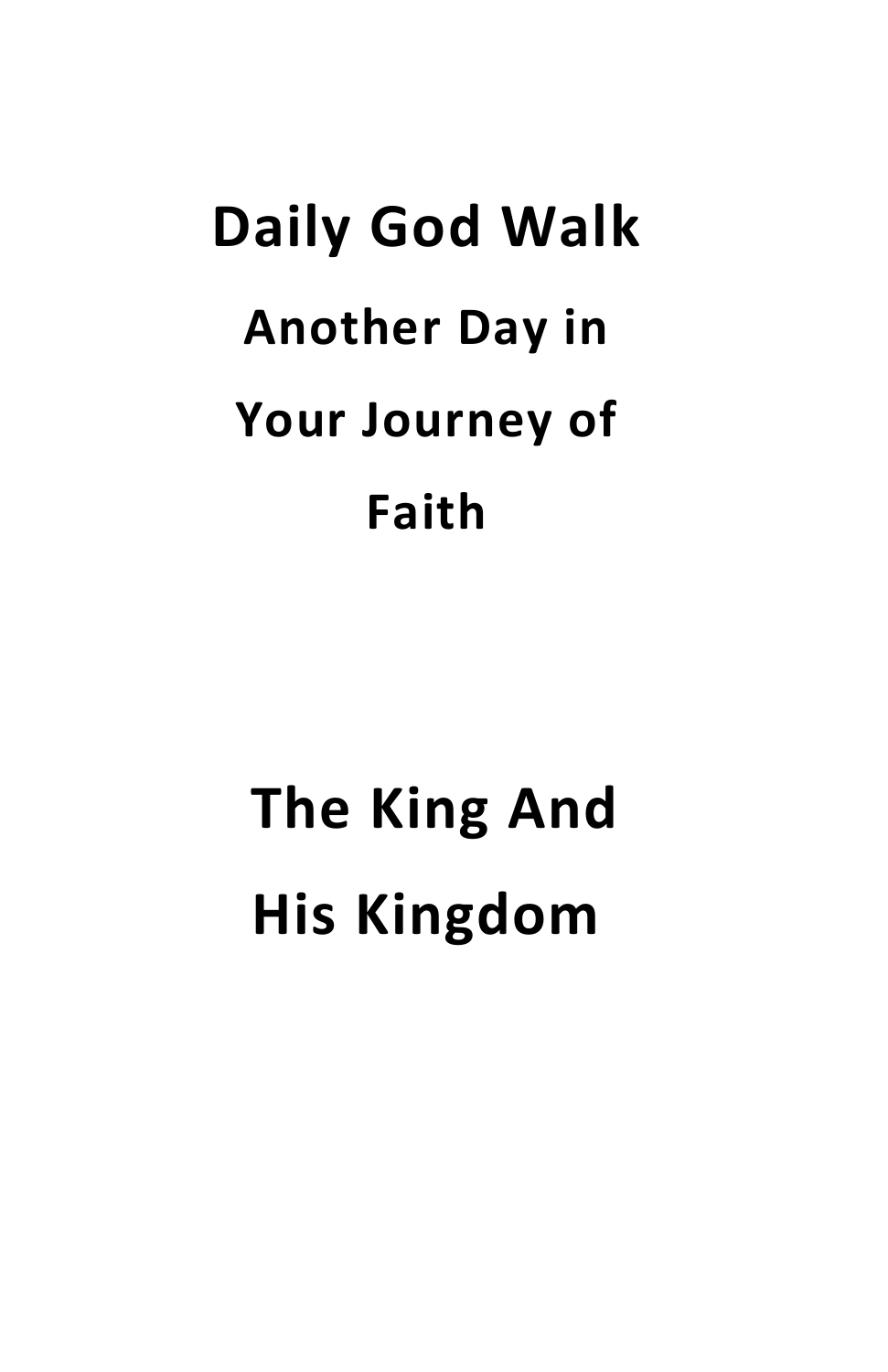#### **The Kingdom Begins**

In the beginning God created the heavens and the earth. Now the earth was formless and empty, darkness was over the surface of the deep, and the Spirit of God was hovering over the waters. - Genesis 1:1-2

Our understanding of God begins with Genesis 1:1, "In the beginning God…" Before creation there was God. Before time there was God. The beginning of our understanding of God is that He Is; He is Eternal: He existed before there was a sun, moon and stars with which to mark time.

The next thing we learn about God is also in Genesis 1:1, "…God created the heavens and the earth." We cannot understand this statement by human reason because all of man's logic is based on his relationship with time and matter – it is impossible for us to understand those things that transcend time and matter, except as God reveals himself. We don't understand how God just "spoke" the worlds into existence, but that is what he has revealed to us.

After the creation there is much speculation as to what took place. Some feel that the original creation was just a "rough draft" and God later finished it off. Some believe that God created all of the universe complete and beautiful but a war in heaven caused the desecration of earth and Genesis records a "re -creation" of sorts. We don't know what really happened we just know God created the heavens and the earth.

In the process of creating, God created man. Man was the crowning jewel of creation. It was to man God intended to reveal his love and it was for man he created the earth. This was the beginning of the kingdom of God. The kingdom of God is simply this; God enabling the spirit of man to be in full fellowship with himself without restraint or any hindrances. Keep that thought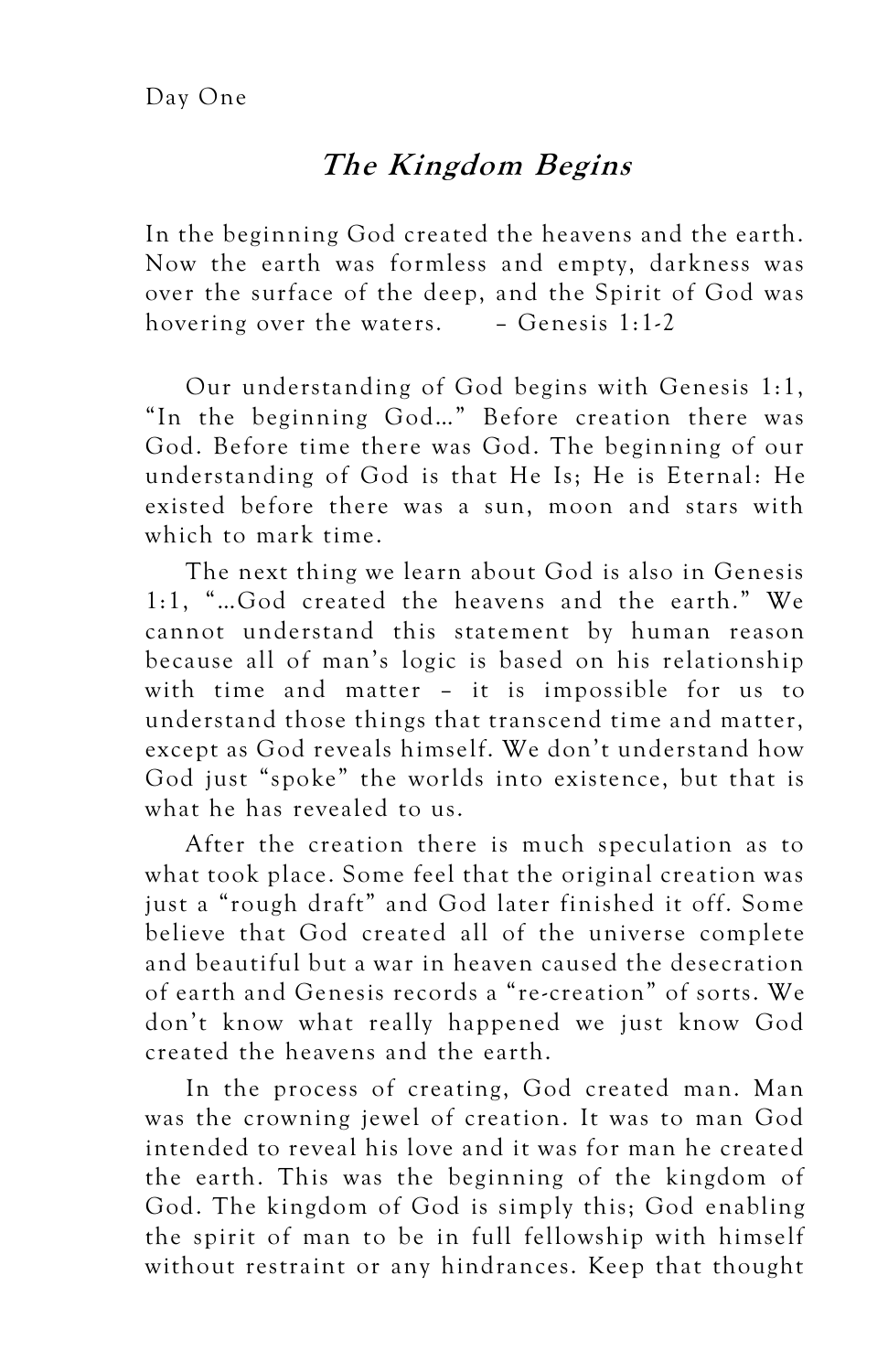in mind as we explore the King and his kingdom this month.

It is in God's plan that that the life enjoyed in the Garden of Eden by Adam and Eve is to be repeated in the lives of those who believe in Jesus as the Christ, the Son of God. All that was lost when man sinned in the Garden is regained through faith in Christ. Yes, even death, the final effect of the original sin, will be done away with at the time our restoration is complete and we stand before Him.

**Prayer:** God, you are awesome in creation and in the revelation of who you are. Give me wisdom to understand your purposes. Amen.

**Message:** Man was the crowning jewel of creation. It was to man God intended to reveal his love and it was for man he created the earth. This was the beginning of the kingdom of God. The kingdom of God is simply this; God enabling the spirit of man to be in full fellowship with himself without restraint or any hindrances.

**Affirmation:** I am in the kingdom of God and I stand before an open door to the best heaven has to offer.

**Reflection:** God's kingdom on earth began with the creation of man. How did what Adam and Eve did in the garden affect the kingdom and God's plan for the kingdom?

\_\_\_\_\_\_\_\_\_\_\_\_\_\_\_\_\_\_\_\_\_\_\_\_\_\_\_\_\_\_\_\_  $\overline{\phantom{a}}$  , which is a set of the set of the set of the set of the set of the set of the set of the set of the set of the set of the set of the set of the set of the set of the set of the set of the set of the set of th  $\overline{\phantom{a}}$  , where  $\overline{\phantom{a}}$  , where  $\overline{\phantom{a}}$  ,  $\overline{\phantom{a}}$  ,  $\overline{\phantom{a}}$  ,  $\overline{\phantom{a}}$  ,  $\overline{\phantom{a}}$  ,  $\overline{\phantom{a}}$  ,  $\overline{\phantom{a}}$  ,  $\overline{\phantom{a}}$  ,  $\overline{\phantom{a}}$  ,  $\overline{\phantom{a}}$  ,  $\overline{\phantom{a}}$  ,  $\overline{\phantom{a}}$  ,  $\overline{\phantom{a}}$  ,  $\overline{\phantom{a}}$  , where  $\overline{\phantom{a}}$  , where  $\overline{\phantom{a}}$  ,  $\overline{\phantom{a}}$  ,  $\overline{\phantom{a}}$  ,  $\overline{\phantom{a}}$  ,  $\overline{\phantom{a}}$  ,  $\overline{\phantom{a}}$  ,  $\overline{\phantom{a}}$  ,  $\overline{\phantom{a}}$  ,  $\overline{\phantom{a}}$  ,  $\overline{\phantom{a}}$  ,  $\overline{\phantom{a}}$  ,  $\overline{\phantom{a}}$  ,  $\overline{\phantom{a}}$  ,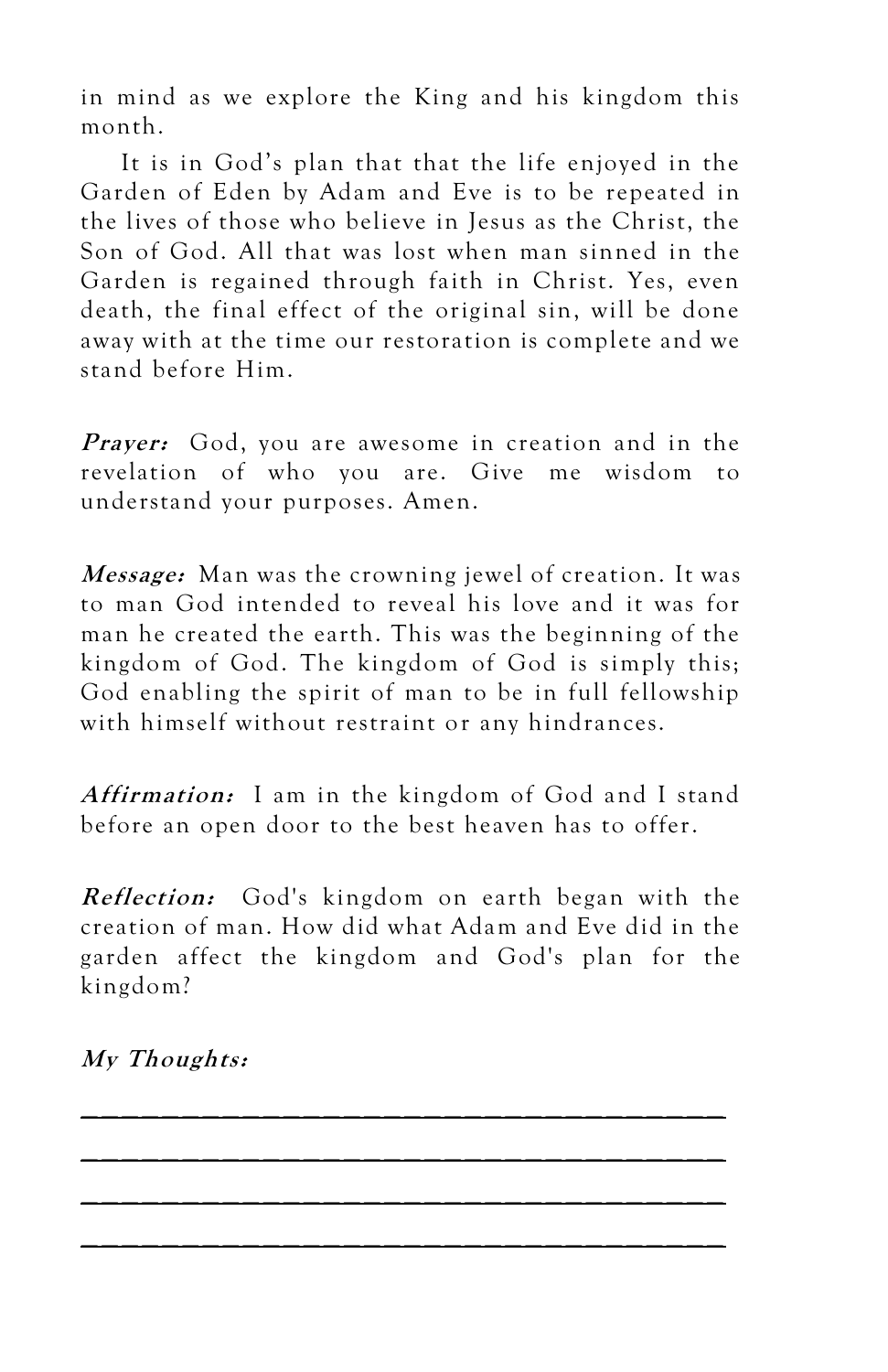## **God Created Man With A Free Will**

Then God said, "Let us make man in our own image, in our likeness, and let them rule over the fish of the sea and birds of the air, over the livestock, over all the earth, and over all the creatures that move along the ground." – Genesis 1:26

In all the creation of God it is only the earth that has life as we know it. God has appointed man to be caretaker of the earth and the life that is on it. That is an aspect of the kingdom of God that we do not speak enough about. God has given man the responsibility of protecting and caring for the earth, its resources and the life that is in it.

The entire creation of God is an expression of his love and grace. We look at it all and are awed by the magnificence of His handiwork. Yet, when we look at the earth around us and the life that it sustains, we too often think of them in terms of how they can serve us.

The environmentalists and the animal activists have a point. God created the earth to be self sustaining and all of the rest of creation cooperates with him. It is only man that arbitrarily kills off life for his own pleasure and destroys the eco-system for his own consumption.

God created man with the potential to be in unity with his own mind and to be a reflection of his own glory. It was God's choice to create man in his own image. Man was created with a free will and he was influenced by his spirit person – the part of him that was in the image of God. Man had no "soul" knowledge, that is, he had no experience outside of the God influence.

God's desire was to have an object of love - and you can't truly love, in the agape sense, an inanimate creature, or a mind-slave who has no will of their own;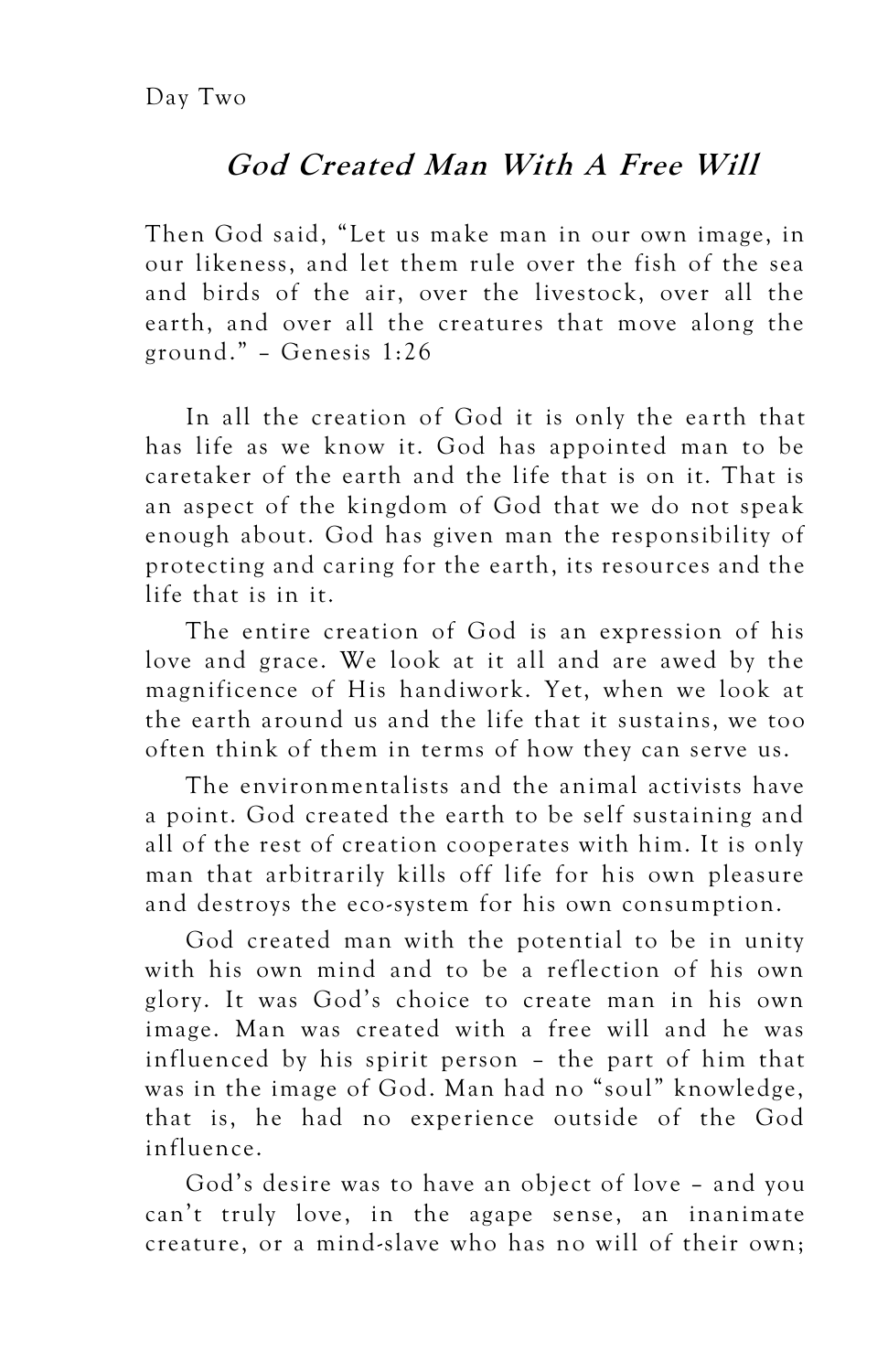so God created man with free will. It was the choice of man to pursue life on his own terms.

As man experienced life on his terms his "soul" nature was awakened and his soul became the dominate influence in his life. The soul is that part of our nature which drives us to satisfying the desires of our physical nature. It is often called our fleshly, or sin nature.

The kingdom God intended in creation is recreated in the hearts of those who trust Christ. We can choose Christ or not – it's up to us.

**Prayer:** Lord, grant me repentance to being resistant to your plan and give me the grace to surrender to you. In Jesus name. Amen.

**Message:** God created man with the potential to be in unity with his own mind and to be a reflection of his own glory. It was God's choice to create man in his own image. God's desire was to have an object of love – and you can't truly love in the agape sense an inanimate creature, or a mind-slave who has no will of their own; so God created man with free will. It was the choice of man to pursue life on his own terms.

**Affirmation:** God gave me the freedom to choose and I have chosen to follow him.

**Reflection:** How does the free will of man play into the story of the fall? Why do you think that man, given the choice, will usually choose to gratify his own desires rather than being committed to a higher purpose?

 $\overline{\phantom{a}}$  , where  $\overline{\phantom{a}}$  , where  $\overline{\phantom{a}}$  ,  $\overline{\phantom{a}}$  ,  $\overline{\phantom{a}}$  ,  $\overline{\phantom{a}}$  ,  $\overline{\phantom{a}}$  ,  $\overline{\phantom{a}}$  ,  $\overline{\phantom{a}}$  ,  $\overline{\phantom{a}}$  ,  $\overline{\phantom{a}}$  ,  $\overline{\phantom{a}}$  ,  $\overline{\phantom{a}}$  ,  $\overline{\phantom{a}}$  ,  $\overline{\phantom{a}}$  ,  $\overline{\phantom{a}}$  , where  $\overline{\phantom{a}}$  , where  $\overline{\phantom{a}}$  ,  $\overline{\phantom{a}}$  ,  $\overline{\phantom{a}}$  ,  $\overline{\phantom{a}}$  ,  $\overline{\phantom{a}}$  ,  $\overline{\phantom{a}}$  ,  $\overline{\phantom{a}}$  ,  $\overline{\phantom{a}}$  ,  $\overline{\phantom{a}}$  ,  $\overline{\phantom{a}}$  ,  $\overline{\phantom{a}}$  ,  $\overline{\phantom{a}}$  ,  $\overline{\phantom{a}}$  , \_\_\_\_\_\_\_\_\_\_\_\_\_\_\_\_\_\_\_\_\_\_\_\_\_\_\_\_\_\_\_\_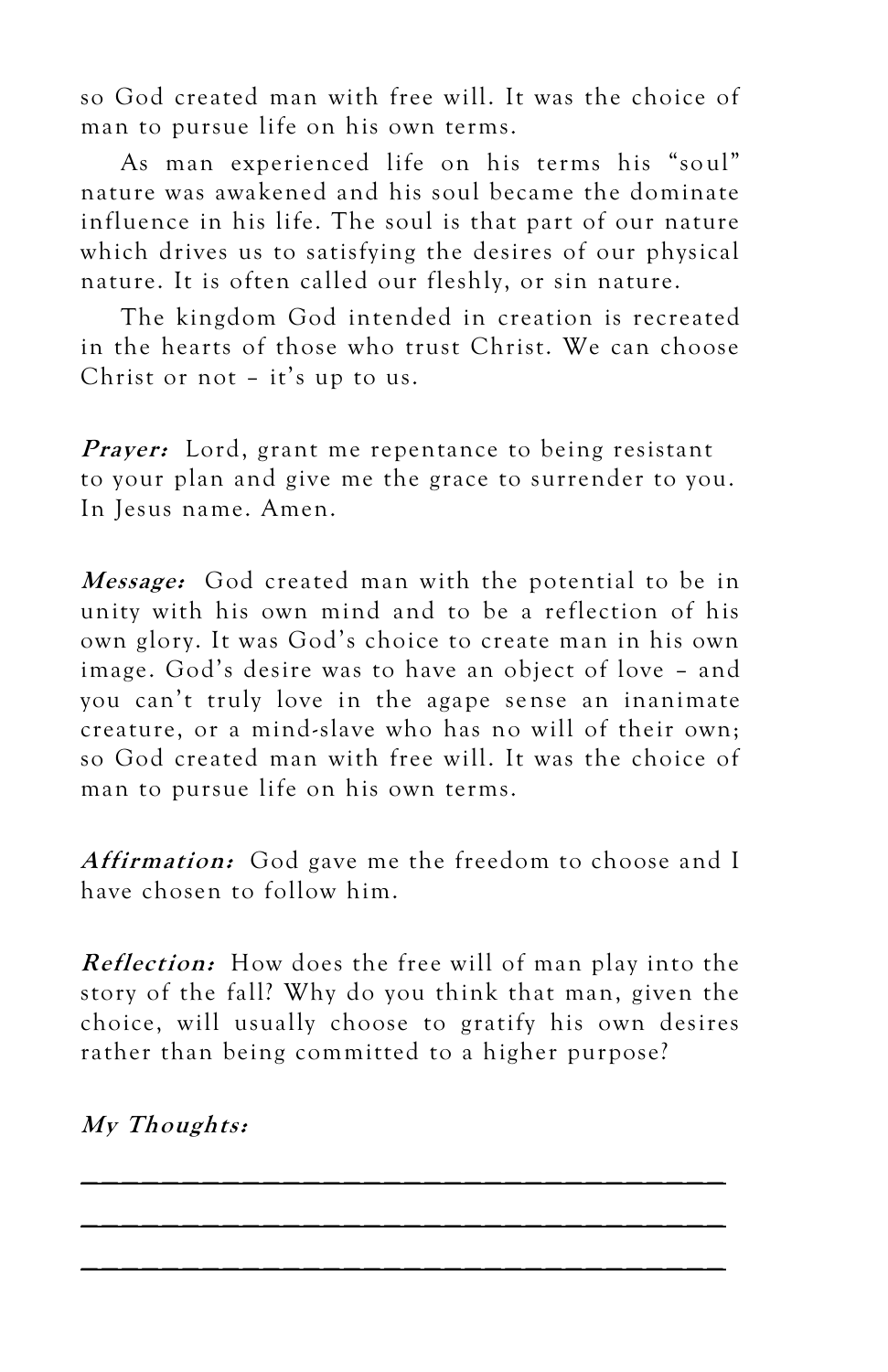## **Heaven On Earth**

The Lord God had planted a garden in the east, in Eden; and there he put the man he had formed… In the middle of the garden were the tree of life and the tree of the knowledge of good and evil. – Genesis 2:8-9

When we hear people talk about heaven it often sounds like the garden God had planted in the beginning. All that the man needed to be comfortable and well fed were there, including the tree that would give him life without end.

God observed man, who was alone in this beautiful garden we call Eden, and realized that he needed a companion. God caused a deep sleep to fall on the man and performed surgery on him. He took a rib from man's side and with that rib He created woman.

It is interesting that God did not form woman like he did man and the other animals, from the dust of the ground, but he formed her as a part of man. God created man and woman to be as one, from the same flesh. The first man and woman had a oneness that few, if any, have had since. Adam and Eve realized that they were one flesh.

This ideal world was God's kingdom on earth. Man was given authority over all the earth; man was king and the earth with all that was in it were his subjects. Go d had given man all that he needed to be set forever, including the tree of life that would sustain him forever.

God is recreating His kingdom on earth, but there is no physical garden. The garden of his kingdom today is in the hearts of men. Just as God walked and talked with Adam and Eve in the garden so he walks and talks with people of faith today.

The Lord is calling men and women into his garden today, just as he placed Adam and Eve in the garden so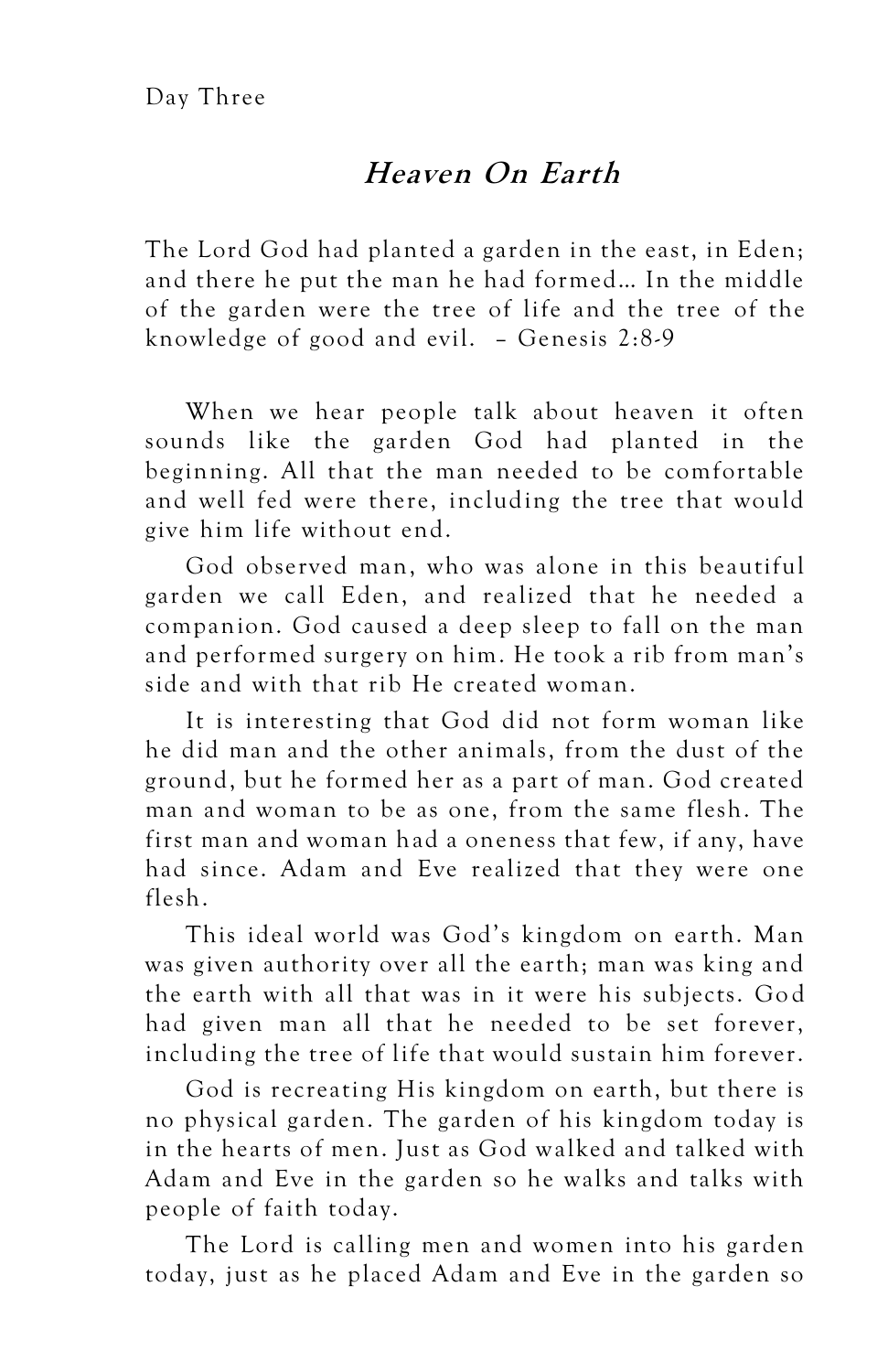long ago. He calls this garden Grace and Salvation and the only condition for entering the garden is faith in Jesus as the Christ, the Lord of Glory.

He offers love, joy and peace in his garden, but it is just an offer.

We have a choice. We can enter his garden or continue doing things our way. Many have chosen their own way and have taken the path of Adam and Eve – Don't make that mistake. Choose the Garden of Grace.

**Prayer:** Lord, living in your garden and being in your kingdom require faith. Grant me the gift of faith. In Jesus name, amen.

**Message:** God is recreating His kingdom on earth, but there is no physical garden. The garden of his kingdom today is in the hearts of men. The Lord is calling men and women into his garden today, just as he placed Adam and Eve in the garden so long ago. He calls this garden Grace and Salvation and the only condition for entering the garden is faith in Jesus as the Christ, the Lord of Glory.

**Affirmation:** I have believed in Jesus, the Christ and have put my faith in him. I am living in the garden of Grace and Salvation.

**Reflection:** God's kingdom today is in the hearts of those who would follow him. Give some thought to the question of why so many choose the kingdoms of this world over God's Kingdom.

 $\overline{\phantom{a}}$  , where  $\overline{\phantom{a}}$  , where  $\overline{\phantom{a}}$  ,  $\overline{\phantom{a}}$  ,  $\overline{\phantom{a}}$  ,  $\overline{\phantom{a}}$  ,  $\overline{\phantom{a}}$  ,  $\overline{\phantom{a}}$  ,  $\overline{\phantom{a}}$  ,  $\overline{\phantom{a}}$  ,  $\overline{\phantom{a}}$  ,  $\overline{\phantom{a}}$  ,  $\overline{\phantom{a}}$  ,  $\overline{\phantom{a}}$  ,  $\overline{\phantom{a}}$  ,  $\overline{\phantom{a}}$  , where  $\overline{\phantom{a}}$  , where  $\overline{\phantom{a}}$  ,  $\overline{\phantom{a}}$  ,  $\overline{\phantom{a}}$  ,  $\overline{\phantom{a}}$  ,  $\overline{\phantom{a}}$  ,  $\overline{\phantom{a}}$  ,  $\overline{\phantom{a}}$  ,  $\overline{\phantom{a}}$  ,  $\overline{\phantom{a}}$  ,  $\overline{\phantom{a}}$  ,  $\overline{\phantom{a}}$  ,  $\overline{\phantom{a}}$  ,  $\overline{\phantom{a}}$  , \_\_\_\_\_\_\_\_\_\_\_\_\_\_\_\_\_\_\_\_\_\_\_\_\_\_\_\_\_\_\_\_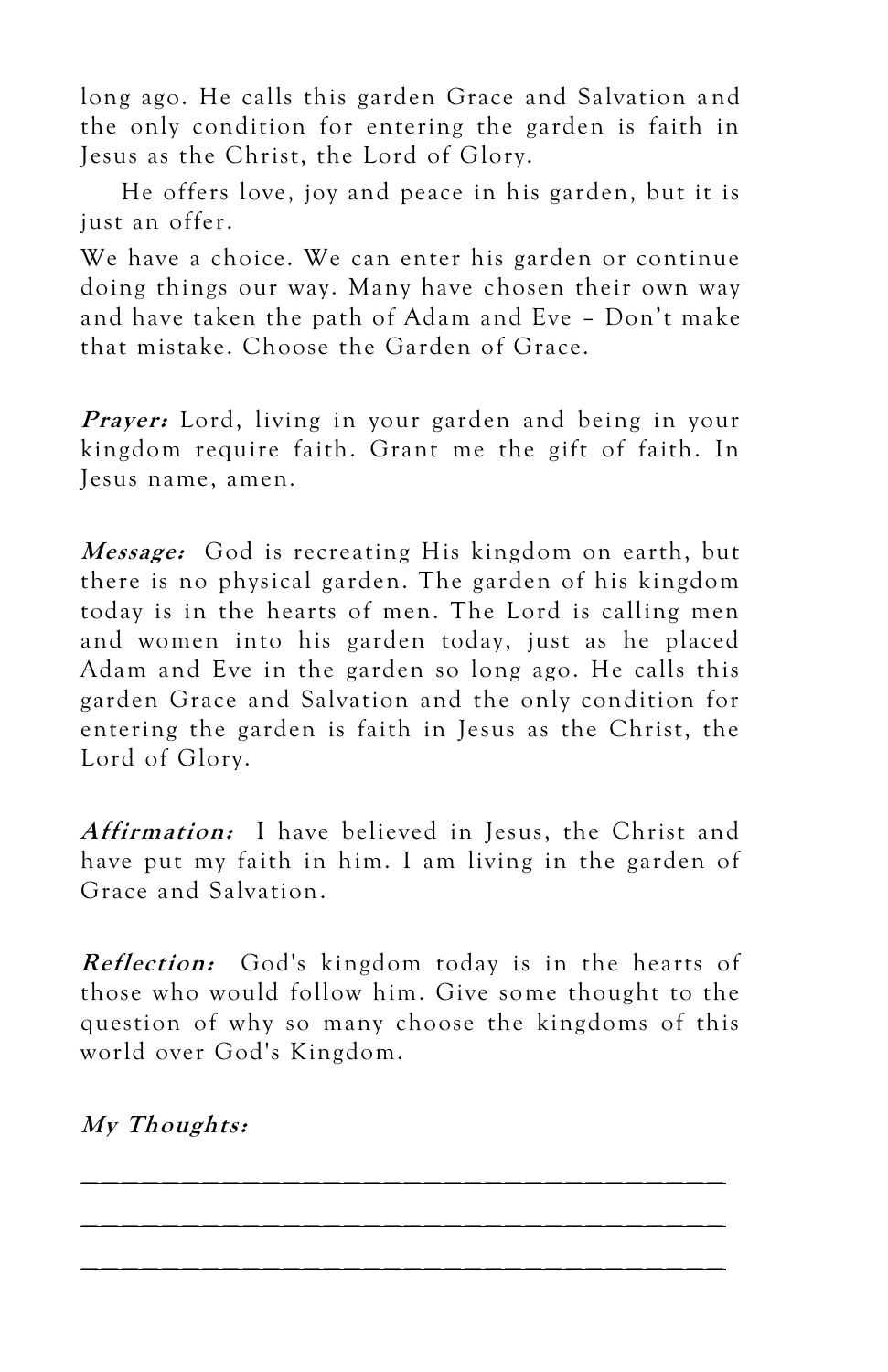#### **Lucifer – Enemy Of The Kingdom**

How you have fallen from heaven, O morning star, son of the dawn. You have been cast down to the earth.

– Isaiah 14:12

There was an enemy to the kingdom which God had established in the Garden of Eden. The same enemy who rebelled against God in an earlier period. You can read that story in Isaiah 14.

This story unfolds like so many we have heard. There was a king (God) and one of his very talented subjects (Lucifer) who thought he could do things better than the king. Lucifer rebelled and a third of the angels joined him. He was defeated and cast out of the kingdom.

Lucifer was banished from the kingdom. Many believe that he was sent to the earth and was given dominion over it. Some feel that Genesis 1:1 should read, "And the earth became void and without form," and that this verse refers to the effect of Lucifer, whom we know as Satan, being cast down to the earth.

If that is true then it makes the creation story really interesting because when God created the Garden which was literally heaven on earth he placed man, a spirit being in a physical body, in the garden and gave him dominion over everything in it. Thus began the struggle for dominance in this world; would God, through man, rule the world or would Lucifer rule the world?

We are yet today caught in this struggle. Those of us who are believers in Jesus as the Christ know the outcome of this war, but it is still a war. The battle against evil and rebellion against the will of God rages among the billions of people on earth today.

God's kingdom does prevail and if we are to be restored to the place God intended for us from the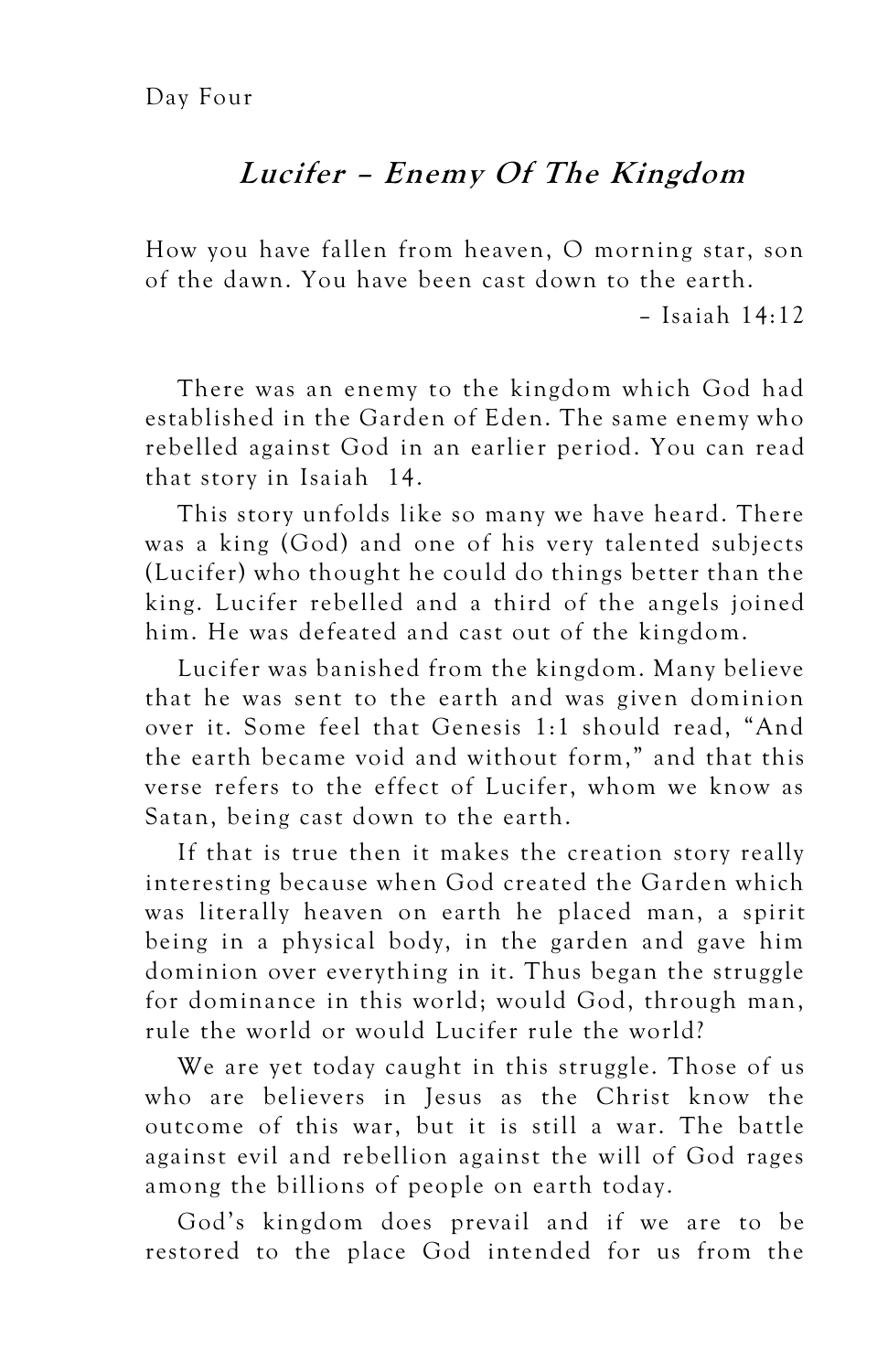beginning then we must join the battle by committing our allegiance to God through a commitment to faith in Christ as our redeemer and restorer of things lost in the fall. Adam and Eve lost it all and we can regain the kingdom through faith in Christ.

Our battle against sin and evil is not just about Satan. There is a spirit of the world we must do battle with as well as our own soulish nature that we must be constantly on guard against. We must learn to live in the strength of Holy Spirit so that we won't succumb to evil.

**Prayer:** Lord, grant me the grace to stay in this battle for the kingdom you have established. In Jesus name, amen.

**Message:** God's kingdom does prevail and if we are to be restored to the place God intended for us from the beginning then we must join the battle by committing our allegiance to God through a commitment to faith in Christ as our redeemer and restorer of things lost in the fall.

**Affirmation:** I am committed to the kingdom of God and to the war against Satan. God and his kingdom will be victorious.

**Reflection:** This devotion speaks of man as a spirit being in a physical body. What thoughts do you have about that? If Lucifer was cast out of heaven and given the earth as his domain, then what is the significance of God making a beautiful garden on the earth and placing man there to have dominion over it?

\_\_\_\_\_\_\_\_\_\_\_\_\_\_\_\_\_\_\_\_\_\_\_\_\_\_\_\_\_\_\_\_ \_\_\_\_\_\_\_\_\_\_\_\_\_\_\_\_\_\_\_\_\_\_\_\_\_\_\_\_\_\_\_\_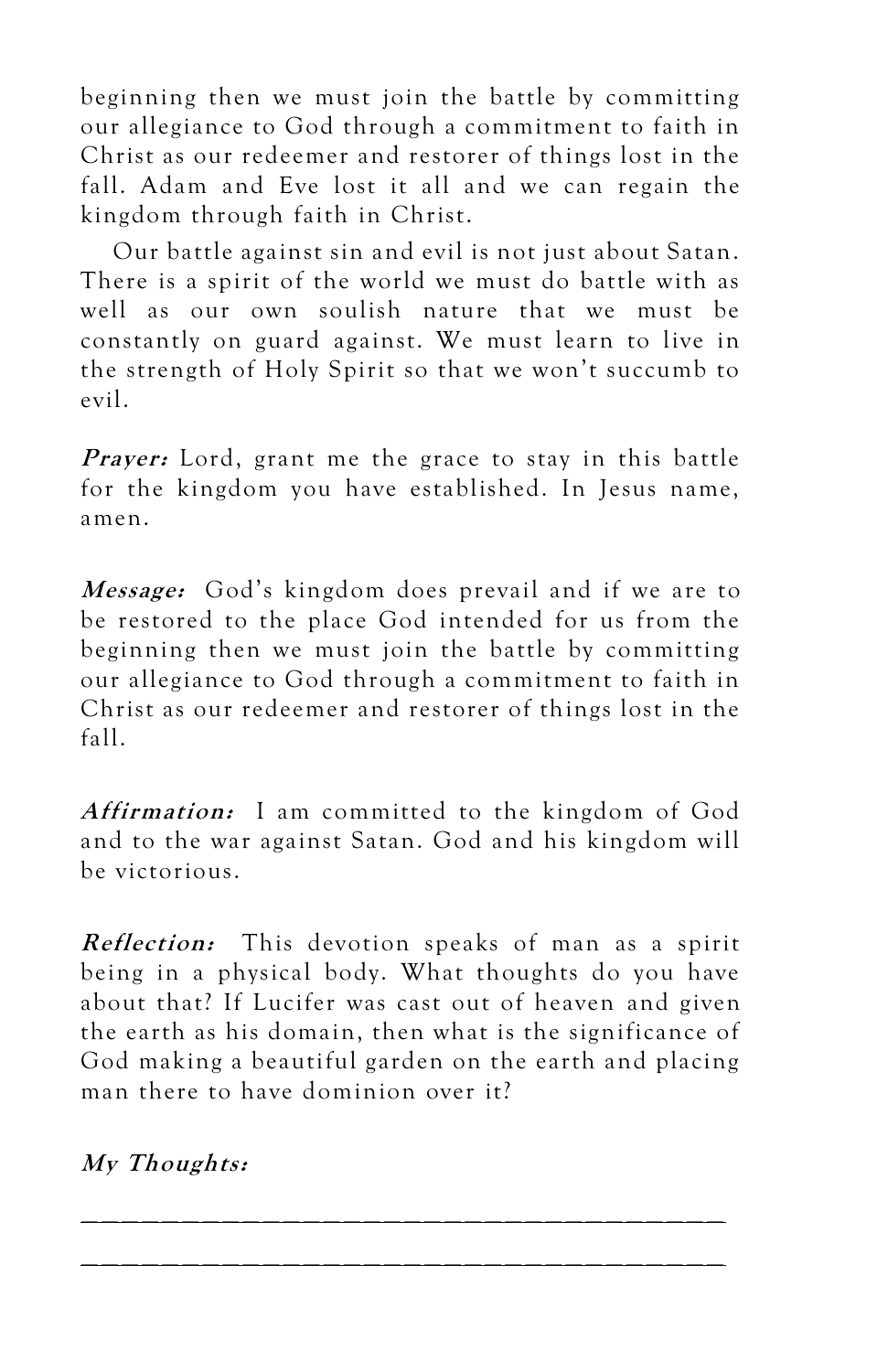### **Man Fails The Choice Test**

When the woman saw that the fruit of the tree was good for food and pleasing to the eye, and also desirable for gaining wisdom, she took some and ate it. – Genesis 3:6

When God formed man from the dust and breathed life into him man was perfect. He was a spirit man in a fleshly body. The only life he knew was the breath, or Spirit, of God that was breathed into him.

Man was created body, spirit and soul, but his soul was dormant at creation. His body was from the dust of the earth and his spirit was from the breath of God. The life in the body came directly from the breath of God. This thing we call "life" that is in man is the eternal spark that God ignited with his own breath.

As long as man lived in innocence he was dominated by his spirit man. He walked and talked with God without any resistance. His flesh was guided by his spirit and his spirit was fully given to God.

That was man's state of existence in innocence. However, God had also given man a soul at creation. The purpose of soul seems to be to answer the cravings of the flesh. As long as the soul lay dormant and man was guided by his spirit, he continued in innocence. God warned man about the fruit of the tree of knowledge of good and evil because he knew that the knowledge of evil would awaken the soul. When man becomes awakened to the pleasures of evil his soul begins to dominate the spirit and leads man to fulfill his desires.

The serpent appealed to the human side of mankind. He addressed the needs and desires of the flesh. When Adam and Eve listened to the serpent their soul person began to have desire. When the soul person saw what was desirable to the flesh they traded their innocence for the empty promises of their soul man.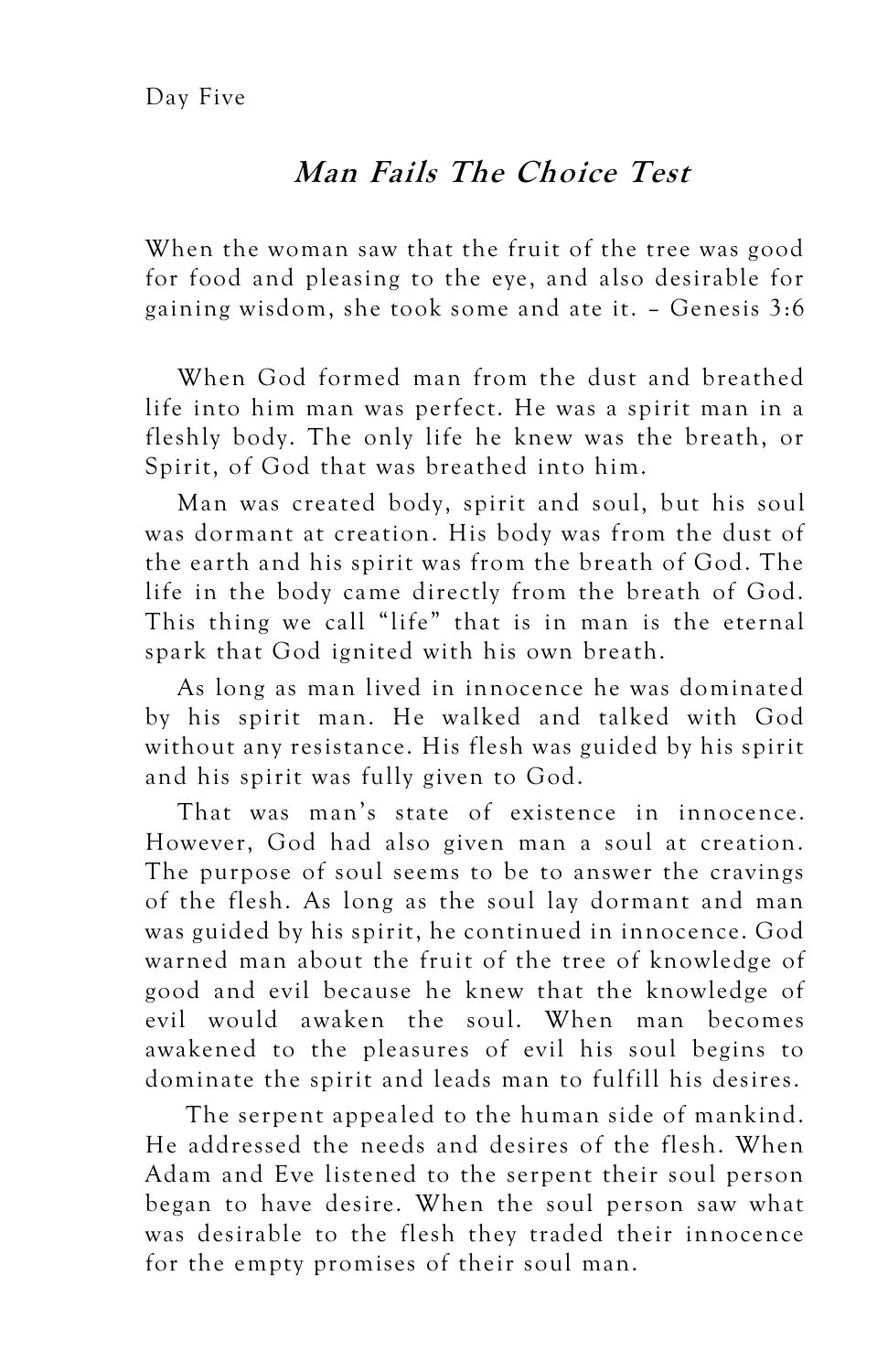Living in the kingdom frees us from soul dominance and releases the spirit man to pursue righteousness. "Those who live according to the sinful nature have their minds set on what that nature desires; but those who live in accordance with the Spirit have their minds set on what the Spirit desires. The mind of sinful man is death, but the mind controlled by the Spirit is life and peace" (Romans 8:5p6).

**Prayer:** Father, it is so easy to live after the flesh, but grant me grace to live in the spirit. In Jesus name. Amen.

**Message:** Living in the kingdom frees us from soul dominance and releases the spirit man to pursue righteousness. "Those who live according to the sinful nature have their minds set on what that nature desires; but those who live in accordance with the Spirit have their minds set on what the Spirit desires.

**Affirmation:** I am no longer dominated by my soulish nature which leads to death but I am submitted to the spirit man which leads to life and peace.

**Reflection:** There seems to be a fine line between the soul and spirit in man and the words themselves seem to be used interchangeably. Can you explain what is the "soul" of man and what is the "Spirit" of man?

 $\overline{\phantom{a}}$  , where  $\overline{\phantom{a}}$  , where  $\overline{\phantom{a}}$  ,  $\overline{\phantom{a}}$  ,  $\overline{\phantom{a}}$  ,  $\overline{\phantom{a}}$  ,  $\overline{\phantom{a}}$  ,  $\overline{\phantom{a}}$  ,  $\overline{\phantom{a}}$  ,  $\overline{\phantom{a}}$  ,  $\overline{\phantom{a}}$  ,  $\overline{\phantom{a}}$  ,  $\overline{\phantom{a}}$  ,  $\overline{\phantom{a}}$  ,  $\overline{\phantom{a}}$  , \_\_\_\_\_\_\_\_\_\_\_\_\_\_\_\_\_\_\_\_\_\_\_\_\_\_\_\_\_\_\_\_  $\overline{\phantom{a}}$  , which is a set of the set of the set of the set of the set of the set of the set of the set of the set of the set of the set of the set of the set of the set of the set of the set of the set of the set of th  $\overline{\phantom{a}}$  , which is a set of the set of the set of the set of the set of the set of the set of the set of the set of the set of the set of the set of the set of the set of the set of the set of the set of the set of th  $\overline{\phantom{a}}$  , where  $\overline{\phantom{a}}$  , where  $\overline{\phantom{a}}$  ,  $\overline{\phantom{a}}$  ,  $\overline{\phantom{a}}$  ,  $\overline{\phantom{a}}$  ,  $\overline{\phantom{a}}$  ,  $\overline{\phantom{a}}$  ,  $\overline{\phantom{a}}$  ,  $\overline{\phantom{a}}$  ,  $\overline{\phantom{a}}$  ,  $\overline{\phantom{a}}$  ,  $\overline{\phantom{a}}$  ,  $\overline{\phantom{a}}$  ,  $\overline{\phantom{a}}$  ,  $\overline{\phantom{a}}$  , where  $\overline{\phantom{a}}$  , where  $\overline{\phantom{a}}$  ,  $\overline{\phantom{a}}$  ,  $\overline{\phantom{a}}$  ,  $\overline{\phantom{a}}$  ,  $\overline{\phantom{a}}$  ,  $\overline{\phantom{a}}$  ,  $\overline{\phantom{a}}$  ,  $\overline{\phantom{a}}$  ,  $\overline{\phantom{a}}$  ,  $\overline{\phantom{a}}$  ,  $\overline{\phantom{a}}$  ,  $\overline{\phantom{a}}$  ,  $\overline{\phantom{a}}$  ,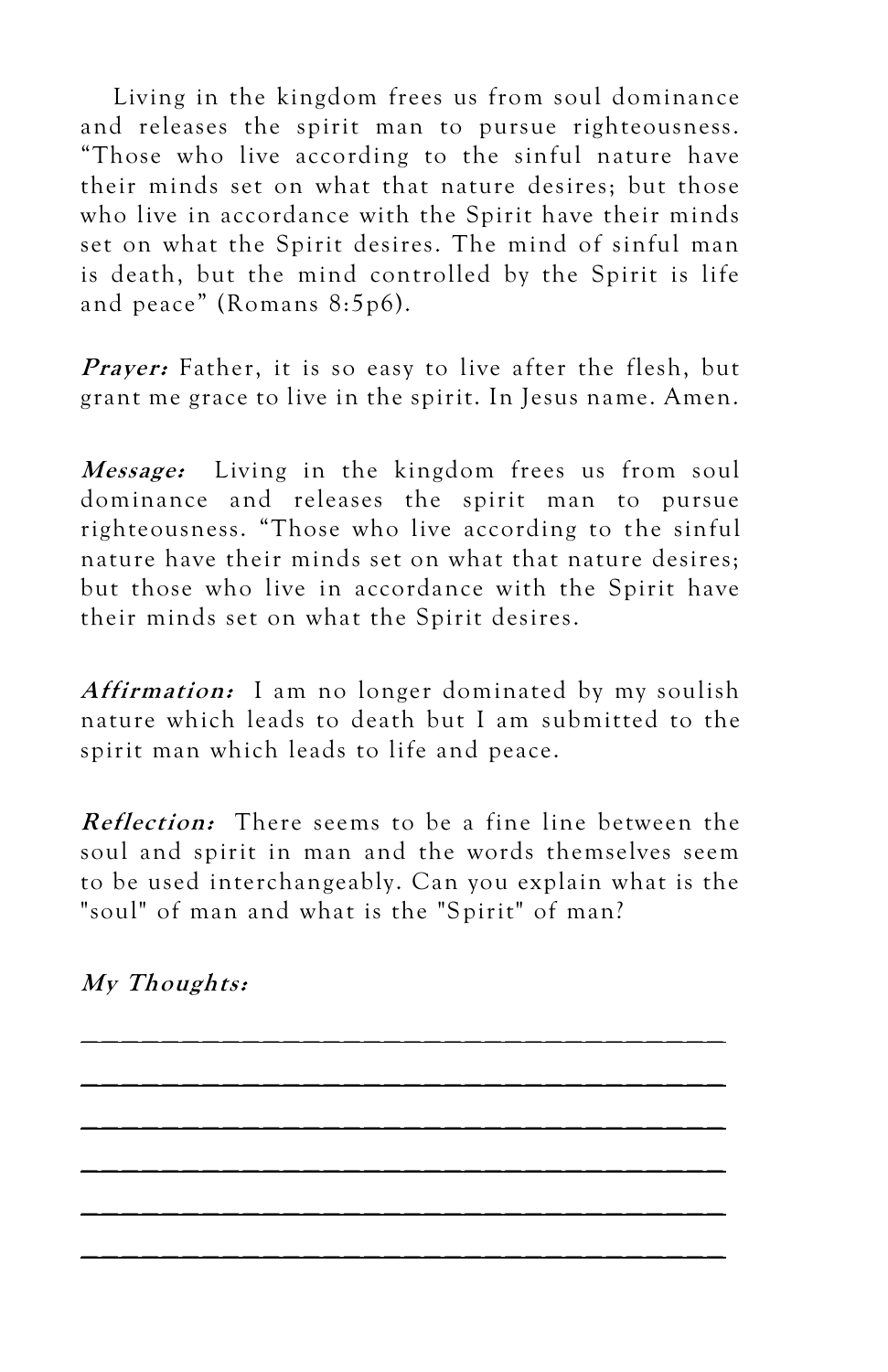#### **Man Loses Peace With God**

So the Lord God banished him from the Garden of Eden to work the ground from which he had been taken.

– Genesis 3:23

If Eve had known the consequence of listening to the serpent she would never have listened. But she didn't know. All she knew was that when she listened to him, and thought about what he had said, there was awakened in her desires she had not had before.

She looked at the tree in a different light. Before, it did not bother her that she could not eat the fruit, there was plenty of other fruit that she could eat. Now, because she had listened to ideas she had never considered before she had doubts and suspicions about God.

"Why doesn't God want me to be wise like him," she asked herself. "Is God really afraid that I will be as wise as him?" Seduced by the thought of becoming like God she took the step and ate the fruit.

The effect of this act of rebellion against God went far beyond the man and the woman. The harmonious relationship between God, man, the earth and the animals was lost. Man hid from God, the earth grew thorns and animals became afraid of man.

In a word man lost his peace. When peace with God is lost there is no other lasting peace to be found. Everything that offers peace in the world today is related to the forbidden fruit and the peace that it offers turns out to be a disappointment.

Since he lost favor with God in the Garden mankind has been on a quest to restore what was lost. He has established kingdoms that imitate the kingdom of God but fall far short of what God offers. Man has tried to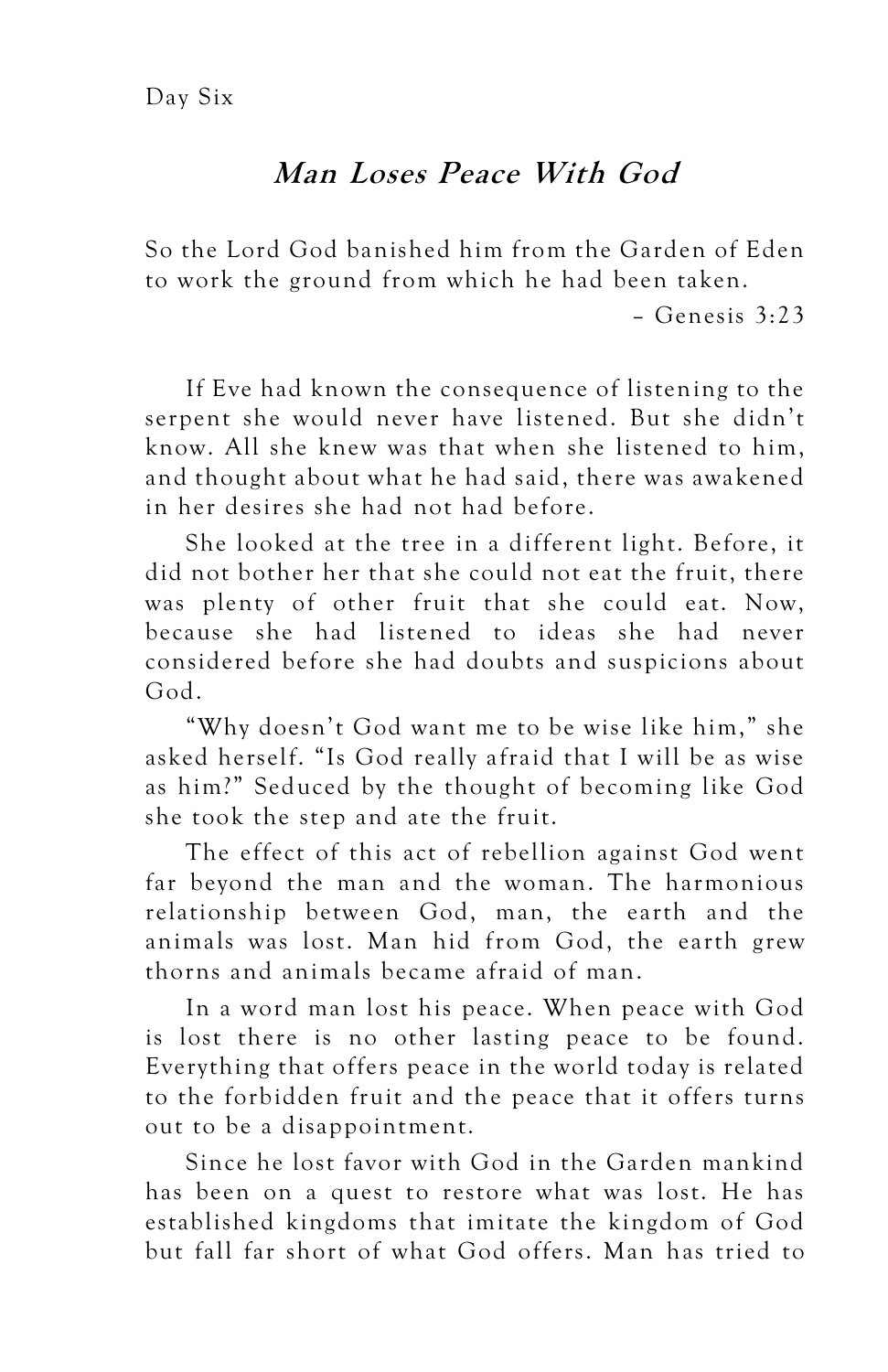fill his emptiness with vain behaviors that have only left him empty.

When man failed to trust the wisdom of God in the Garden of Eden and partook of the forbidden fruit he lost his peace and he has been trying to regain it ever since. The only way to lasting peace and reestablishing harmony with God, the earth and our fellow man is by entering the kingdom of God through faith in Jesus the Christ.

God is reestablishing his kingdom, and restoring peace in the hearts of mankind, one person at a time.

**Prayer:** Lord, I have listened to wrong voices and desired wrong things. Grant me the grace to trust you and you alone for my peace. Amen.

**Message:** When man failed to trust the wisdom of God in the Garden of Eden and partook of the forbidden fruit he lost his peace and he has been trying to regain it ever since. The only way to lasting peace and reestablishing harmony with God, the earth and our fellow man is by entering the kingdom of God through faith in Jesus the Christ.

**Affirmation:** I have regained my peace with God and his creation through faith in Jesus the Christ.

**Reflection:** Is there a parallel between the experience of Eve in the garden with the experience we face today? Eve thought about how the fruit was pleasing to the eye and how it would make her wise. It appealed to her fleshly desires just as sin does today.

 $\overline{\phantom{a}}$  , where  $\overline{\phantom{a}}$  , where  $\overline{\phantom{a}}$  ,  $\overline{\phantom{a}}$  ,  $\overline{\phantom{a}}$  ,  $\overline{\phantom{a}}$  ,  $\overline{\phantom{a}}$  ,  $\overline{\phantom{a}}$  ,  $\overline{\phantom{a}}$  ,  $\overline{\phantom{a}}$  ,  $\overline{\phantom{a}}$  ,  $\overline{\phantom{a}}$  ,  $\overline{\phantom{a}}$  ,  $\overline{\phantom{a}}$  ,  $\overline{\phantom{a}}$  , \_\_\_\_\_\_\_\_\_\_\_\_\_\_\_\_\_\_\_\_\_\_\_\_\_\_\_\_\_\_\_\_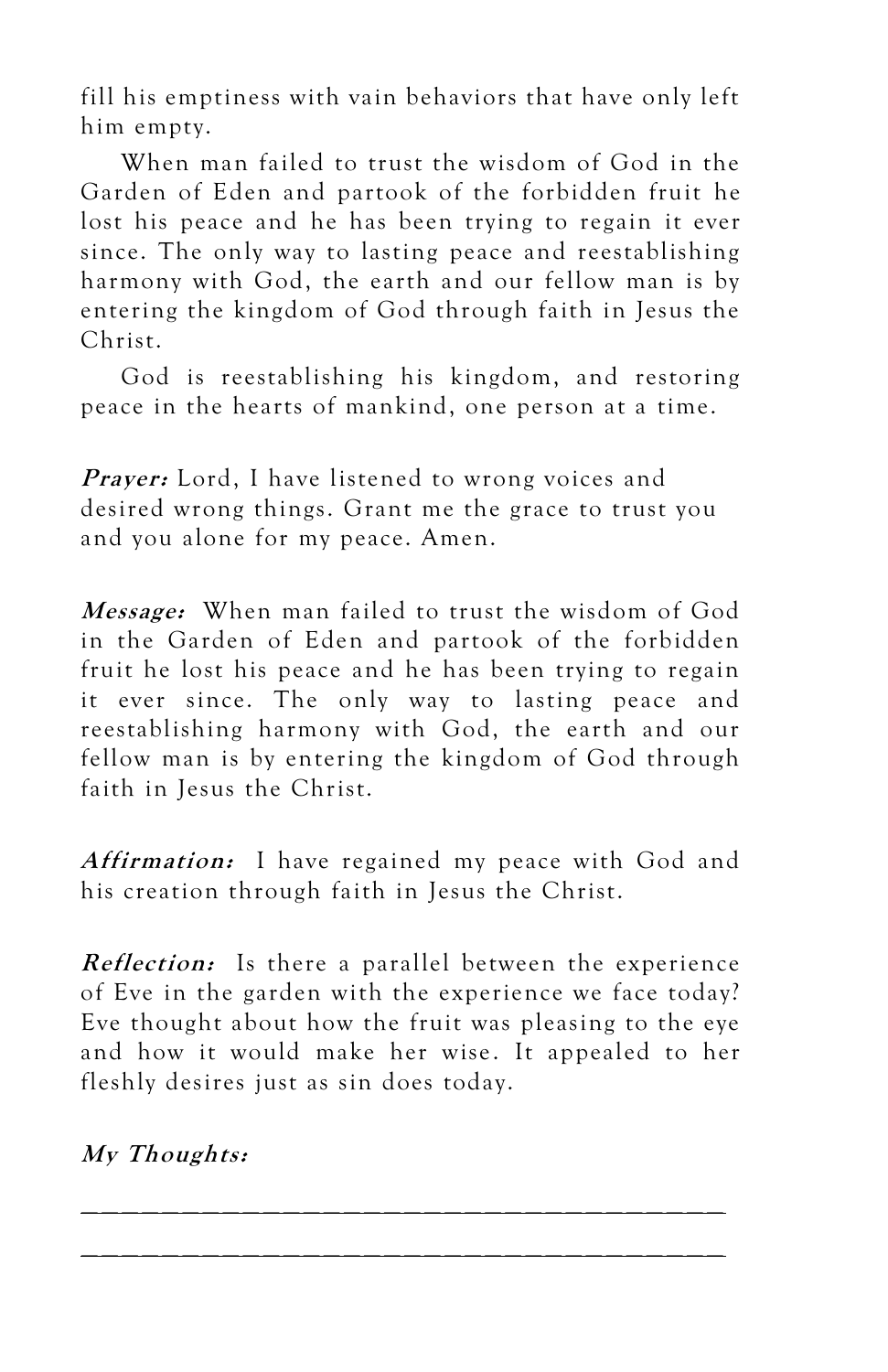#### **Man's Journey Back To God**

Seth also had a son, and he named him Enosh. At that time men began to call on the name of the Lord.

– Genesis 4:26

When man fell from grace, favor with God, he became a mere shadow of the image he once was. Created in the image of God he became the victim of his own choices and he was separated from God.

Adam and Eve were dead from the day they partook of the fruit. Their spirit died, or at least became dormant, as their soul man became alive and began to dominate their life. Their physical man began the journey toward death when God banished them from the Garden saying, "He must not be allowed to reach out his hand and take also from the tree of life and eat, and live forever."

The first children born to Adam and Eve brought heartache to them. Cain, the oldest, killed Abel his younger brother out of jealousy and from that time crimes against others has been a common thing.

Life outside the kingdom of God in the garden was not an easy thing and man began to realize his need of guidance beyond his own wisdom. Our verse today declares, "At that time men began to call on the name of the Lord."

Things have not changed much today. Billions of people around the world call out to the god of their understanding desperately seeking a way to restore what was lost to man in the garden. Fallen from grace, mankind, who was created in the image of God, now tries to recreate god in his own image. The thousands of religions in the world tell the dismal story of man's attempt to recreate the kingdom he lost when he fell from the grace of God.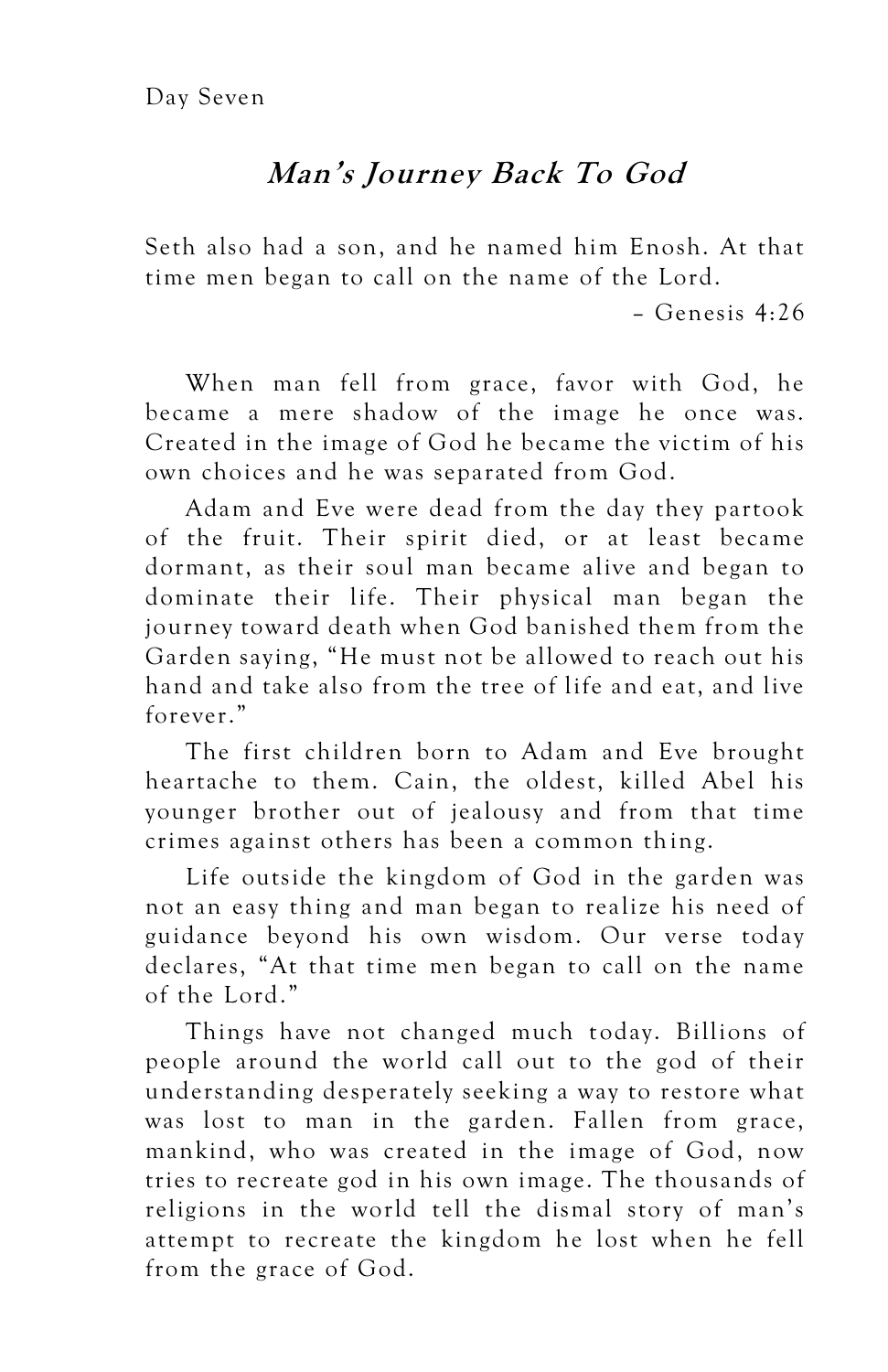God is offering his kingdom today to those who will receive it. His kingdom is not to be found in the religions of the world; It can only be found through faith in Christ alone. Man's efforts cannot recreate the garden, but God can restore peace to man.

It is ironic that the motivation for mankind to partake of the forbidden fruit was so that he could become like God and it is that attempt to be like God which caused him to lose his godlikeness. God, through Christ, desires to restore his image in man.

**Prayer:** Lord, I have tried to recover peace and harmony by my own efforts, and it doesn't work. Grant me your peace. In Jesus name. Amen.

**Message:** Billions of people around the world call out to the god of their understanding desperately seeking a way to restore what was lost to man in the garden. Fallen from grace, mankind, who was created in the image of God, now tries to recreate god in his own image. God's kingdom of peace can only be found through faith in Christ alone. Man's efforts cannot recreate the garden, but God can restore peace to man.

**Affirmation:** God has restored me to a place of peace in him through faith in Christ alone.

**Reflection:** Give some thought to the idea that man is trying to create god in his own image and try to verbalize what that means to you.

 $\overline{\phantom{a}}$  , where  $\overline{\phantom{a}}$  , where  $\overline{\phantom{a}}$  ,  $\overline{\phantom{a}}$  ,  $\overline{\phantom{a}}$  ,  $\overline{\phantom{a}}$  ,  $\overline{\phantom{a}}$  ,  $\overline{\phantom{a}}$  ,  $\overline{\phantom{a}}$  ,  $\overline{\phantom{a}}$  ,  $\overline{\phantom{a}}$  ,  $\overline{\phantom{a}}$  ,  $\overline{\phantom{a}}$  ,  $\overline{\phantom{a}}$  ,  $\overline{\phantom{a}}$  , \_\_\_\_\_\_\_\_\_\_\_\_\_\_\_\_\_\_\_\_\_\_\_\_\_\_\_\_\_\_\_\_ \_\_\_\_\_\_\_\_\_\_\_\_\_\_\_\_\_\_\_\_\_\_\_\_\_\_\_\_\_\_\_\_  $\overline{\phantom{a}}$  , which is a set of the set of the set of the set of the set of the set of the set of the set of the set of the set of the set of the set of the set of the set of the set of the set of the set of the set of th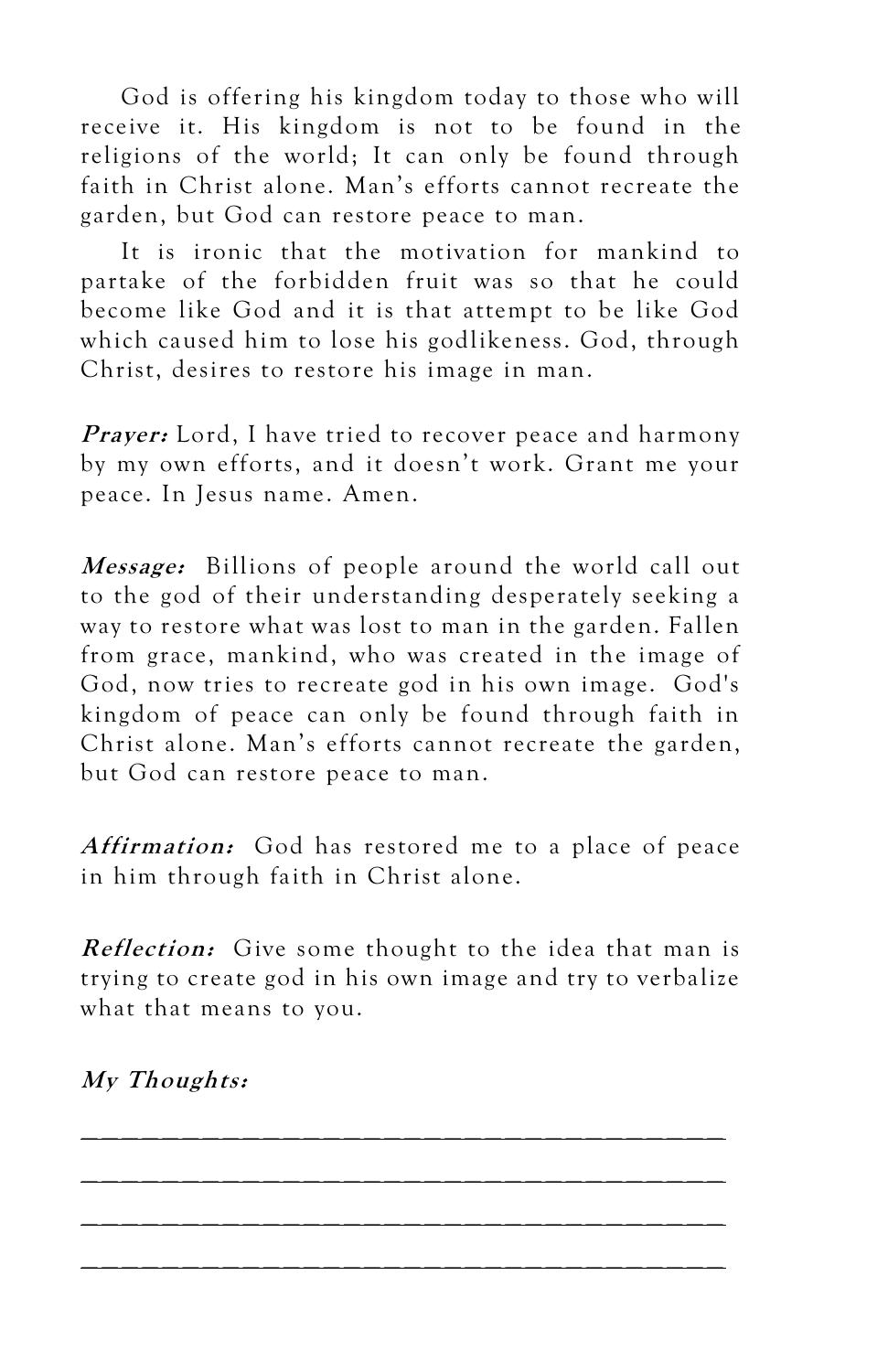## **God Had A Plan To Restore The Kingdom**

All inhabitants of the earth will worship the beast – all whose names have not been written in the book of life belonging to the lamb that was slain from the creation of the world. – Revelation 13:8

Even before the fall of man God had a plan. God's plan to restore man began before man was even created. In fact, God's plan for the kingdom of God on earth began before creation.

Remember the story of the rebellion in heaven inspired by Lucifer? From the time that God banished Lucifer from the kingdom in heaven and cast him to the earth, God has been planning to establish his kingdom on earth as a final conquest of the evil one.

Why do I say that? 1 Peter 1:18-21 tells us that we were redeemed by the blood of the lamb who was chosen before the creation of the world. Also, John, in Revelation 13:8, refers to the names "written in the book of life belonging to the Lamb that was slain from the creation of the world."

God had a plan of recreating the kingdom before the first kingdom of God on earth fell. There is no greater evidence of the love of God than this; God knew man would make wrong choices and fall from grace so he had a plan to redeem man even before man fell.

God created man as an object of his love. He did not create man to be a slave who served only because he had no choice, but He created man so that he would have someone to whom he could show his love.

God also desired man to love him. That could only happen if man had a choice, so God created man with the ability to choose his own way. From the beginning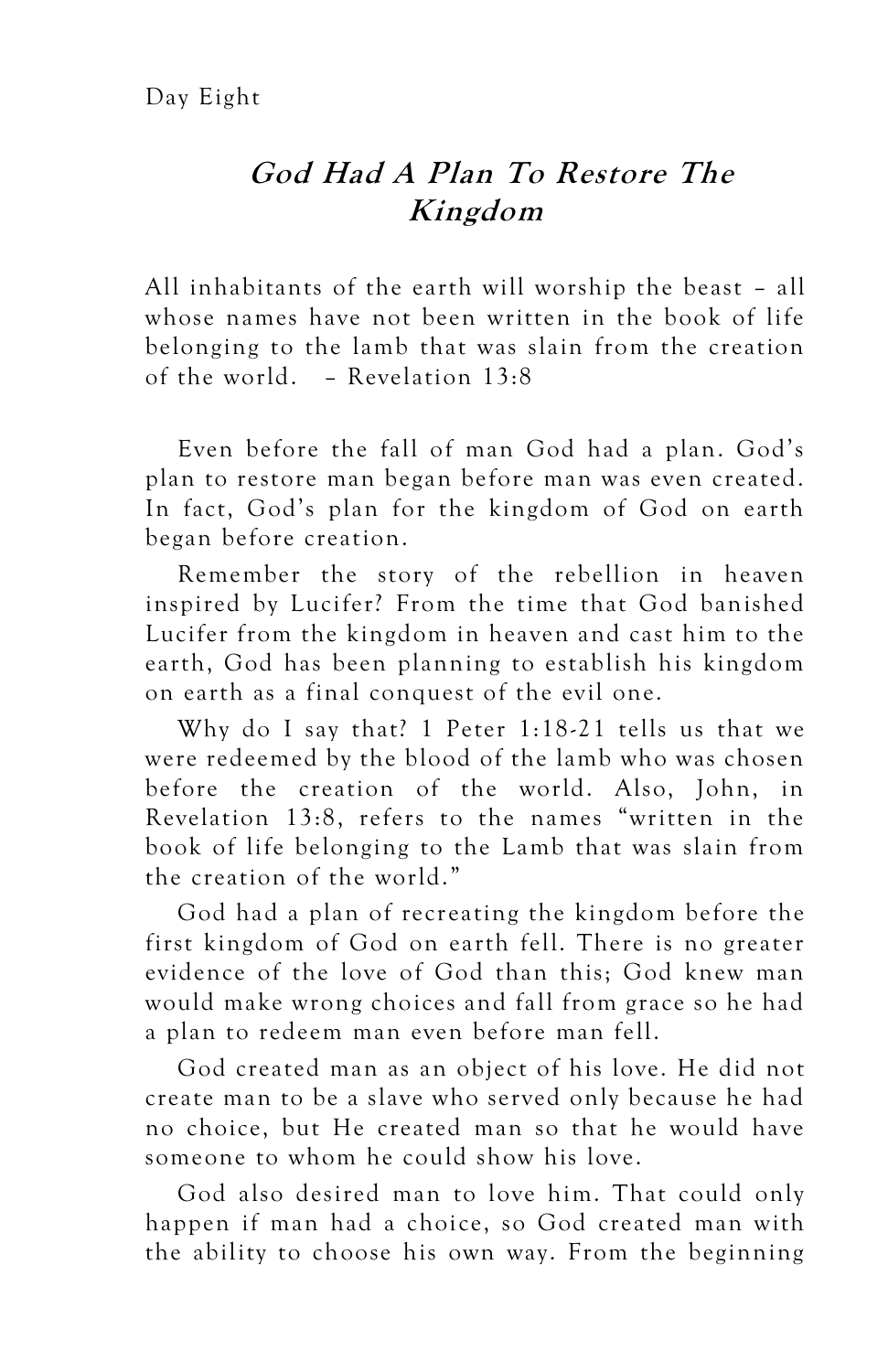God knew the choices man would make and it was this knowledge that enabled him the greatest opportunity to show his love.

How do we know God loves us? "This is how we know what love is: Jesus Christ laid down his life for us" (1 John 3:16). "You see, at just the right time, when we were still powerless, Christ died for the ungodly… God demonstrates his own love for us in this: While we were still sinners, Christ died for us" (Romans 5:6-8).

God's love for man drove him to make a plan of redemption. God has revealed his plan to us and we have been redeemed.

Prayer: Lord, I am victim of the sin nature just like every person that has lived. Thank you for your plan of redemption. Amen.

**Message:** How do we know God loves us? "This is how we know what love is: Jesus Christ laid down his life for us" (1 John 3:16). "You see, at just the right time, when we were still powerless, Christ died for the ungodly… God demonstrates his own love for us in this: While we were still sinners, Christ died for us" (Romans 5:6 -8).

**Affirmation:** I know God loves me because he had a plan to restore his kingdom in me even before I was born.

**Reflection:** God created man to have an object of love and when tested man failed miserably. What is it in man that hinders him from returning the love God shows him?

 $\overline{\phantom{a}}$  , where  $\overline{\phantom{a}}$  , where  $\overline{\phantom{a}}$  ,  $\overline{\phantom{a}}$  ,  $\overline{\phantom{a}}$  ,  $\overline{\phantom{a}}$  ,  $\overline{\phantom{a}}$  ,  $\overline{\phantom{a}}$  ,  $\overline{\phantom{a}}$  ,  $\overline{\phantom{a}}$  ,  $\overline{\phantom{a}}$  ,  $\overline{\phantom{a}}$  ,  $\overline{\phantom{a}}$  ,  $\overline{\phantom{a}}$  ,  $\overline{\phantom{a}}$  , \_\_\_\_\_\_\_\_\_\_\_\_\_\_\_\_\_\_\_\_\_\_\_\_\_\_\_\_\_\_\_\_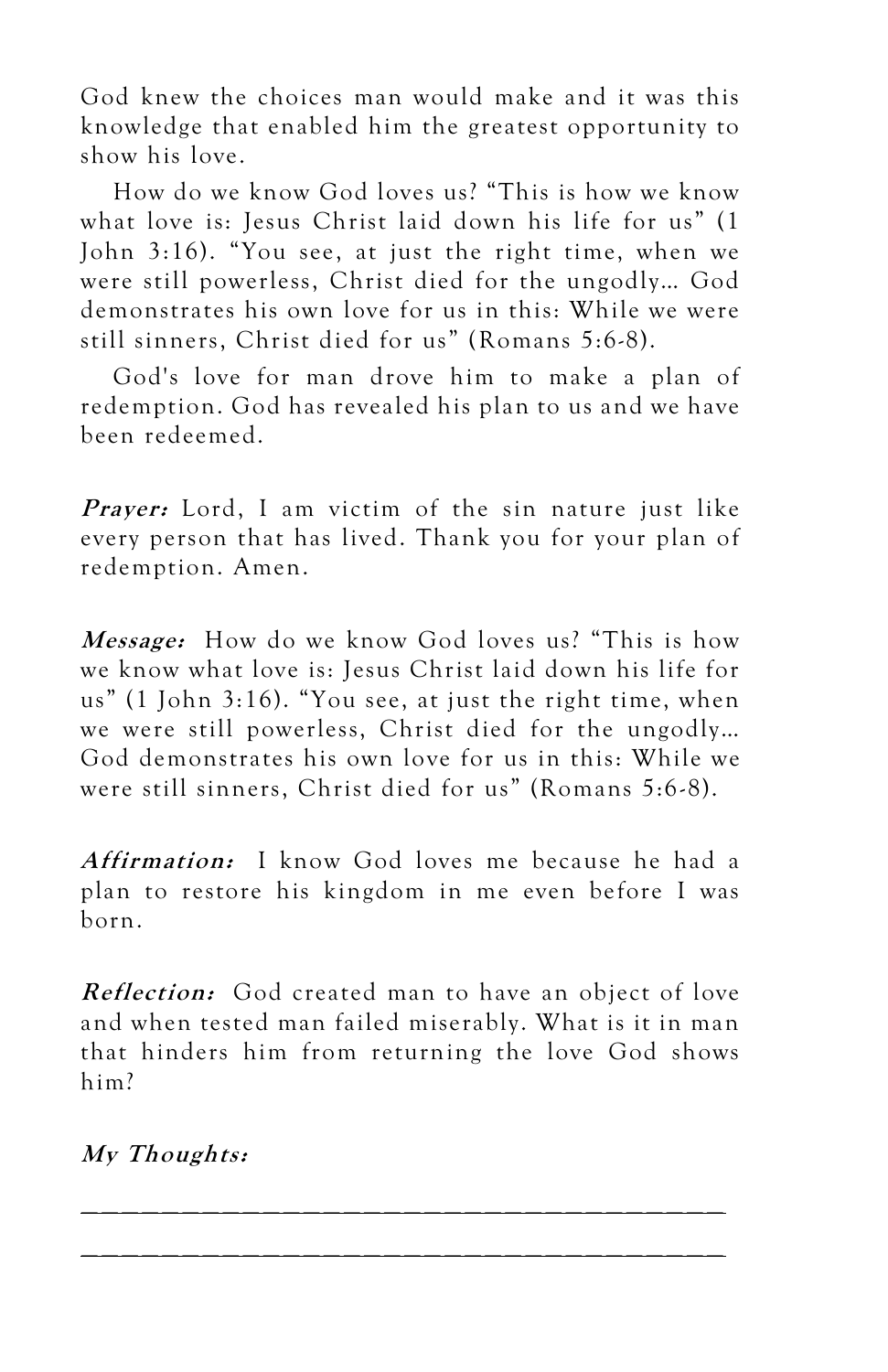#### **God's Plan For Abram's Descendents**

The Lord had said to Abram… I will make you into a great nation and I will bless you; I will make your name great, and you will be a blessing… and all peoples on earth will be blessed through you. – Genesis 12:1-3

Since before the fall God had a plan to restore man to being the image of himself on the earth. Even in creation when he placed man and his kingdom in the original garden, God had a plan to restore what he knew would be lost.

That's what I would call long range planning. Thousands of years before Christ the God of the universe had already devised a plan to establish his eternal kingdom. Over time God began to reveal his plan to man.

The first hint that man had of God's plan of redemption was when He brought Adam and Eve animal skins to cover their bodies. There had to be bloodshed and a death to cover their sin. We know they got that message because Abel knew to offer an animal as sacrifice to God, and that was what caused Cain to be jealous and angry; God accepted the animal sacrifice but rejected Cain's sacrifice of grains.

The next hint we get of the kingdom of God is the promise to Abram in Genesis 12:3, "All peoples on earth will be blessed through you." Though Abram did not realize the extent to which the world would be blessed by his progeny, he did gain a sense of purpose about his life to bring nations into the world that would be world shapers.

A message I see developing about the kingdom of God is that there are no incidental members. Though each of us may not realize our value in the kingdom,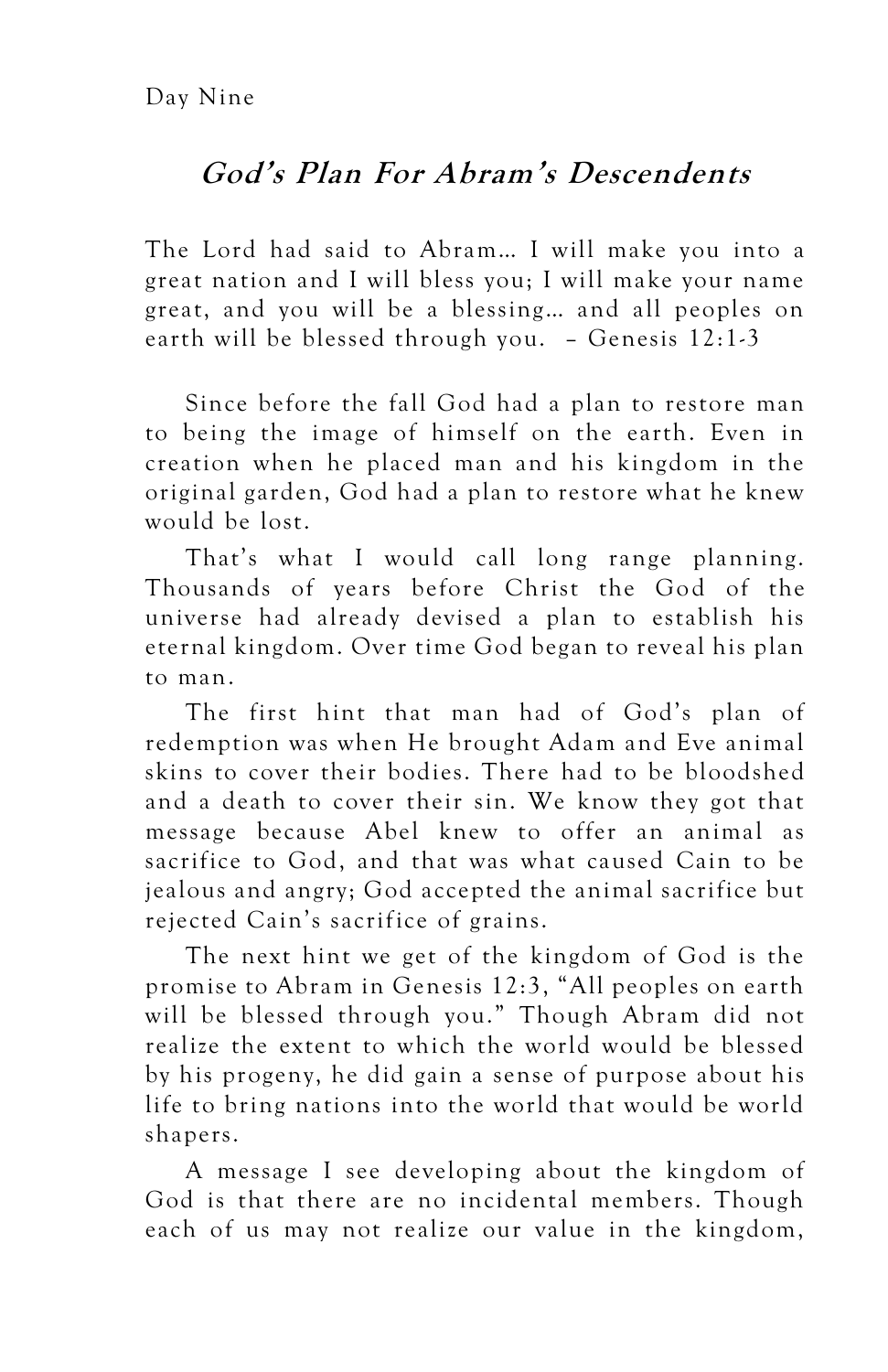God does, and he guides us according to his will in order to accomplish his purposes.

We learn to accept hardship, even tragedy, knowing that the end of our faith is eternity in the kingdom. This hope gives us courage. Hebrews 6:19 calls this hope, "An anchor for our soul." It is this hope which gives us the confidence to face whatever life puts in our path.

In Philippians Paul told us that this hope had given him the confidence to endure all of life, the good and the bad. In fact he says, "I can do everything through him who gives me strength" (4:13).

**Prayer:** Thank you Lord for allowing me to be a part of your kingdom. Grant me grace to be worthy. In Jesus name. Amen.

**Message:** We learn to accept hardship, even tragedy, knowing that the end of our faith is eternity in the kingdom. This hope gives us courage. Hebrews 6:19 calls this hope, "An anchor for our soul." It is this hope which gives us the confidence to face whatever life puts in our path.

**Affirmation:** My faith in Christ has released the hope that he has given me the strength to endure all things.

**Reflection:** This devotion mentions long range planning by God. What is it referencing and what effect does it have on us? How is our hope in Christ an anchor for our soul?

\_\_\_\_\_\_\_\_\_\_\_\_\_\_\_\_\_\_\_\_\_\_\_\_\_\_\_\_\_\_\_\_ \_\_\_\_\_\_\_\_\_\_\_\_\_\_\_\_\_\_\_\_\_\_\_\_\_\_\_\_\_\_\_\_  $\overline{\phantom{a}}$  , which is a set of the set of the set of the set of the set of the set of the set of the set of the set of the set of the set of the set of the set of the set of the set of the set of the set of the set of th  $\overline{\phantom{a}}$  , where  $\overline{\phantom{a}}$  , where  $\overline{\phantom{a}}$  ,  $\overline{\phantom{a}}$  ,  $\overline{\phantom{a}}$  ,  $\overline{\phantom{a}}$  ,  $\overline{\phantom{a}}$  ,  $\overline{\phantom{a}}$  ,  $\overline{\phantom{a}}$  ,  $\overline{\phantom{a}}$  ,  $\overline{\phantom{a}}$  ,  $\overline{\phantom{a}}$  ,  $\overline{\phantom{a}}$  ,  $\overline{\phantom{a}}$  ,  $\overline{\phantom{a}}$  ,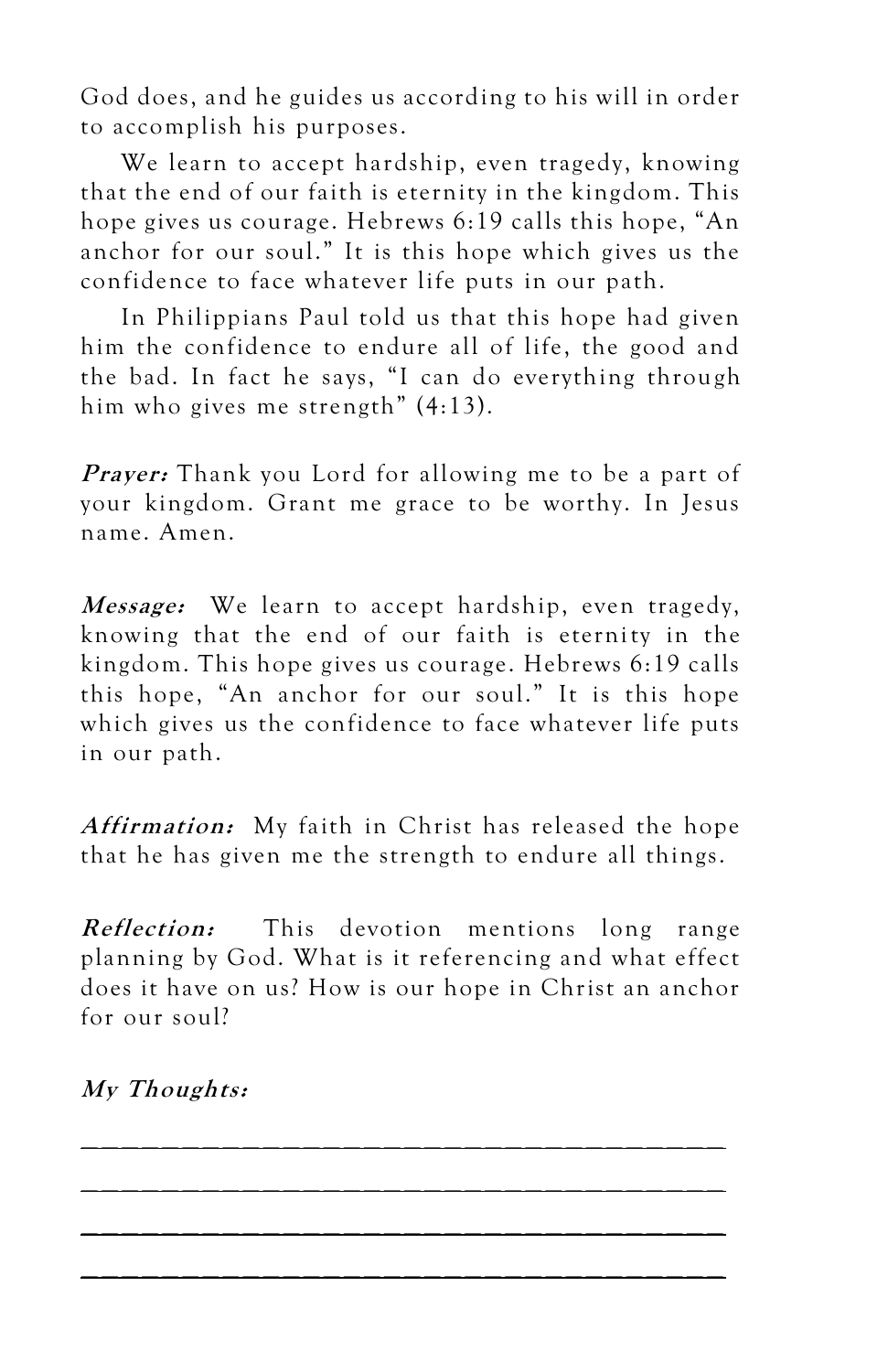### **Rules For God's Kingdom**

These are the commands, decrees and laws the Lord your God directed me to teach you to observe in the land that you are crossing the Jordan to possess.

– Deuteronomy 6:1-3

Relationships are established with rules. Some rules are written, as in the laws of the land, but others are not, as in personal relationships. In most personal relationships we don't literally sit down and say, "OK, these are the rules; you will live by them or you will not be in relationship with me," but those rules are implied none the less. However, in business, employment and government we are given the rules of relationship upfront.

The rules for relationship with God in his kingdom are what we call the law of Moses. The law of Moses is actually the law of God as given to Moses when he spent many weeks on Mt Sinai recording the law as God gave it to him.

This law covers just about every aspect of our lives. It addresses health, safety and sanitation. It speaks to diet, the things we should and should not eat. It also addresses appropriate relationships with our neighbors and strangers. This law even addresses environmental issues. And, not to be left out, it covers our relationship with God.

When we look closely into the law of Moses we discover that it is all about respect. In fact, the best known part of the law is the Ten Commandments. These ten rules for life are about respect. The first three are about respecting God. The fourth is about respecting the earth. The fifth is about respecting parents and elders. Six through ten are about respecting and being in relationship with others.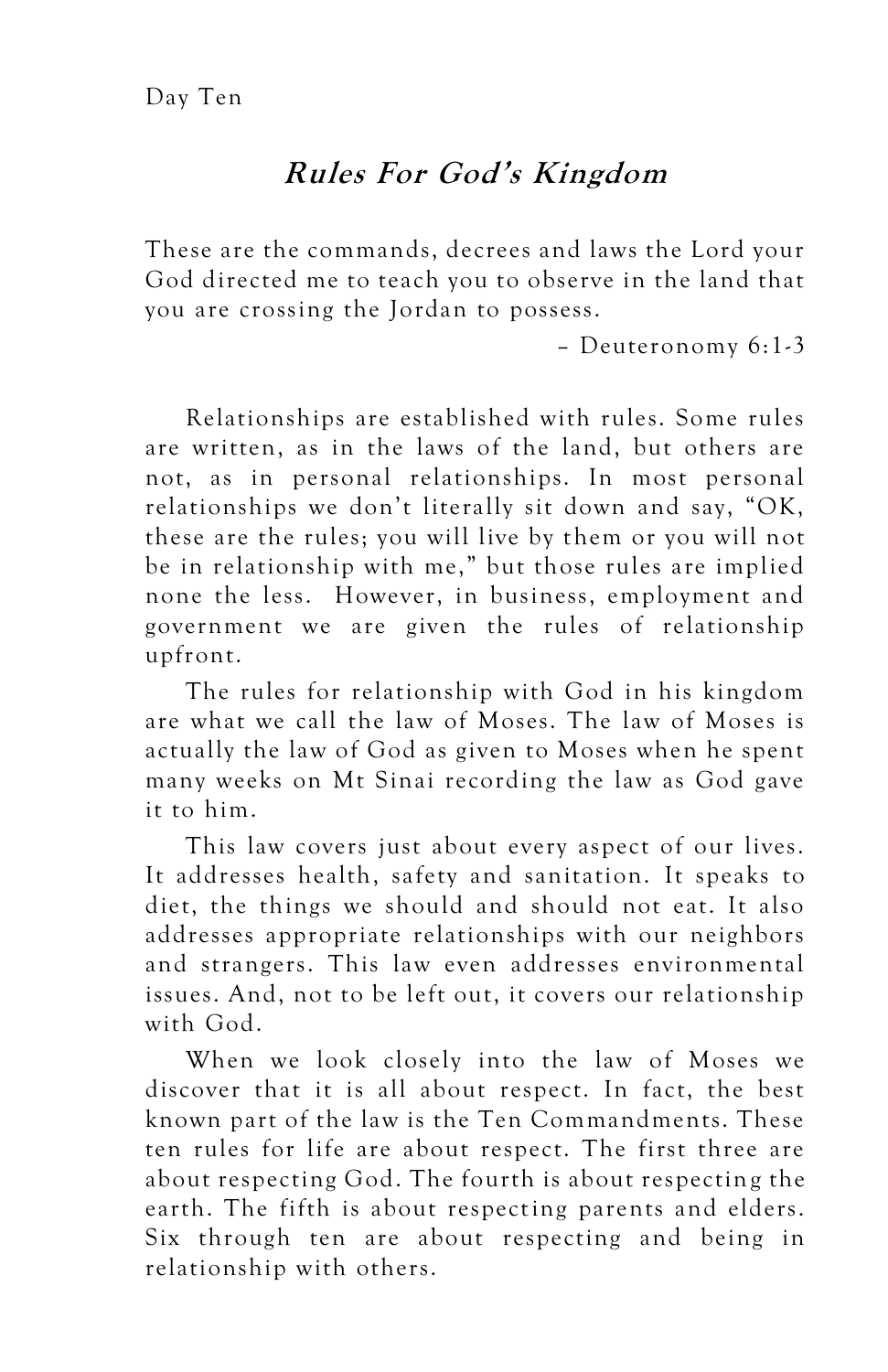In fact, Jesus summed the entire law up in just a few words. We are to love God with all of our heart and to love others as we love ourselves. Love and respect – those are our challenges in the kingdom.

God's rules for the kingdom today are not that much different than his rules for the kingdom in the time of Moses. Most of the ceremonial law has been fulfilled in Christ, but the moral law is still as applicable today as it was then. God's law is his guide for our relationship with Him.

**Prayer:** Father, I have not always respected you, the earth and others as I should. Grant me grace to love and respect. In Jesus name. Amen.

**Message:** God's rules for the kingdom today are not that much different than his rules for the kingdom in the time of Moses. Most of the ceremonial law has been fulfilled in Christ, but the moral law is still as applicable today as it was then. God's laws are his rules for our relationship with Him.

**Affirmation:** I am no more oppressed by God's rules than I am by the laws of our land. I realize that God's rules enable me to live the abundant life.

**Reflection:** Can you see how the 10 Commandments are about respect? Can you explain your answer? What did Jesus say was the summation of the entire law?

\_\_\_\_\_\_\_\_\_\_\_\_\_\_\_\_\_\_\_\_\_\_\_\_\_\_\_\_\_\_\_\_  $\overline{\phantom{a}}$  , which is a set of the set of the set of the set of the set of the set of the set of the set of the set of the set of the set of the set of the set of the set of the set of the set of the set of the set of th  $\overline{\phantom{a}}$  , where  $\overline{\phantom{a}}$  , where  $\overline{\phantom{a}}$  ,  $\overline{\phantom{a}}$  ,  $\overline{\phantom{a}}$  ,  $\overline{\phantom{a}}$  ,  $\overline{\phantom{a}}$  ,  $\overline{\phantom{a}}$  ,  $\overline{\phantom{a}}$  ,  $\overline{\phantom{a}}$  ,  $\overline{\phantom{a}}$  ,  $\overline{\phantom{a}}$  ,  $\overline{\phantom{a}}$  ,  $\overline{\phantom{a}}$  ,  $\overline{\phantom{a}}$  ,  $\overline{\phantom{a}}$  , where  $\overline{\phantom{a}}$  , where  $\overline{\phantom{a}}$  ,  $\overline{\phantom{a}}$  ,  $\overline{\phantom{a}}$  ,  $\overline{\phantom{a}}$  ,  $\overline{\phantom{a}}$  ,  $\overline{\phantom{a}}$  ,  $\overline{\phantom{a}}$  ,  $\overline{\phantom{a}}$  ,  $\overline{\phantom{a}}$  ,  $\overline{\phantom{a}}$  ,  $\overline{\phantom{a}}$  ,  $\overline{\phantom{a}}$  ,  $\overline{\phantom{a}}$  ,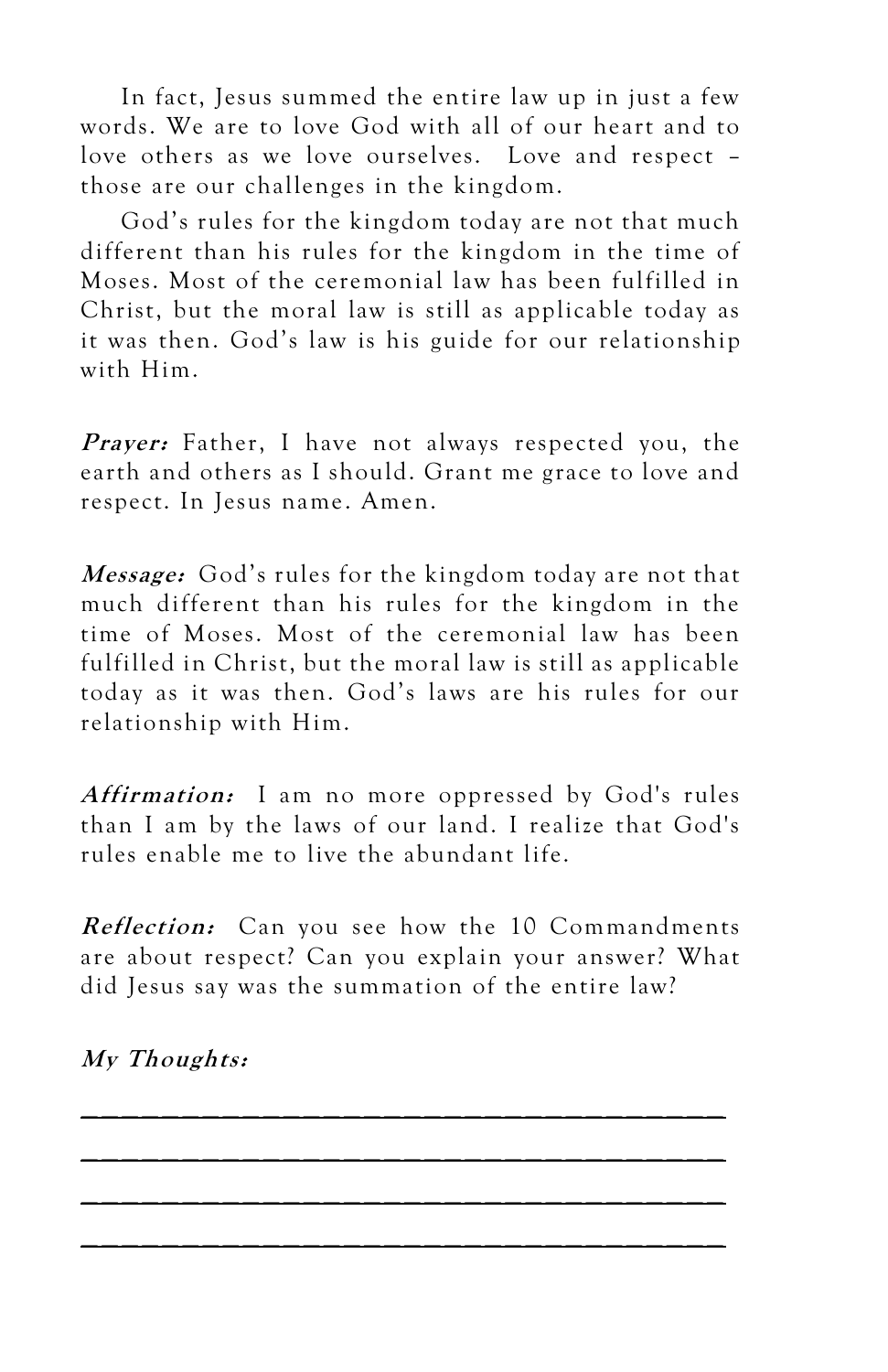### **Fearing God Produces Long Life**

These are the commands… the Lord your God directed me to teach you… so that you, your children, and their children after them may fear the Lord your God as long as you live by keeping all his decrees and commands that I give you, and so that you may enjoy long life.

– Deuteronomy 6:1-2

Many have seen the rules of the kingdom as being impossible to keep. They see them as harsh and unrealistic. It is easy for some to get the idea that God just gave us this big set of rules that he knew we couldn't keep just so he would have an excuse to chastise us.

What was the intent of the Lord in giving these commands? His purpose is clearly stated in verse two, "so that you may enjoy long life." God knew that the way to long life was to live in harmony with him, others and the earth. That's all the laws, or rules, of the kingdom are about. They are about reestablishing the harmony that God had with man in the garden so long ago.

Are these laws difficult to keep? Yes they are. In fact, over the years the Jews had tried to define the law very carefully so that a person would not in any way offend God. Their effort produced a set of rules that no man could follow. They had missed the point.

That was not God's intention in giving the law. He gave man the law so that he would have a guide to being in relationship with him. One of the keys to understanding the kingdom is not just to abide by the rules but it is to understand that God is preparing us for kingdom life. He speaks of fearing God and obeying the commands so that we will have long life, but ultimately the life we gain is eternal life.

When you are concerned about obeying the rules and gaining long life just remember the core of the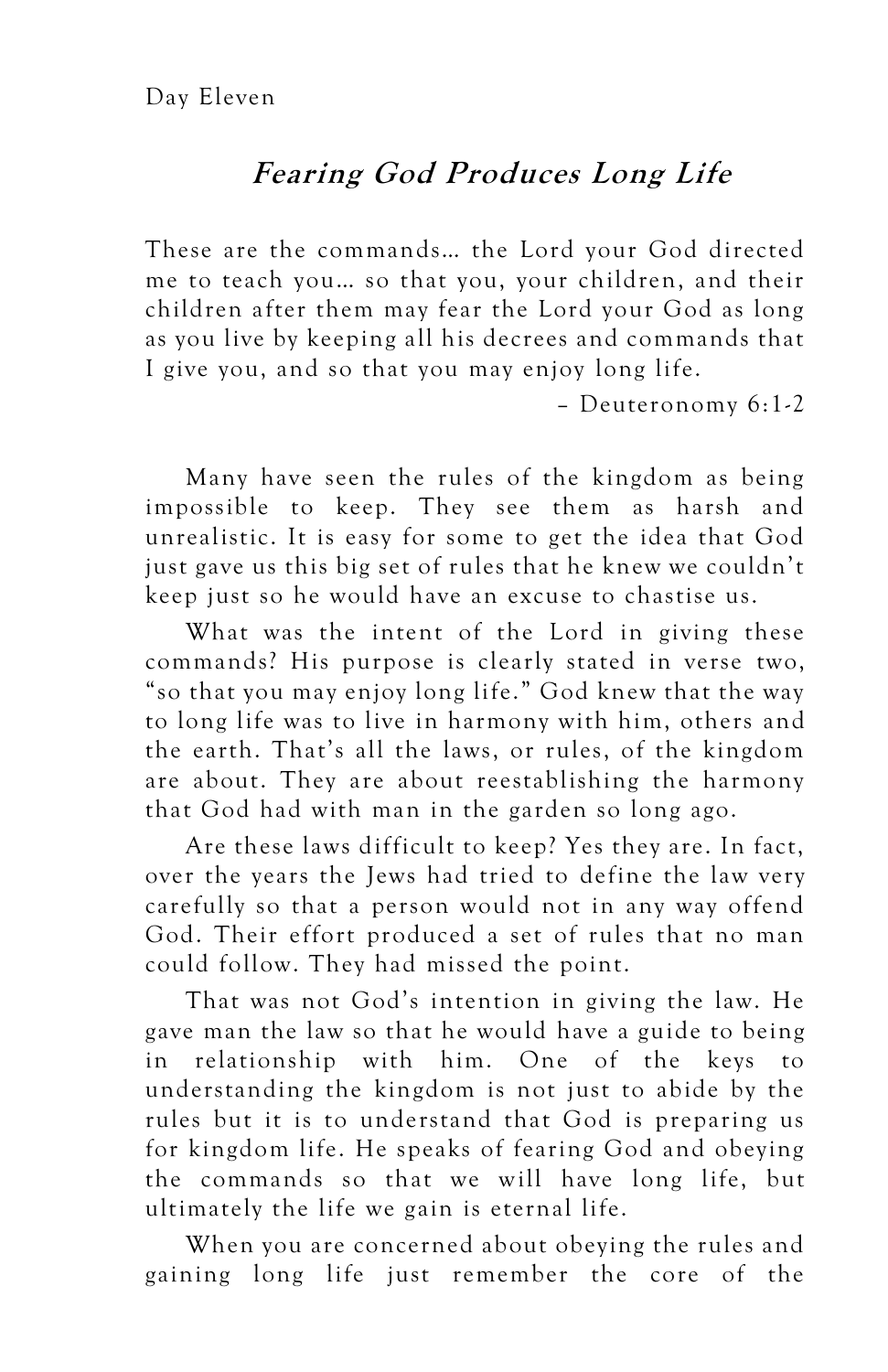commands. It is respect. Respect God, the earth and others. Love God and love others and you will fulfill the entire purpose of the law.

We often hear the "obey these laws" command, but we seem to miss the part which says, "that you may enjoy long life." When we live out God's law we are building healthy relationships, we are living a healthy lifestyle, and we have a healthy relationship with God. All of those result in having a long life.

**Prayer:** Lord, I need your Spirit to enable to live righteously. Amen.

**Message:** One of the keys to understanding the kingdom is not just to abide by the rules but it is to understand that God is preparing us for kingdom life. He speaks of fearing God and obeying the commands so that we will have long life, but ultimately the life we gain is eternal life.

**Affirmation:** I understand that God's laws are given so that we may have access to the abundant life Christ promised us.

**Reflection:** Some see the laws of God as being too restrictive, and others see them as a guide for living well. How do you see the laws of God?

 $\overline{\phantom{a}}$  , where  $\overline{\phantom{a}}$  , where  $\overline{\phantom{a}}$  ,  $\overline{\phantom{a}}$  ,  $\overline{\phantom{a}}$  ,  $\overline{\phantom{a}}$  ,  $\overline{\phantom{a}}$  ,  $\overline{\phantom{a}}$  ,  $\overline{\phantom{a}}$  ,  $\overline{\phantom{a}}$  ,  $\overline{\phantom{a}}$  ,  $\overline{\phantom{a}}$  ,  $\overline{\phantom{a}}$  ,  $\overline{\phantom{a}}$  ,  $\overline{\phantom{a}}$  , \_\_\_\_\_\_\_\_\_\_\_\_\_\_\_\_\_\_\_\_\_\_\_\_\_\_\_\_\_\_\_\_ \_\_\_\_\_\_\_\_\_\_\_\_\_\_\_\_\_\_\_\_\_\_\_\_\_\_\_\_\_\_\_\_  $\overline{\phantom{a}}$  , which is a set of the set of the set of the set of the set of the set of the set of the set of the set of the set of the set of the set of the set of the set of the set of the set of the set of the set of th  $\overline{\phantom{a}}$  , where  $\overline{\phantom{a}}$  , where  $\overline{\phantom{a}}$  ,  $\overline{\phantom{a}}$  ,  $\overline{\phantom{a}}$  ,  $\overline{\phantom{a}}$  ,  $\overline{\phantom{a}}$  ,  $\overline{\phantom{a}}$  ,  $\overline{\phantom{a}}$  ,  $\overline{\phantom{a}}$  ,  $\overline{\phantom{a}}$  ,  $\overline{\phantom{a}}$  ,  $\overline{\phantom{a}}$  ,  $\overline{\phantom{a}}$  ,  $\overline{\phantom{a}}$  ,  $\overline{\phantom{a}}$  , where  $\overline{\phantom{a}}$  , where  $\overline{\phantom{a}}$  ,  $\overline{\phantom{a}}$  ,  $\overline{\phantom{a}}$  ,  $\overline{\phantom{a}}$  ,  $\overline{\phantom{a}}$  ,  $\overline{\phantom{a}}$  ,  $\overline{\phantom{a}}$  ,  $\overline{\phantom{a}}$  ,  $\overline{\phantom{a}}$  ,  $\overline{\phantom{a}}$  ,  $\overline{\phantom{a}}$  ,  $\overline{\phantom{a}}$  ,  $\overline{\phantom{a}}$  ,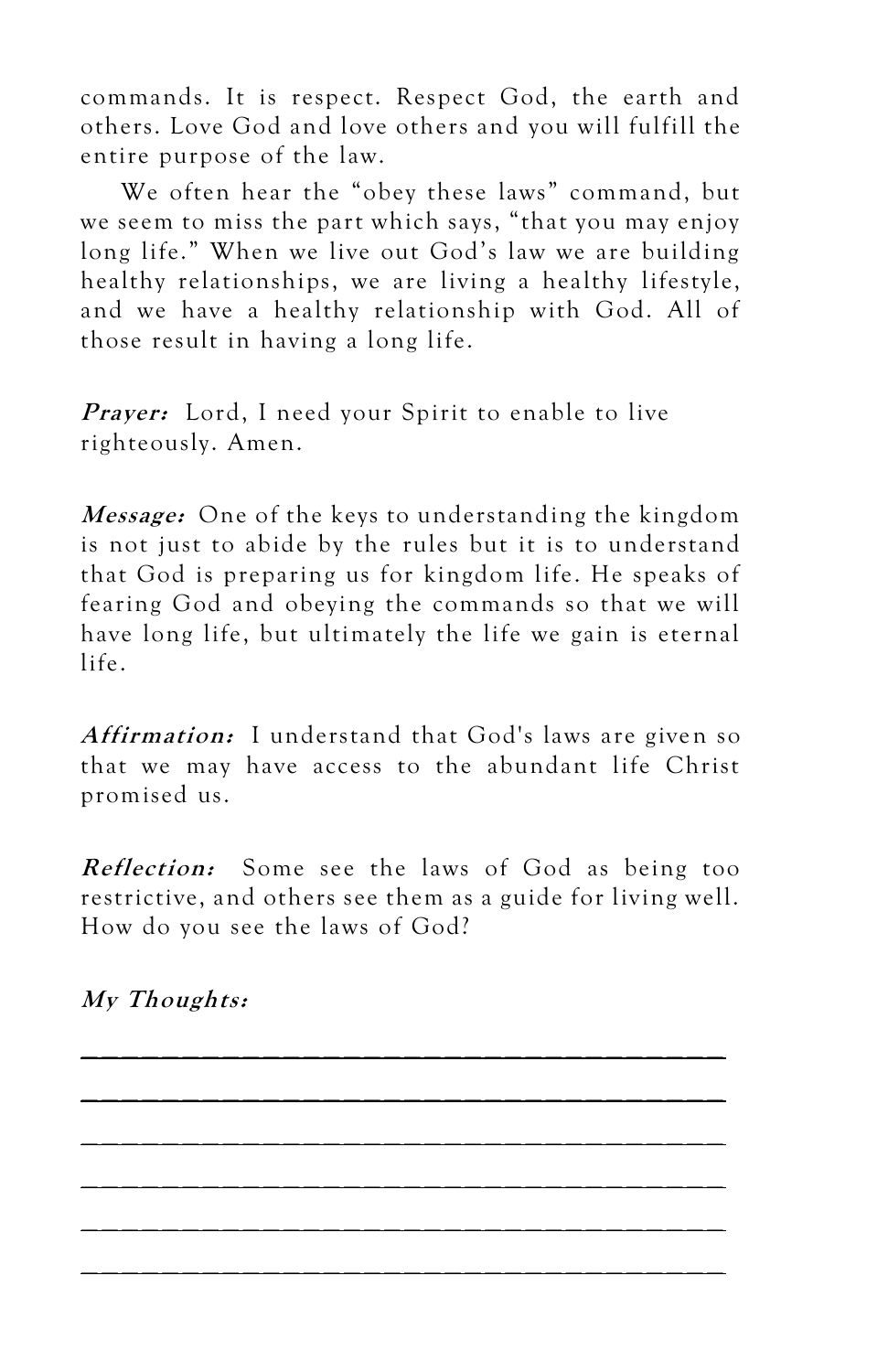### **Purposes Of The Kingdom**

The thief comes only to steal and kill and destroy; I have come that they may have life, and have it to the full.

– John 10:10

From the beginning man has misunderstood the purposes of the kingdom. The serpent posed the idea that God was holding man back by restricting what he should know. Man listened to that lie and a desire was begun in man to know what God knows and thus become like God. The serpent is the thief Jesus was talking about.

The feeling that following God will somehow keep me from being fulfilled has permeated the human experience since the first sin. Many today feel that God's way is boring and leaves no place for just being themselves. How many times have we been asked, "What do you Christians do for fun any way?"

The thief, who is the same as the serpent in the garden, has sown false hope in self, which is the seed of destruction. Listening to the lies of the arch deceiver has allowed him to steal our peace, destroy our hope and lead us ultimately to death.

All of man's searching for the good life, outside of what God has to offer, has left him empty and still searching. It seems that the more he strives for fulfillment the emptier he becomes. As man focuses on self-realization he moves further and further from the God who has promised fulfillment in knowing him.

Jesus expressed a purpose in the kingdom of God in our verse for today. "I have come that you might have life, and have it to the full." A primary purpose for the kingdom is to restore man to the fullness he had with God in the garden.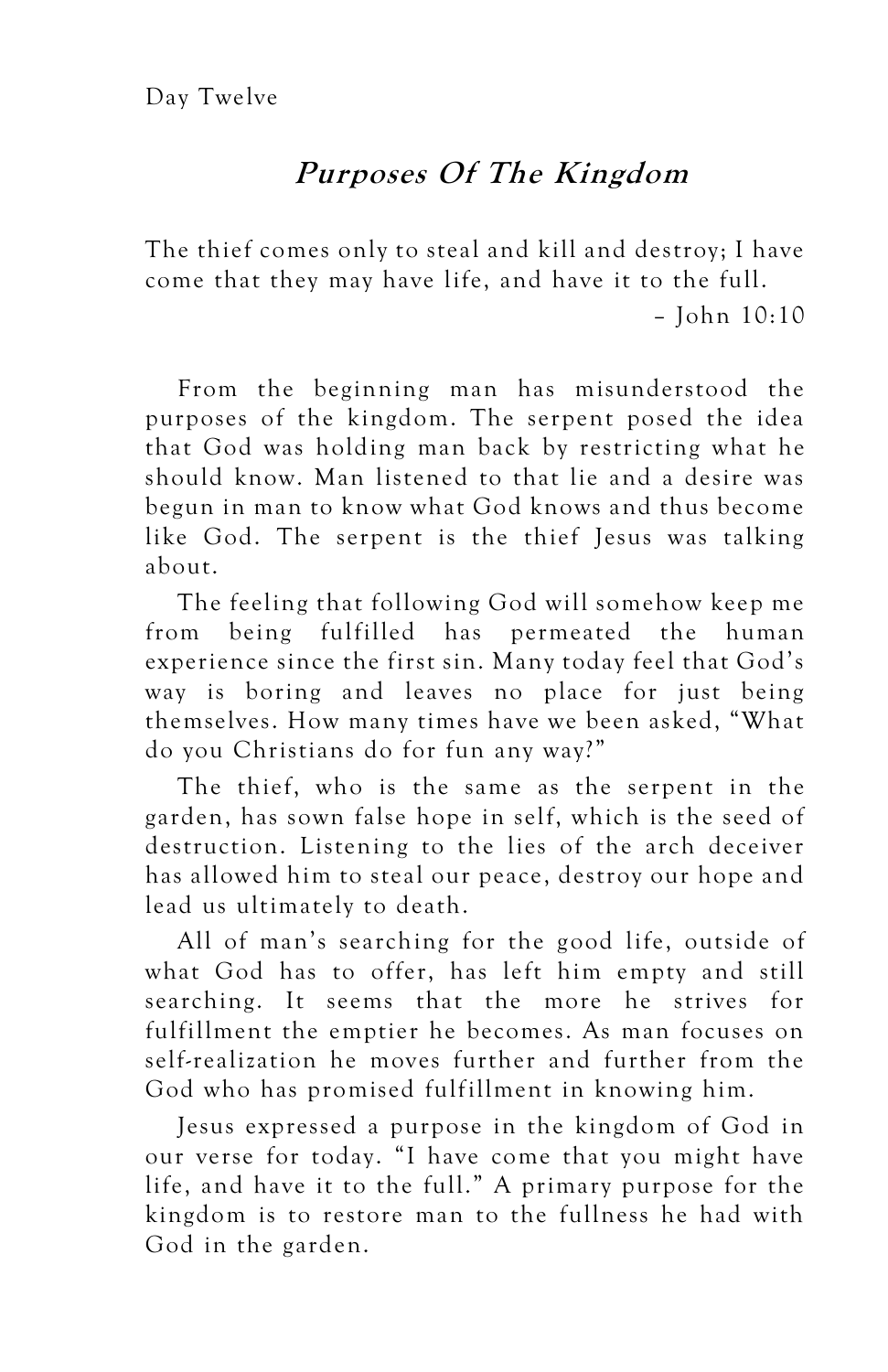The kingdom of God is positioning us so that the best heaven has to offer can be released to us. The kingdom is not about controlling our life but it is about calling us to a lifestyle which allows him to open the doors of heaven and pour out upon us a blessing we cannot contain. It is about God having an opportunity to express his love for us.

The Scripture is full of promises which are to be fulfilled in those who have been born into the kingdom of God through a faith in Jesus Christ.

**Prayer:** Lord, I thank you for the opportunity to experience your kingdom. Grant me the grace to serve you will. In Jesus name. Amen.

**Message:** A primary purpose for the kingdom is to restore man to the fullness he had with God in the garden. The kingdom of God is positioning us so that the best heaven has to offer can be released to us.

**Affirmation:** God's purpose for me is that I might have an abundant life. He makes the way for me to have that life by showing me the path to follow. That path is his law.

**Reflection:** We must not misunderstand the grace of God. The path to abundant life in the kingdom of God is straight and narrow. Not everyone who claims to be on the path are really on the true straight and narrow path. Think about it.

 $\overline{\phantom{a}}$  , which is a set of the set of the set of the set of the set of the set of the set of the set of the set of the set of the set of the set of the set of the set of the set of the set of the set of the set of th  $\overline{\phantom{a}}$  , where  $\overline{\phantom{a}}$  , where  $\overline{\phantom{a}}$  ,  $\overline{\phantom{a}}$  ,  $\overline{\phantom{a}}$  ,  $\overline{\phantom{a}}$  ,  $\overline{\phantom{a}}$  ,  $\overline{\phantom{a}}$  ,  $\overline{\phantom{a}}$  ,  $\overline{\phantom{a}}$  ,  $\overline{\phantom{a}}$  ,  $\overline{\phantom{a}}$  ,  $\overline{\phantom{a}}$  ,  $\overline{\phantom{a}}$  ,  $\overline{\phantom{a}}$  ,  $\overline{\phantom{a}}$  , where  $\overline{\phantom{a}}$  , where  $\overline{\phantom{a}}$  ,  $\overline{\phantom{a}}$  ,  $\overline{\phantom{a}}$  ,  $\overline{\phantom{a}}$  ,  $\overline{\phantom{a}}$  ,  $\overline{\phantom{a}}$  ,  $\overline{\phantom{a}}$  ,  $\overline{\phantom{a}}$  ,  $\overline{\phantom{a}}$  ,  $\overline{\phantom{a}}$  ,  $\overline{\phantom{a}}$  ,  $\overline{\phantom{a}}$  ,  $\overline{\phantom{a}}$  , \_\_\_\_\_\_\_\_\_\_\_\_\_\_\_\_\_\_\_\_\_\_\_\_\_\_\_\_\_\_\_\_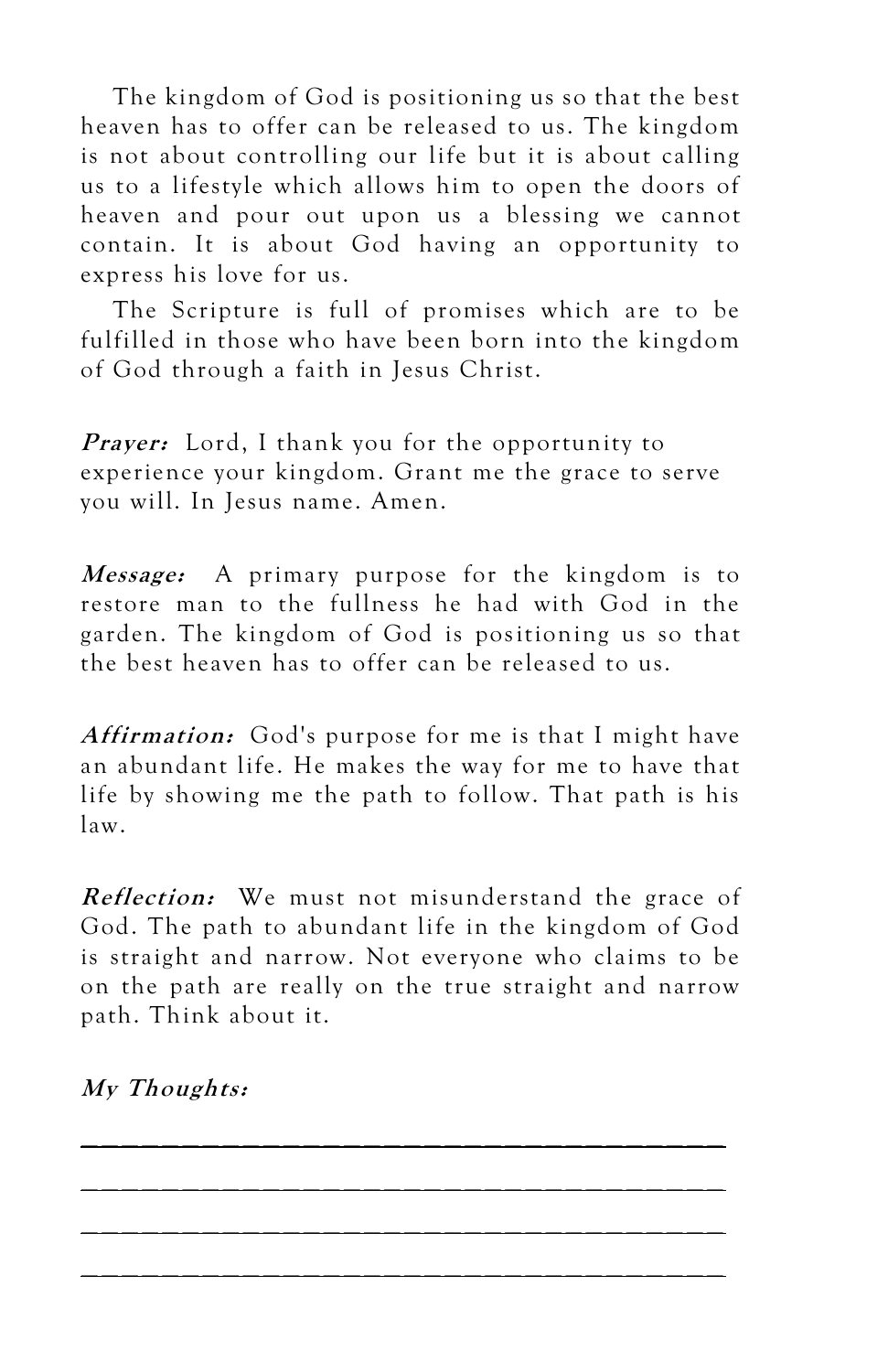## **The Kingdom Is Peace, Joy And Righteousness**

The kingdom of God is not a matter of eating and drinking, but of righteousness, peace and joy in the Holy Spirit. – Romans 14:17

It is very easy to become comfortable in our theological position and miss what God is doing today. The Jewish religious leaders did not accept the kingdom Jesus taught because he spoke of a kingdom that messed with their theology.

We aren't much different today. We have a tradition of Jesus as the Christ and we have developed a theological system around who he was/is, how he is manifest and to whom he is manifest. How would we respond if he manifest himself outside of our theological framework?

Paul was addressing just such issues in this verse. Even the young church of that day struggled with traditions. There were some things that were taught in the earliest days of the church that were later put aside as God gave them greater revelation of the kingdom.

I have been guilty of being victim to the fallen nature way of looking at others. If they don't fit my mold then they are probably not believers. If we are going to be effective reaching this generation we are going to have to look a little deeper into kingdom truth.

This passage makes it very clear that the kingdom is not about what you eat or drink (we could add what you believe about non- essential doctrines) and it is not about our traditions. The kingdom is about righteousness, peace and joy which comes through being in fellowship with the Holy Spirit.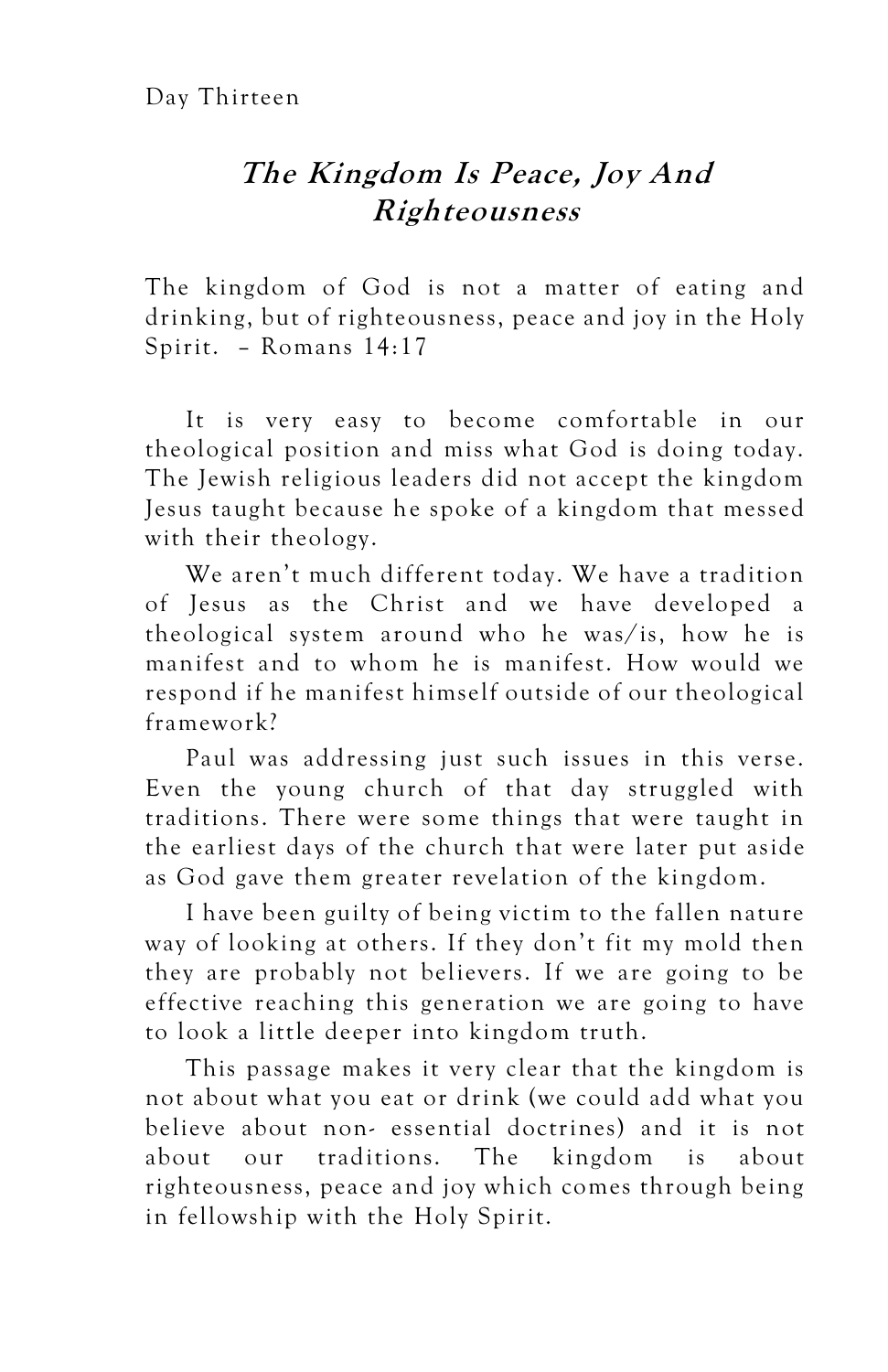A tragedy is that some believers do not have the joy and peace they should have because they are too concerned about how others are responding to peripheral issues. It is time to do a peace and joy check. We are called to peace - let's live like it.

I have found that when I am looking at others my peace is lost and I have little joy, but when I am looking to Jesus, the author and finisher of my faith (Hebrews 12:2), my peace returns and brings with it joy. We are encouraged to set our hearts and minds on things above (Colossians 3:1-2). If you want peace keep your mind stayed on the Prince of Peace.

**Prayer:** Lord, help me not to judge others by my traditions and grant me the grace to receive your peace. In Jesus name, amen.

**Message:** I have found that when I am looking at others my peace is lost and I have little joy, but when I am looking to Jesus, the author and finisher of my faith (Hebrews 12:2), my peace returns and brings with it joy. We are encouraged to set our hearts and minds on things above (Colossians 3:1-2). If you want peace keep your mind stayed on the Prince of Peace.

**Affirmation:** I have discovered that being in the kingdom of God is peace and joy as I live out his righteousness.

**Reflection:** It is easy to become more concerned about the doctrine, or even the appearance of others, than it is to be motivated by God's love.

 $\overline{\phantom{a}}$  , where  $\overline{\phantom{a}}$  , where  $\overline{\phantom{a}}$  ,  $\overline{\phantom{a}}$  ,  $\overline{\phantom{a}}$  ,  $\overline{\phantom{a}}$  ,  $\overline{\phantom{a}}$  ,  $\overline{\phantom{a}}$  ,  $\overline{\phantom{a}}$  ,  $\overline{\phantom{a}}$  ,  $\overline{\phantom{a}}$  ,  $\overline{\phantom{a}}$  ,  $\overline{\phantom{a}}$  ,  $\overline{\phantom{a}}$  ,  $\overline{\phantom{a}}$  , \_\_\_\_\_\_\_\_\_\_\_\_\_\_\_\_\_\_\_\_\_\_\_\_\_\_\_\_\_\_\_\_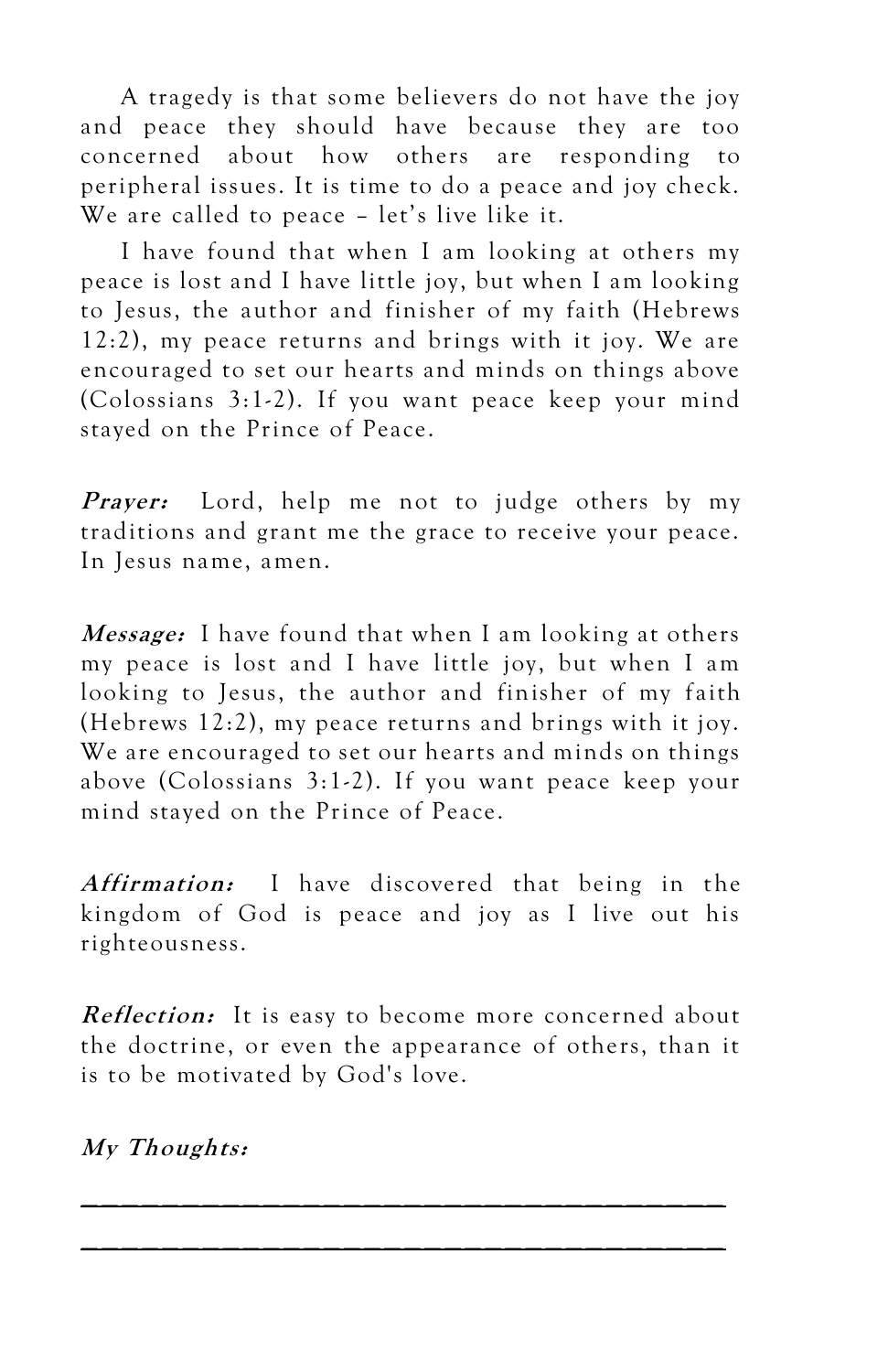#### **The Kingdom Of God Is Not A Religion**

To whom will you compare me or count me equal? To whom will you liken me that we may be compared?… I am God and there is no other; I am God, and there is none like me. – Isaiah 46:5, 9

It is interesting that since man fell from Grace he has been trying to establish a religion that would restore the kingdom he lost in the garden. If it wasn't so sad it would be amusing the way that ancient man would create a god that was a reflection of what he wanted a god to be then worship the god of his invention.

Unfortunately, man is still creating gods of his own invention and serving them. Most men don't actually fashion an image to bow before but they have invented all manner of things to take the place of God. From sports to knowledge man bows before his gods.

Read what Isaiah writes about these gods: "Some pour out gold from their bags and weigh out silver on the scales; they hire a goldsmith to make it into a god and they bow down and worship it. They lift it to their shoulders and carry it; they set it up in its place, and there it stands. From that spot it cannot move. Though one cries out to it, it does not answer, it cannot save him from his troubles" (46:6-8).

Doesn't this sound like what people are doing today? Every Sunday some will bow at the altar of sports worshipping the efforts of men. Some spend their life at the altar of academia worshipping the wisdom of men who claim to know more than the Lord God.

We need to remember that God is establishing his kingdom and only those who are aware and who seek him will enter it.

Isaiah continues, "I am bringing my righteousness near, it is not far away; and my salvation will not be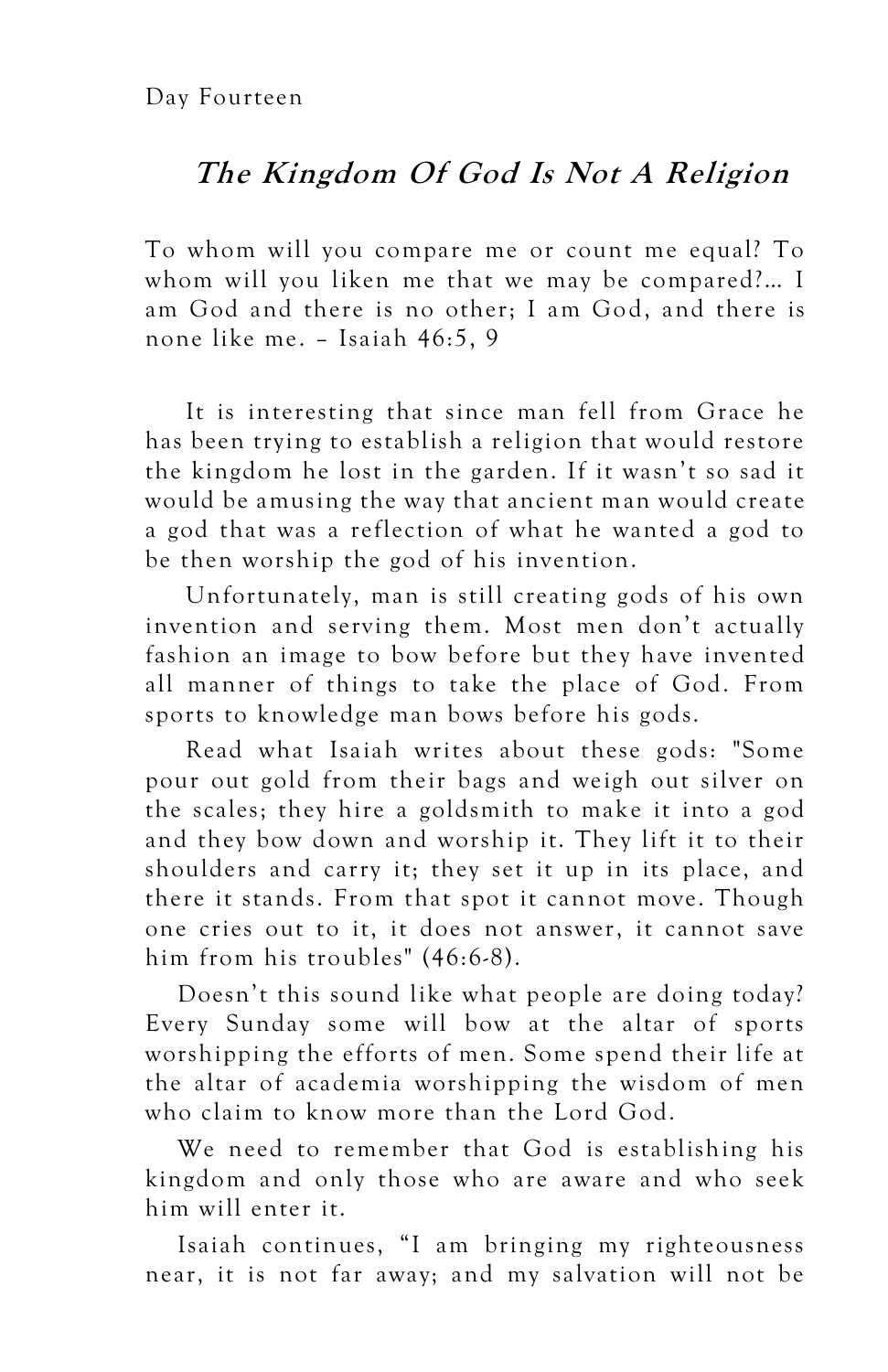delayed, I will grant salvation to Zion, my splendor to Israel" (46:13). Seek his kingdom.

The salvation of the Lord is not in the religions of man but it comes by his grace through faith in Jesus the Christ as Lord and Savior. Peter declared, "There is no other name under heaven given to men by which we must be saved" (Acts 4:12). The kingdom of God is not about religion it is about a relationship with the living God.

**Prayer:** Thank you Father for the revelation that gods of man are just substitutes for the real thing. Help me to serve you well. Amen.

**Message:** The salvation of the Lord is not in the religions of man but it comes by his grace through faith in Jesus the Christ as Lord and Savior. Peter declared, "There is no other name under heaven given to men by which we must be saved" (Acts 4:12). The kingdom of God is not about religion it is about a relationship with the living God.

**Affirmation:** It is by grace, through faith in Jesus Christ, that I have entered the kingdom of God.

**Reflection:** Can you see a parallel between the gods of ancient times and the gods men worship today? How does the average, educated and intelligent person today worship gods?

\_\_\_\_\_\_\_\_\_\_\_\_\_\_\_\_\_\_\_\_\_\_\_\_\_\_\_\_\_\_\_\_  $\overline{\phantom{a}}$  , which is a set of the set of the set of the set of the set of the set of the set of the set of the set of the set of the set of the set of the set of the set of the set of the set of the set of the set of th  $\overline{\phantom{a}}$  , where the contract of the contract of the contract of the contract of the contract of the contract of the contract of the contract of the contract of the contract of the contract of the contract of the contr  $\overline{\phantom{a}}$  , where the contract of the contract of the contract of the contract of the contract of the contract of the contract of the contract of the contract of the contract of the contract of the contract of the contr \_\_\_\_\_\_\_\_\_\_\_\_\_\_\_\_\_\_\_\_\_\_\_\_\_\_\_\_\_\_\_\_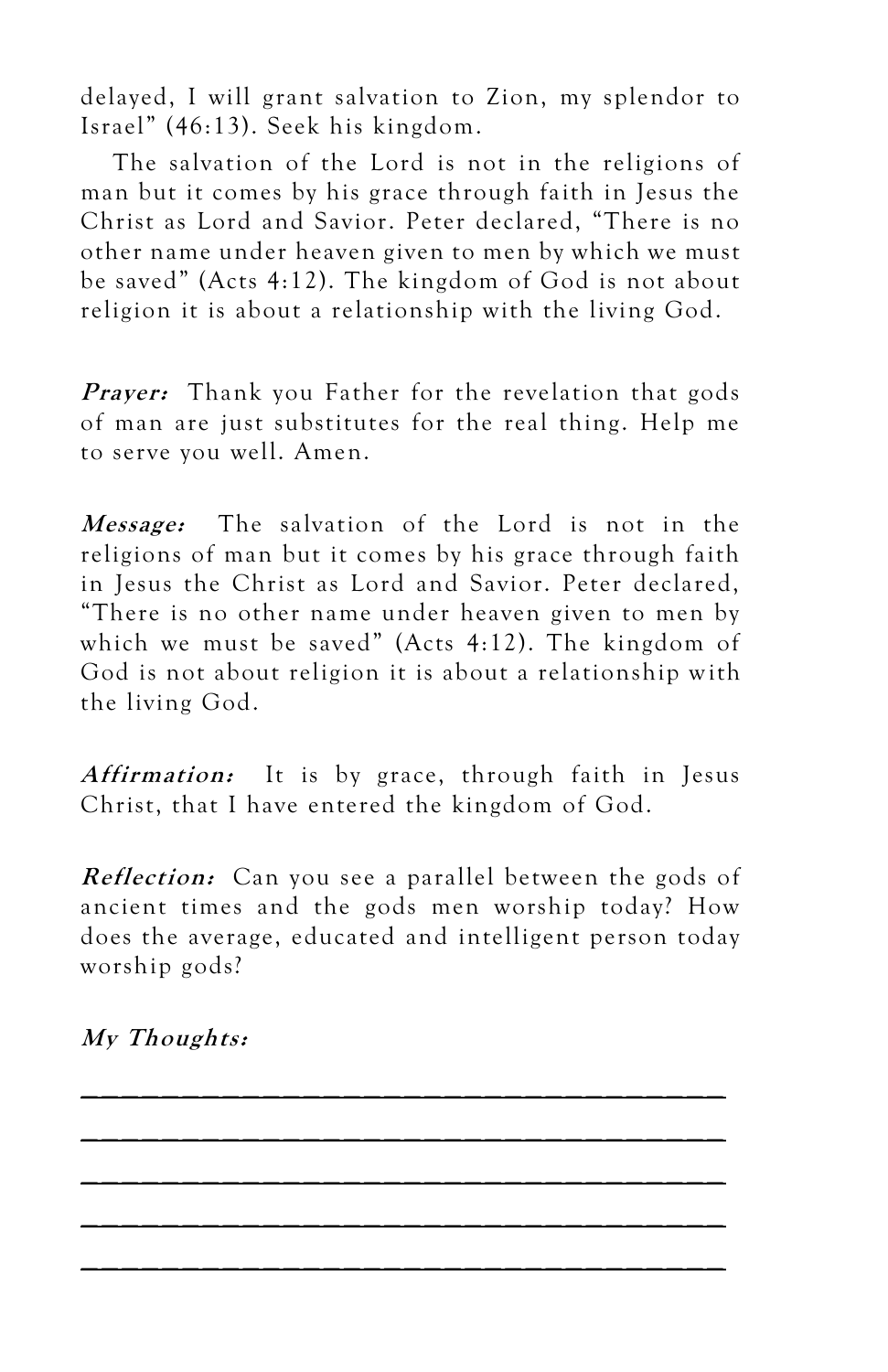## **Some Seek Kingdom Results But Not The King**

Jesus answered, "I tell you the truth, you are looking for me, not because you saw miraculous signs but because you ate the loaves and had your fill."

– John 6:26

There are many reasons why people follow Jesus. Some because they hear him and fully understand the message of the kingdom. There are some who follow him for the loaves and fishes. In today's language they are those who hang around only for what they can get.

Jesus was trying to reveal himself to his followers, but all they could see was the loaves and fishes that filled them when they were hungry. He was trying to teach kingdom principles, but their focus was on their need.

In this passage Jesus goes on to relate the story of Moses and the manna which fed the children of Israel in the desert. Then he said, "I am the bread of life. He who comes to me will never go hungry, and he who believes in me will never be thirsty." Jesus was telling them that the kingdom was about more than food; it is about eternal life.

Those who heard him speak did not understand his message and began to grumble among themselves. They argued that he was just the son of Joseph, how could he say that he came down from heaven?

Never mind that this man went around doing miracles that no one had ever done before and speaking truth which only reinforced faith in his Father. Forget the demoniacs who were freed and the lepers who were cleansed. Don't mention the blind and deaf who we re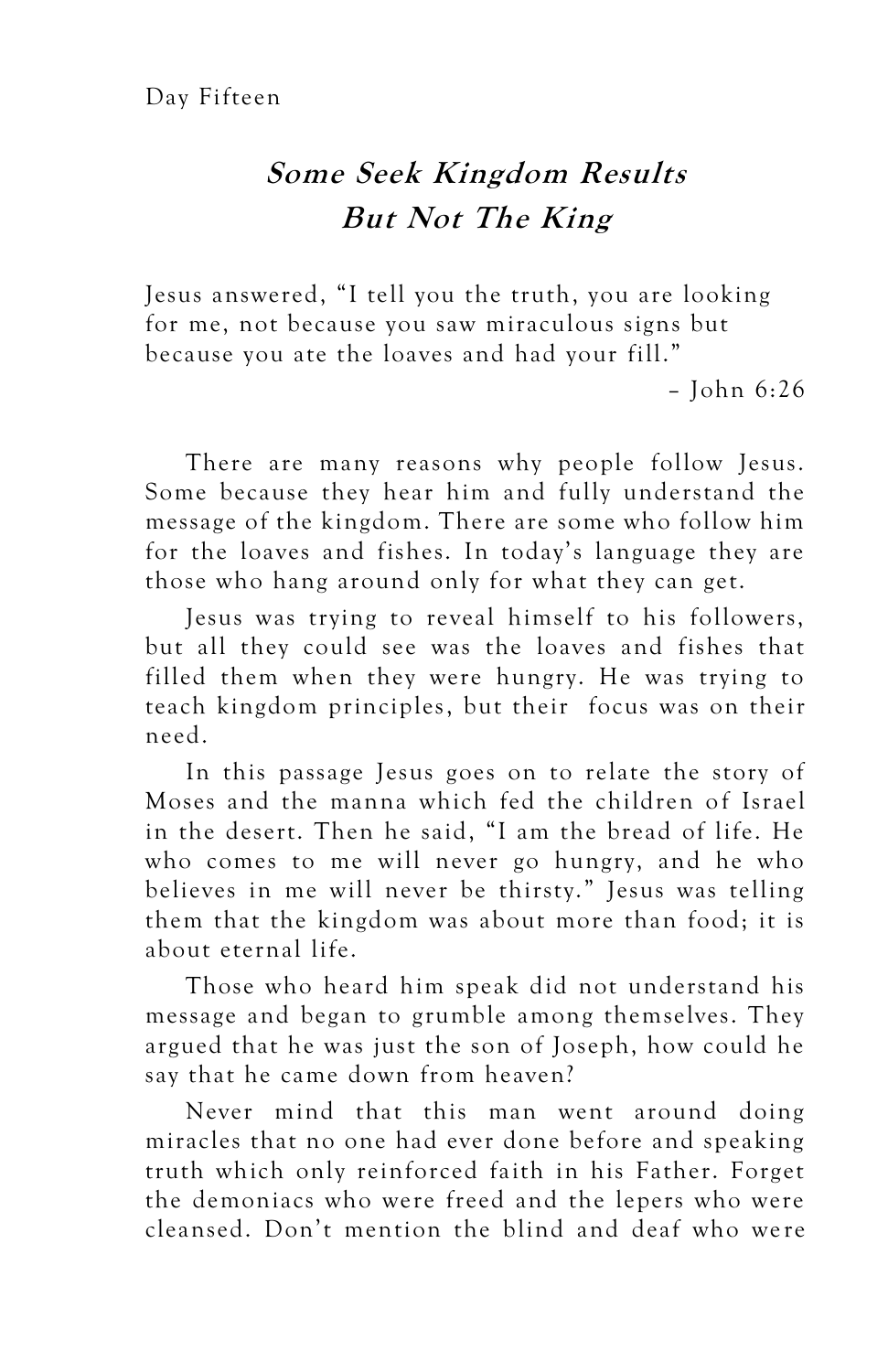healed. Oh no, we can't accept him because we don't understand him.

Working with people who struggle with recovery from drug and alcohol abuse I have known many people who enjoy the high, but want to get over the addiction. They want the benefits of being clean and sober, but don't want to live without the high. Many of us are like that; we want the kingdom but we don't want to serve the king.

We all know those who call themselves "Christian" only for the benefits, but have never really gotten hold of the message of the kingdom. The blessing of the kingdom is not our needs and desires being met; it is establishing God's rule of love and life.

**Prayer:** Lord, I do enjoy the loaves and fishes, but help me to not make that my focus. Grant me grace in your kingdom. Amen.

**Message:** Many of us want the kingdom but we don't want to serve the king. Some call themselves "Christian" only for the benefits, but have never really gotten hold of the message of the kingdom. The blessing of the kingdom is not our needs and desires being met; it is establishing God's rule of love and life.

**Affirmation:** Believing in Christ is more than receiving the blessing. It is establishing a relationship with God.

**Reflection:** Listen carefully to how kingdom life is described by believers. Notice how often we express a "bless me" mentality.

 $\overline{\phantom{a}}$  , where the contract of the contract of the contract of the contract of the contract of the contract of the contract of the contract of the contract of the contract of the contract of the contract of the contr \_\_\_\_\_\_\_\_\_\_\_\_\_\_\_\_\_\_\_\_\_\_\_\_\_\_\_\_\_\_\_\_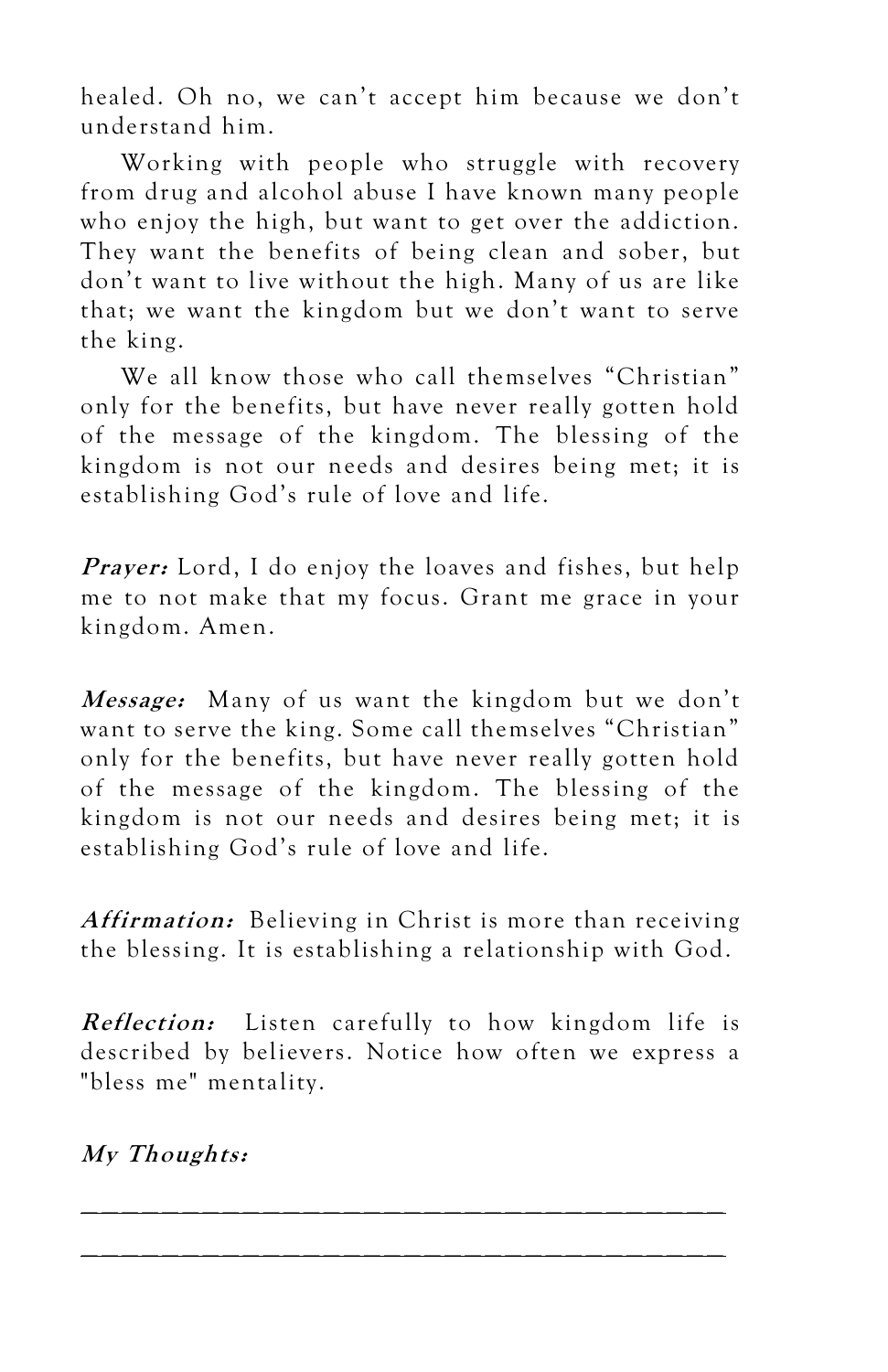#### **Christ In You – The Hope Of The Kingdom**

God has chosen to make known among the Gentiles the glorious riches of this mystery, which is Christ in you the hope of glory. – Colossians 1:27

God did not just haphazardly place man in the Garden of Eden then allow him to be vulnerable to failure. From the very beginning he had a plan. In fact, before the beginning he had a plan. His plan was to establish a kingdom that would not be affected by evil.

I have come to realize that not only do we have hope in God but God has hope in us. Some time ago I saw our text passage in a new light. We understand that G od has made known to us the mystery of the ages and that is Christ in us. But, what is the purpose of Christ in us?

Paul writes that this revelation of the Christ in us is the very hope of glory. Think about that statement. Could he be saying that the hope of glory, that is the hope of God, is placed in this truth that Christ, the anointing and the anointed one, dwells in every believer?

The first kingdom of God on earth was in the Garden of Eden. Satan thought he had destroyed God's kingdom on earth when the kingdom in the garden collapsed; but as God reveals himself it becomes clear that he had a plan that went far beyond the boundaries of Eden. His plan was not defeated but was actually put into motion by the events in Eden.

God's plan from the beginning was to finally administer the fatal blow to Satan and establish his kingdom in a place that could not be affected by anything in the physical realm. His kingdom would be in the heart of man. The hope of God for his kingdom is this: Christ in you and I.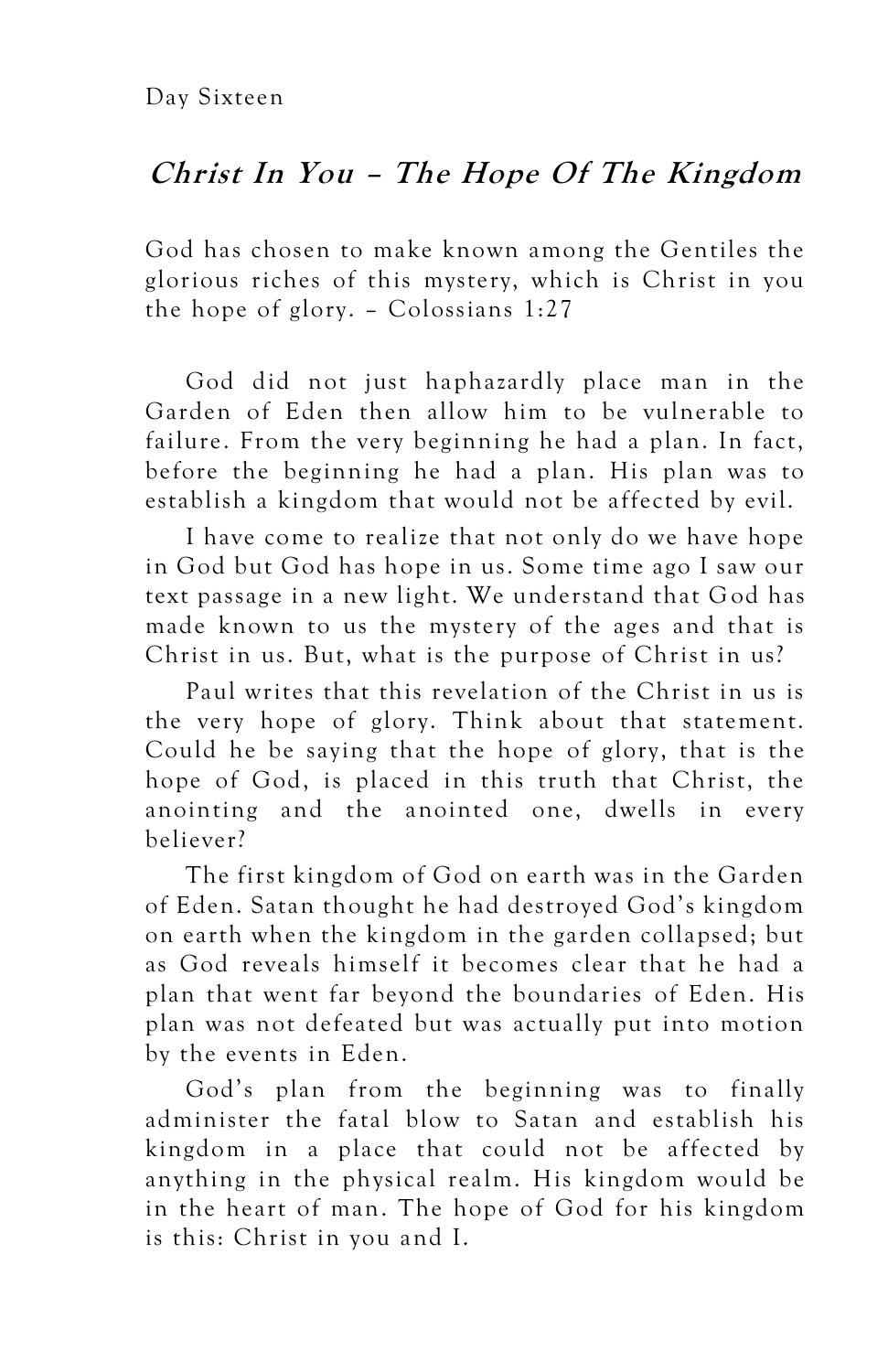This hope of the eternal kingdom being present in the hearts of those who will believe and commit their lives to the Christ who is the son of God is the message of the kingdom of God. This hope is two sided: It is God's hope in we who represent His kingdom on earth and our hope in He who is the Lord of eternity. The kingdom of heaven is not of man but it is joy, peace and righteousness in the Holy Spirit.

God has so much hope in his plan to have a kingdom on earth in the hearts of men that he commissioned the Holy Spirit, the administrator of the kingdom, to live in the heart of every kingdom member.

**Prayer:** Lord, Grant me the grace to be faithful to the hope you have placed in me. In Jesus name. Amen.

**Message:** The hope of his kingdom is this: Christ in you and I. This hope of the eternal kingdom being present in the hearts of those who will believe and commit their lives to the Christ who is the son of God is the message of the kingdom of God. earth and our hope in He who is the Lord of eternity.

**Affirmation:** My hope in God is the Christ in me and God's hope in me is that I will live out the Christ in me.

**Reflection:** Give some thought to this two sided hope talked about in this devotion. How has this hope affected your life, and are you fulfilling God's hope in you?

 $\overline{\phantom{a}}$  , which is a set of the set of the set of the set of the set of the set of the set of the set of the set of the set of the set of the set of the set of the set of the set of the set of the set of the set of th  $\overline{\phantom{a}}$  , where the contract of the contract of the contract of the contract of the contract of the contract of the contract of the contract of the contract of the contract of the contract of the contract of the contr  $\overline{\phantom{a}}$  , where the contract of the contract of the contract of the contract of the contract of the contract of the contract of the contract of the contract of the contract of the contract of the contract of the contr \_\_\_\_\_\_\_\_\_\_\_\_\_\_\_\_\_\_\_\_\_\_\_\_\_\_\_\_\_\_\_\_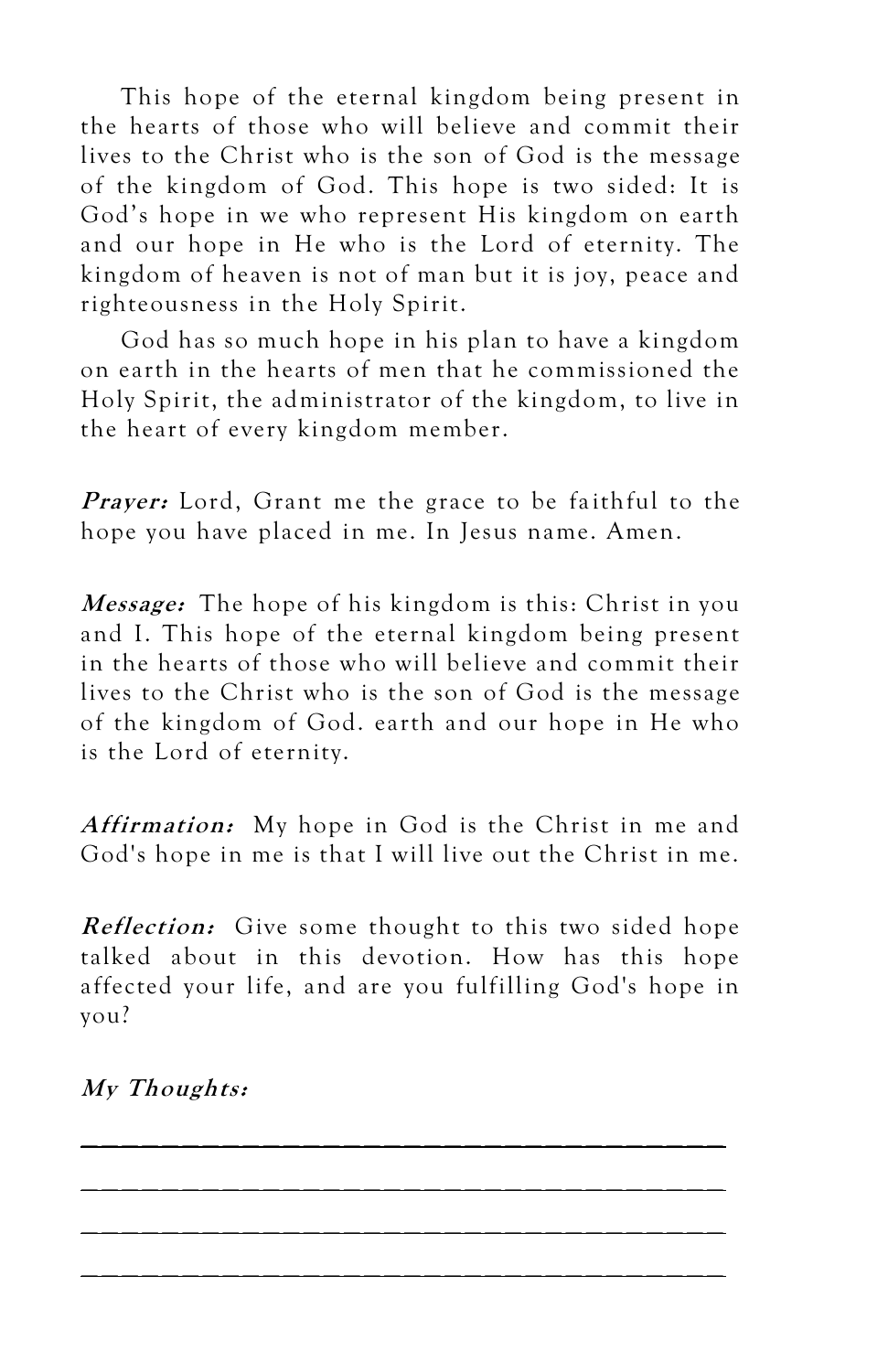### **Kingdom Of Eternal Hope**

You are to give him the name Jesus. He will be great and will be called the Son of the Most High. The Lord God will give him the throne of his father David, and he will reign over the house of Jacob forever; his kingdom will never end. – Luke 1:31-33

Many in the time of his birth and life on earth missed the impact of Jesus who is called the Christ. They had a narrowly focused view of who the Christ, or Messiah as he is called among the Jews, would be.

They saw one coming who would be anointed to subject the world to his rule. The Messiah they looked for would conquer the world and rule with a rod of iron. He would conquer Rome and break the Jews out of political bondage.

The prophecy was that the throne of David would be established forever through this anointed one. The problem was that the Jews had a single dimension perspective on the anointed one. They only saw him through the prism of their own national identity

Daniel prophesied of the Christ, "All peoples, nations and men of every language worshipped him. His kingdom is one that will never be destroyed" (Daniel 7:14). Two important statements are made in this prophecy. First, All peoples will worship him. And second, his kingdom will never be destroyed.

Here is an interesting perspective on David's kingdom. He failed God and the law in many ways, but his heart was to serve God. In fact God even said that David was a man after God's heart. Is it possible that the kingdom David was really foreshadowing was not one of earthly rule but one of the kingdom of God being in the heart?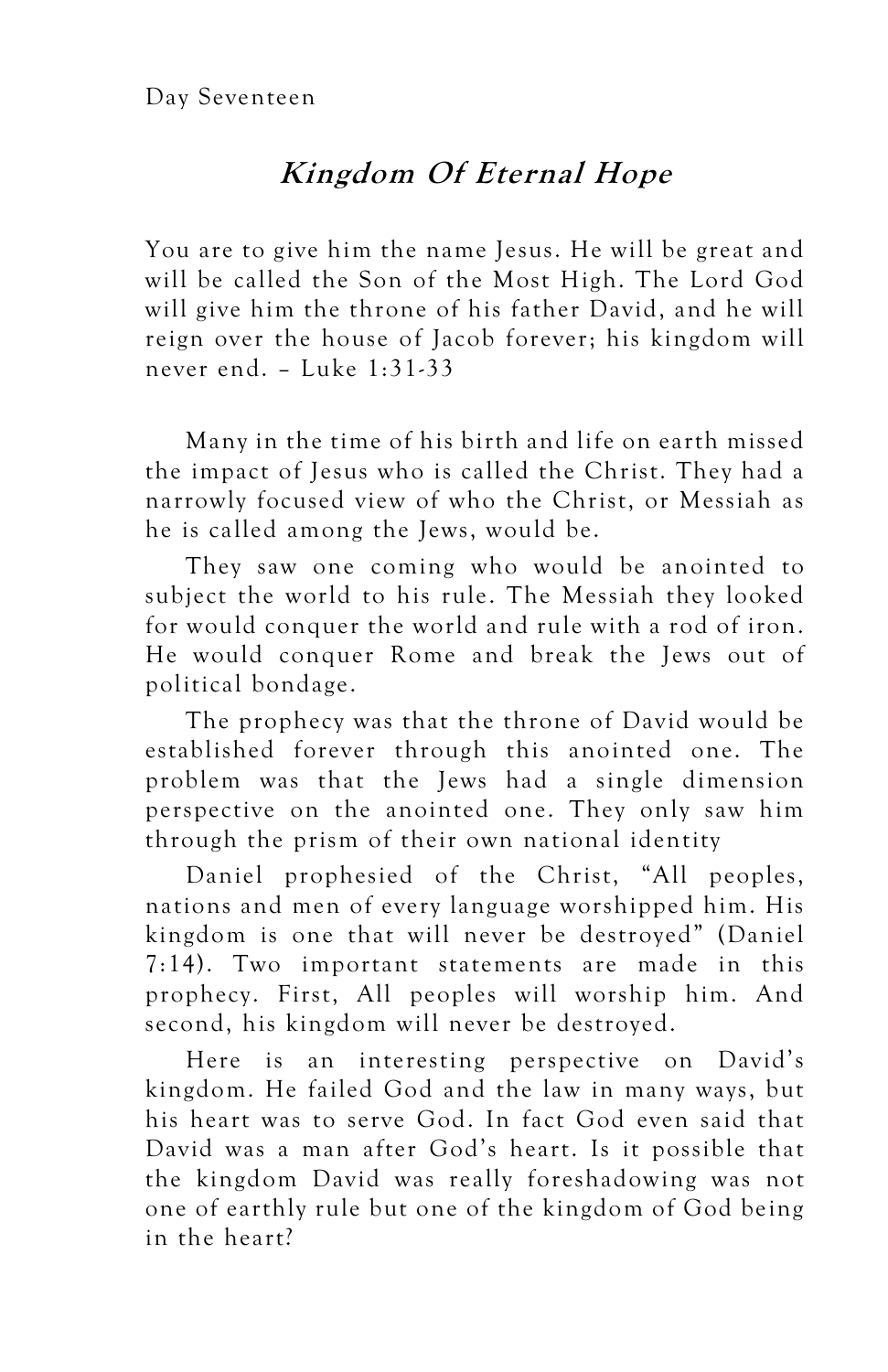Has there ever been a physical kingdom on earth that has not been destroyed? Could it be that the kingdom that will never be destroyed is fulfilled by the kingdom God establishes in the heart?

The world has built kingdoms with violence and a drive to rule over others. The kingdom of God is built on faith, hope and love. The kingdom of God is built with renewed and restored hearts of men. The pala ce of our king is the hearts of those who believe in him.

**Prayer:** Father, thank you for the understanding that your kingdom is of the heart. Grant me the grace to surrender my heart to you. Amen.

**Message:** The world has built kingdoms with violence and a drive to rule over others. The kingdom of God is built on faith, hope and love. The kingdom of God is built with renewed and restored hearts of men. The palace of our king is the hearts of those who believe in him.

**Affirmation:** God chose to place his throne in the hearts of those who would trust him and commit their life to him - I am committed to the Christ life and he has enthroned my heart.

**Reflection:** Give some thought to the question of what does the "kingdom that will never be destroyed" look like.

\_\_\_\_\_\_\_\_\_\_\_\_\_\_\_\_\_\_\_\_\_\_\_\_\_\_\_\_\_\_\_\_  $\overline{\phantom{a}}$  , which is a set of the set of the set of the set of the set of the set of the set of the set of the set of the set of the set of the set of the set of the set of the set of the set of the set of the set of th  $\overline{\phantom{a}}$  , where  $\overline{\phantom{a}}$  , where  $\overline{\phantom{a}}$  ,  $\overline{\phantom{a}}$  ,  $\overline{\phantom{a}}$  ,  $\overline{\phantom{a}}$  ,  $\overline{\phantom{a}}$  ,  $\overline{\phantom{a}}$  ,  $\overline{\phantom{a}}$  ,  $\overline{\phantom{a}}$  ,  $\overline{\phantom{a}}$  ,  $\overline{\phantom{a}}$  ,  $\overline{\phantom{a}}$  ,  $\overline{\phantom{a}}$  ,  $\overline{\phantom{a}}$  ,  $\overline{\phantom{a}}$  , where  $\overline{\phantom{a}}$  , where  $\overline{\phantom{a}}$  ,  $\overline{\phantom{a}}$  ,  $\overline{\phantom{a}}$  ,  $\overline{\phantom{a}}$  ,  $\overline{\phantom{a}}$  ,  $\overline{\phantom{a}}$  ,  $\overline{\phantom{a}}$  ,  $\overline{\phantom{a}}$  ,  $\overline{\phantom{a}}$  ,  $\overline{\phantom{a}}$  ,  $\overline{\phantom{a}}$  ,  $\overline{\phantom{a}}$  ,  $\overline{\phantom{a}}$  ,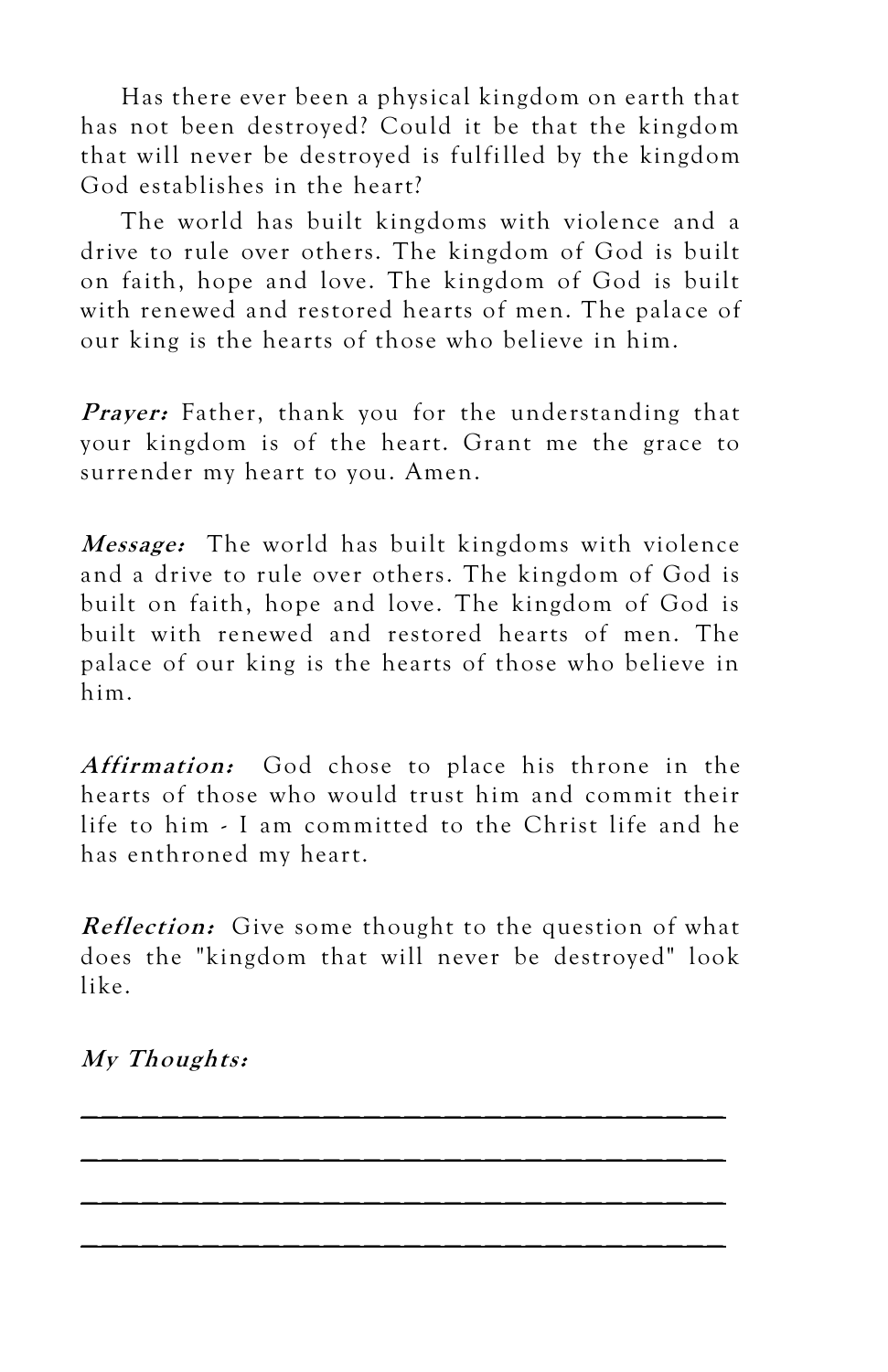#### **Kingdom Hope Is Good News To The Poor**

The Spirit of the Lord is on me, because he has anointed me to preach good news to the poor. – Luke 4:18

Every time I read this passage I am amazed at the response of the others who were in the synagogue and heard the reading. First, they were "amazed at his gracious words." Then he spoke to them about their inability to receive him as anything other than a local carpenter.

The message did not move them but they were certainly moved by Jesus explaining that they wouldn't accept him for what he truly was – the one anointed by God to usher in the kingdom of God. They drove him out of the synagogue and tried to kill him, but he escaped.

The message of hope that he came to proclaim is just as real today as it was on the day he was ejected from the synagogue. The good news is still that the poor are blessed because their hope is in the kingdom of heaven (Matthew 5:3). The Christ anointing is to bring God's kingdom to the common person.

What is the hope of the poor? Certainly God does promise prosperity to those who follow him whole heartedly, but the greater hope of the poor is to receive something that wealth cannot buy. The poor seem to be favored to enter the kingdom of God more easily than those with riches.

The benefits of the kingdom are reserved for those who can appreciate every blessing that God brings into their lives. It is harder to enter the kingdom for those who have been able by their own devices and labor to produce prosperity. Too often they want to be credited with their accomplishments rather than to truly give the credit to God.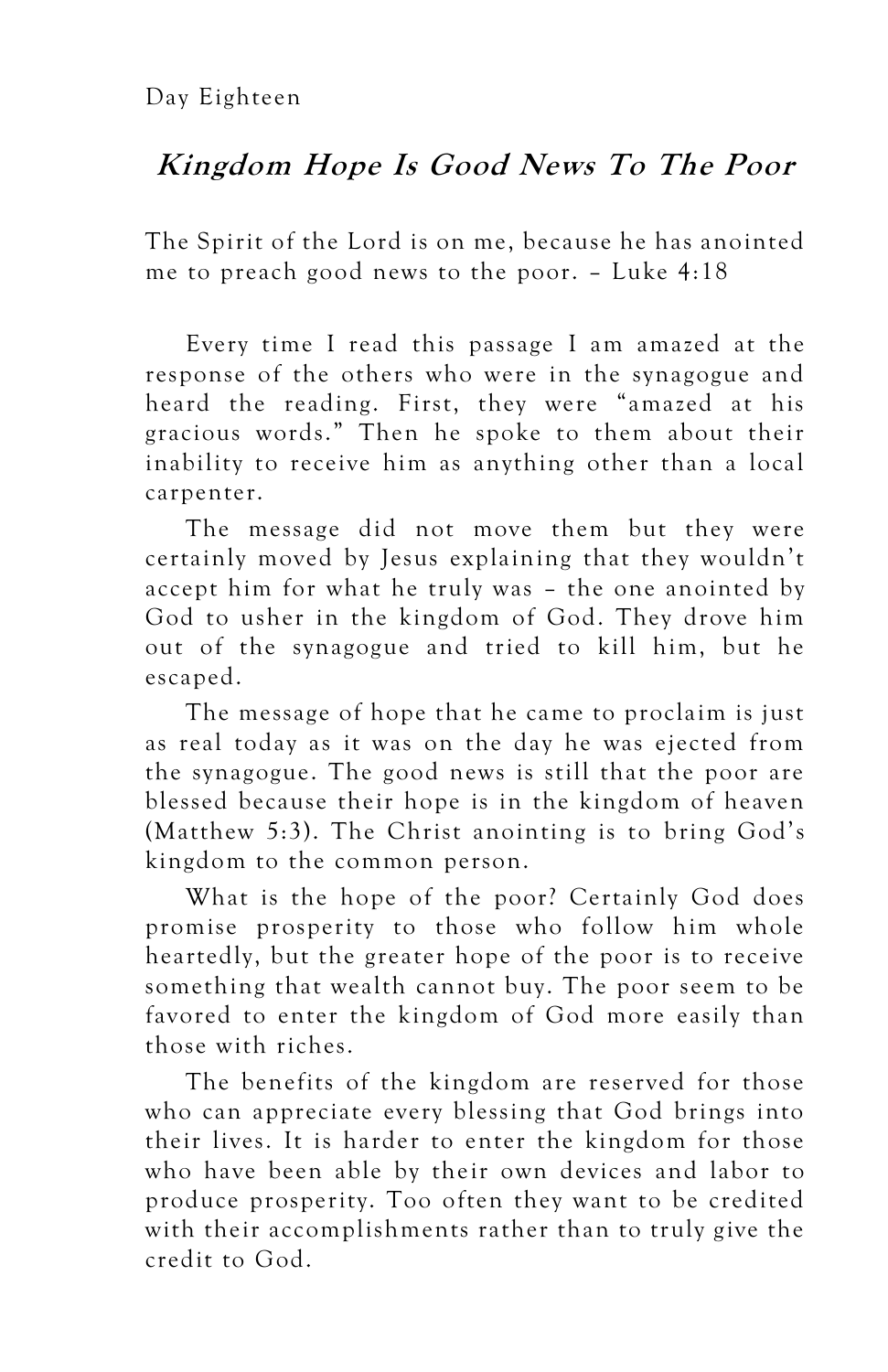Greater is the blessing of peace in poverty than distress in wealth. The good news to the poor is that when they (we) are resting in the hope of God's provision we are content in what he provides. Apostle Paul tells us in Philippians that he has found contentment in the life of faith whether he has plenty or finds himself hungry from lack of food.

Whether poor or well fixed the true blessing is that those who trust God, and through faith in Christ receive the kingdom of God, have an inner peace which surpasses all human understanding.

**Prayer:** Lord, grace me the grace to be content with your peace whether I have much or little. In Jesus name. Amen.

**Message:** Greater is the blessing of peace in poverty than distress in wealth. The good news to the poor is that when they (we) are resting in the hope of God's provision we are content in what he provides. Apostle Paul tells us in Philippians that he has found contentment in the life of faith whether he has plenty or finds himself hungry from lack of food.

**Affirmation:** The anointed good news of the kingdom has rescued me from the despair of my circumstances.

**Reflection:** How are the poor blessed by the good news of the kingdom? Is the prosperity of material wealth the good news to the poor?

 $\overline{\phantom{a}}$  , which is a set of the set of the set of the set of the set of the set of the set of the set of the set of the set of the set of the set of the set of the set of the set of the set of the set of the set of th  $\overline{\phantom{a}}$  , where  $\overline{\phantom{a}}$  , where  $\overline{\phantom{a}}$  ,  $\overline{\phantom{a}}$  ,  $\overline{\phantom{a}}$  ,  $\overline{\phantom{a}}$  ,  $\overline{\phantom{a}}$  ,  $\overline{\phantom{a}}$  ,  $\overline{\phantom{a}}$  ,  $\overline{\phantom{a}}$  ,  $\overline{\phantom{a}}$  ,  $\overline{\phantom{a}}$  ,  $\overline{\phantom{a}}$  ,  $\overline{\phantom{a}}$  ,  $\overline{\phantom{a}}$  ,  $\overline{\phantom{a}}$  , where  $\overline{\phantom{a}}$  , where  $\overline{\phantom{a}}$  ,  $\overline{\phantom{a}}$  ,  $\overline{\phantom{a}}$  ,  $\overline{\phantom{a}}$  ,  $\overline{\phantom{a}}$  ,  $\overline{\phantom{a}}$  ,  $\overline{\phantom{a}}$  ,  $\overline{\phantom{a}}$  ,  $\overline{\phantom{a}}$  ,  $\overline{\phantom{a}}$  ,  $\overline{\phantom{a}}$  ,  $\overline{\phantom{a}}$  ,  $\overline{\phantom{a}}$  , \_\_\_\_\_\_\_\_\_\_\_\_\_\_\_\_\_\_\_\_\_\_\_\_\_\_\_\_\_\_\_\_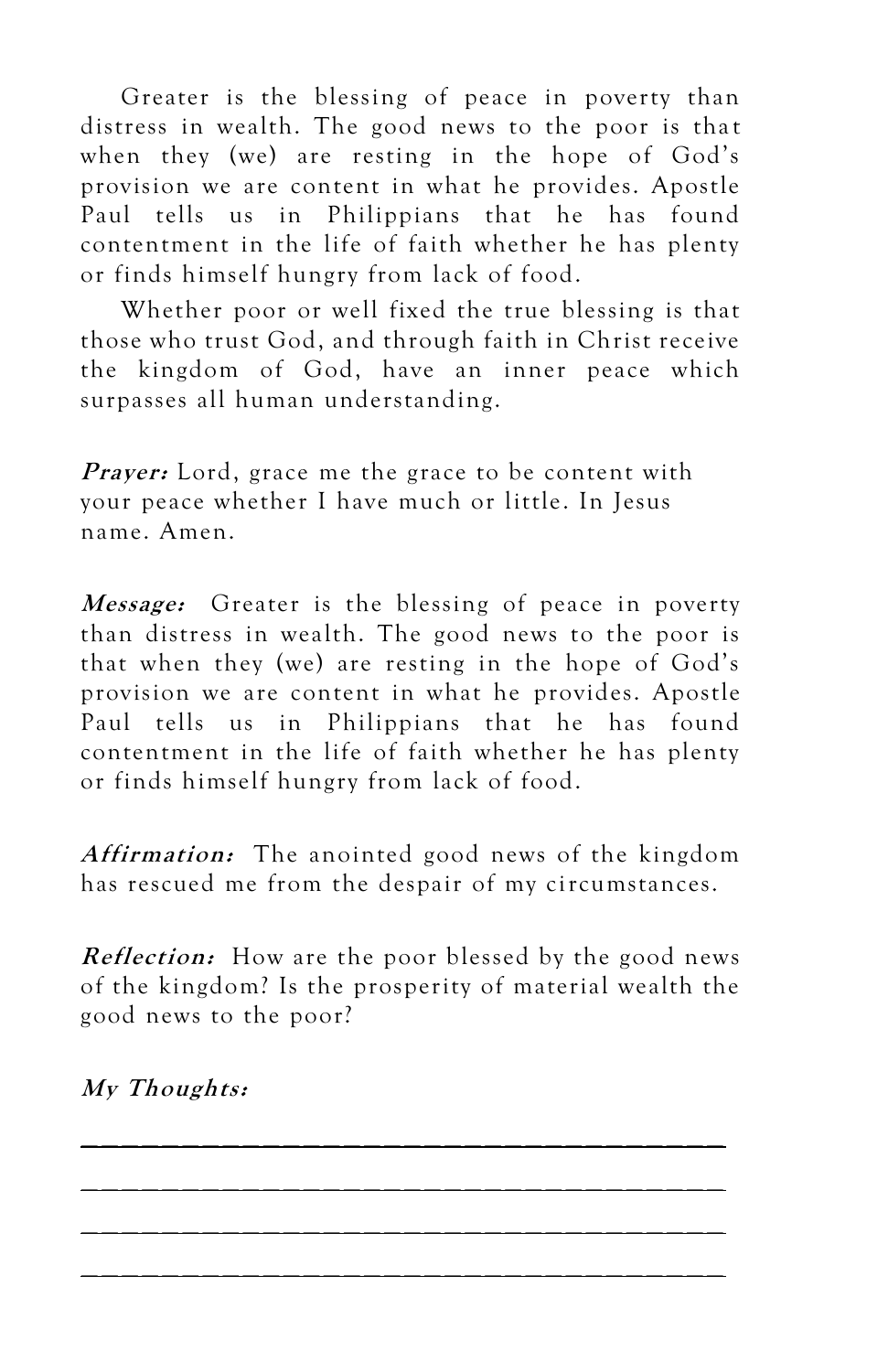### **Kingdom Hope Is Good News For The Prisoner**

The Spirit of the Lord is on me, because he has anointed me to preach good news to the poor, he has sent me to proclaim freedom for the prisoners. – Luke 4:18

I have known many prisoners over the years and some of them were behind bars. We have heard the axiom, "Iron bars does not a prison make," but there is another phrase I would like to coin. It is this, "The absence of prison bars does not make one free."

I have read how elephants are trained to not use their strength to escape. When they are just babies a rope is tied to their foot and they are tethered to a post. They struggle and struggle to get free, but they can't break the rope. As the elephant grows it finally realizes that it can't break free so it quits trying. When the elephant becomes an adult all the trainer has to do is tie a rope around its leg and it won't even try to escape. The elephant has learned that it is a prisoner.

We have all known people who were in that kind of prison. In fact, many of us have had our own prisons to deal with. I have dealt with hundreds of drug addicts who were in a prison of addiction. My wife and I work ed with a woman who was in a prison of alcohol and street life. She had been given an opportunity to change, but she could only see the prison (addiction) she had been in for over 20 years.

The good news is that Jesus came to open those prison doors. There is freedom in knowing him and receiving his grace. I was in one of those prisons for years. I had become victim to my own behaviors and was addicted to a sin that was destroying me. I finally found the way to be free and I have not gone back into that prison.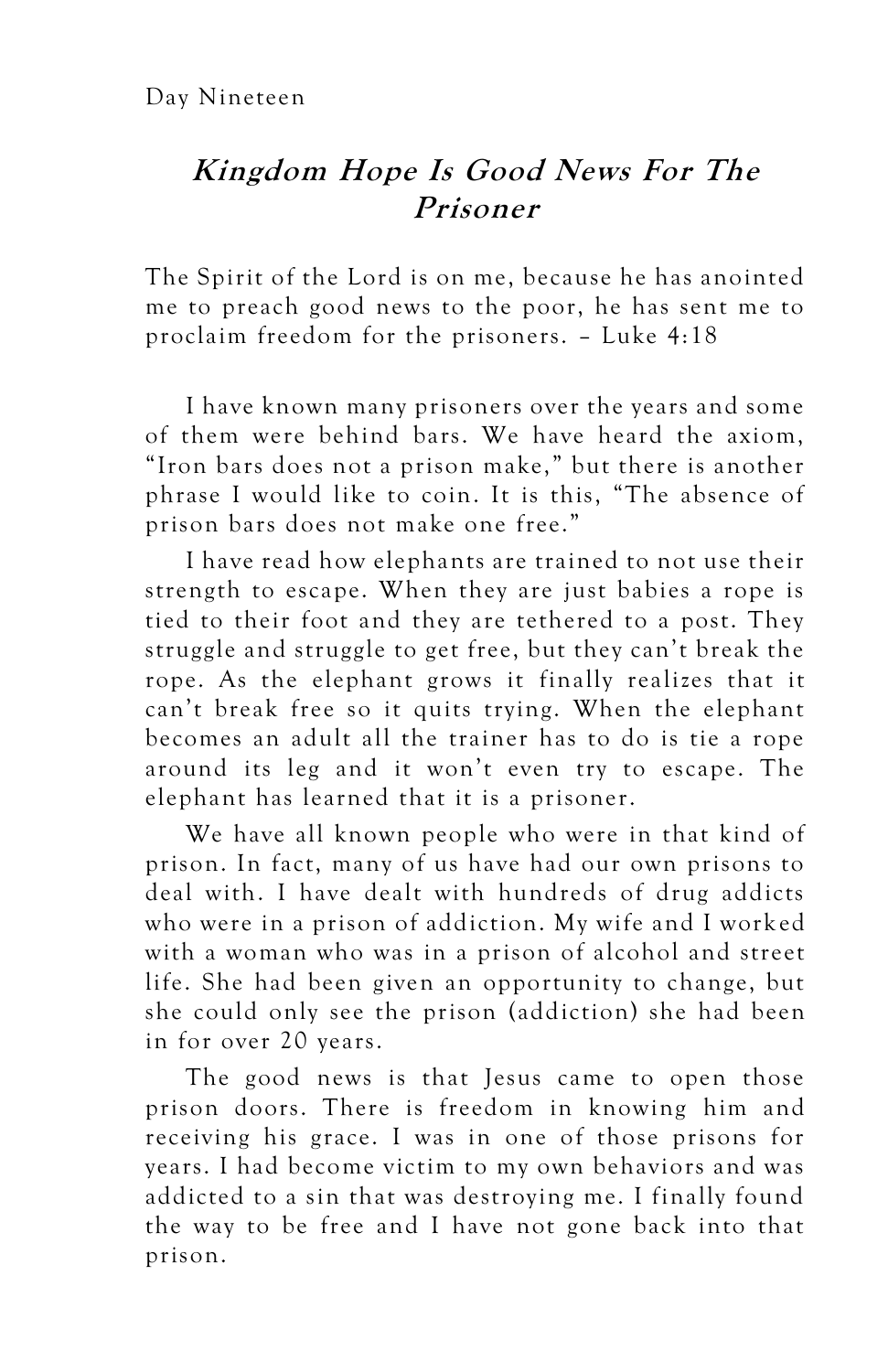The good news to those in prisons of undesirable behaviors is that he has come to set you free. If you are in bondage to a behavior that you no longer want to serve turn wholly to him and seek him for the freedom he has promised.

In Galatians 5 Paul writes, "It is for free dom that Christ has set us free" (v1). Some have misunderstood the freedom of grace. They have thought that grace was freedom to continue in sin without consequence, but it is not. Grace gives us freedom from sin and from sins prison.

**Prayer:** I want to thank you for freedom – And I ask you for the grace to continue in the freedom you have given me. In Jesus name. Amen.

Message: In Galatians 5 Paul writes, "It is for freedom that Christ has set us free" (v1). Some have misunderstood the freedom of grace. They have thought that grace was freedom to continue in sin without consequence, but it is not. Grace gives us freedom from sin and from sins prison.

**Affirmation:** "I am free - thank God, free at last." The prison of my past no longer holds me. I am free in Christ.

**Reflection:** This freedom promised by Christ is freedom from the inside out. Have you been held captive by a behavior from which you wanted to be free? Jesus was anointed to give you freedom.

 $\overline{\phantom{a}}$  , where  $\overline{\phantom{a}}$  , where  $\overline{\phantom{a}}$  ,  $\overline{\phantom{a}}$  ,  $\overline{\phantom{a}}$  ,  $\overline{\phantom{a}}$  ,  $\overline{\phantom{a}}$  ,  $\overline{\phantom{a}}$  ,  $\overline{\phantom{a}}$  ,  $\overline{\phantom{a}}$  ,  $\overline{\phantom{a}}$  ,  $\overline{\phantom{a}}$  ,  $\overline{\phantom{a}}$  ,  $\overline{\phantom{a}}$  ,  $\overline{\phantom{a}}$  ,  $\overline{\phantom{a}}$  , where  $\overline{\phantom{a}}$  , where  $\overline{\phantom{a}}$  ,  $\overline{\phantom{a}}$  ,  $\overline{\phantom{a}}$  ,  $\overline{\phantom{a}}$  ,  $\overline{\phantom{a}}$  ,  $\overline{\phantom{a}}$  ,  $\overline{\phantom{a}}$  ,  $\overline{\phantom{a}}$  ,  $\overline{\phantom{a}}$  ,  $\overline{\phantom{a}}$  ,  $\overline{\phantom{a}}$  ,  $\overline{\phantom{a}}$  ,  $\overline{\phantom{a}}$  , \_\_\_\_\_\_\_\_\_\_\_\_\_\_\_\_\_\_\_\_\_\_\_\_\_\_\_\_\_\_\_\_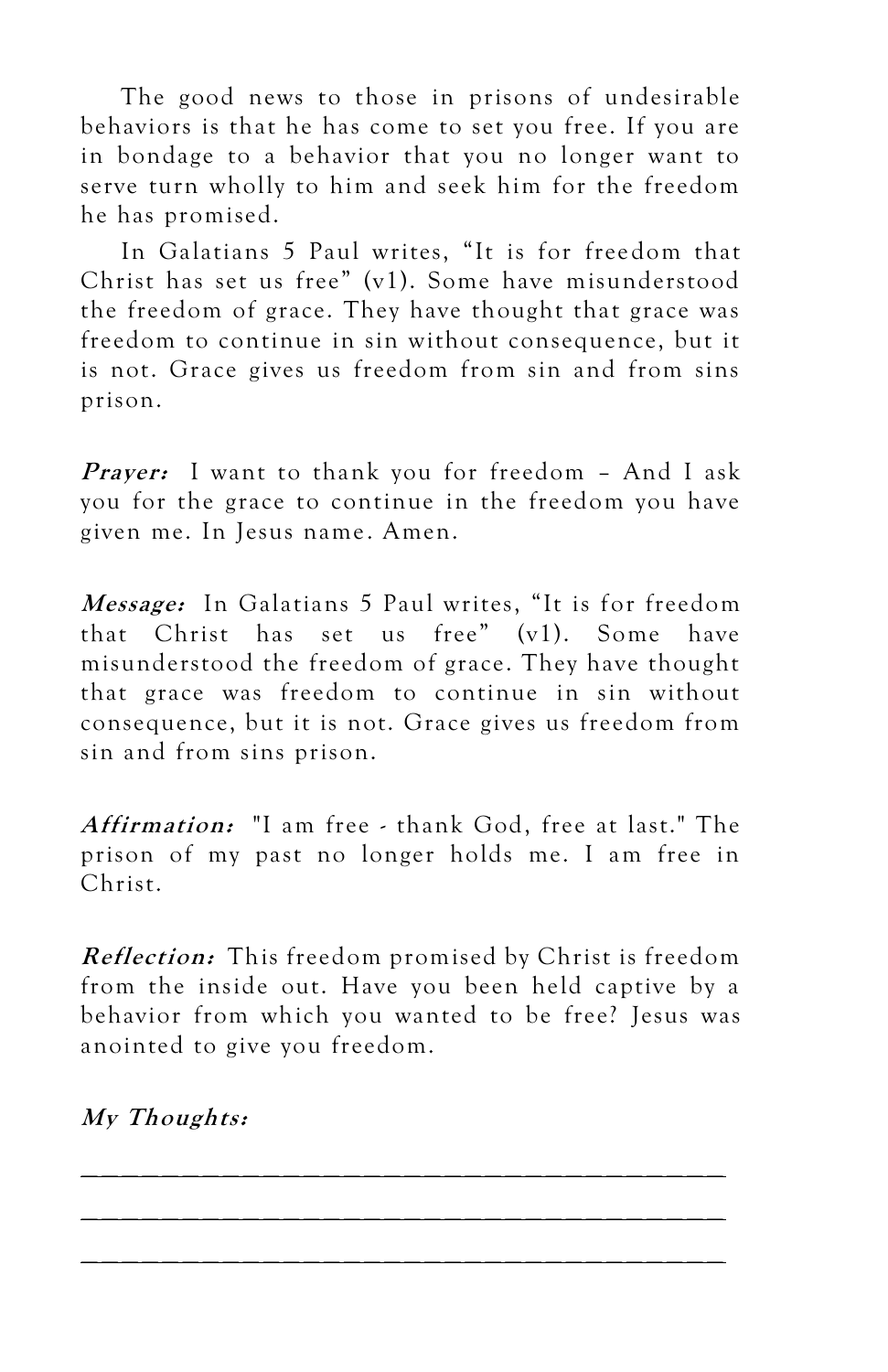## **Kingdom Hope Is Good News To The Sick**

The Spirit of the Lord is on me for he has anointed me to preach… recovery of sight for the blind. – Luke 4:18

Jesus came preaching the good news of the kingdom of God. The good news that he preached included healing and wellness to the whole person. You might say he preached a "holistic gospel." He healed people from their inner struggles and he healed them of their physical struggles.

Wherever Jesus went people were healed. In fact, when John the Baptist was in prison he sent his disciples to ask if Jesus was indeed the Messiah. When they came to Jesus he responded, "Go back and report to John, what you hear and see: The blind receive sight, the lame walk, those who have leprosy are cured, the deaf hear, the dead are raised, and the good news is preached to the poor" (Matthew 11:4-5).

The message to John was clear. A major sign of the Christ was healing and restoring the physical body. Why is it necessary to recognize this aspect of the message of the kingdom? Many believe the reason it was important to put an emphasis on healing is that sickness was a curse of man's fall from grace and the kingdom of God is restoring those things that were lost in the fall.

God has made healing a part of the restoration process that begins as we surrender to Christ, receive his grace and enter his kingdom. It is God's intention that every person who enters the kingdom will be healed of every sickness. That is why he placed the river of life and the tree of life in the new, eternal garden he has prepared for believers: Waters of life and leaves of the tree of life for the healing of the nations.

We will all be healed, totally and permanently. Not all of us are healed in this physical, temporal life, but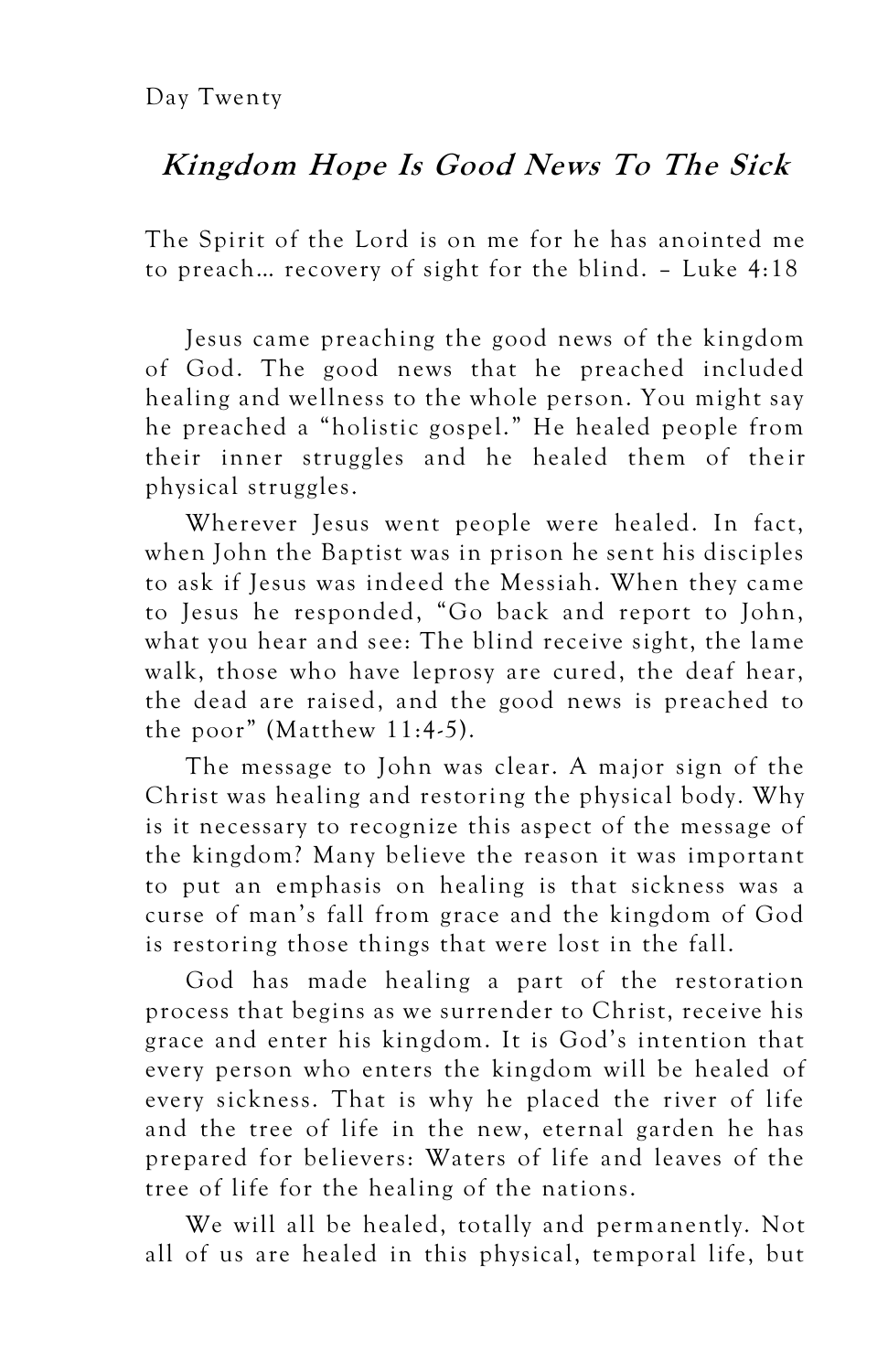many are. However, "He will wipe every tear from their eyes. There will be no more death… crying or pain" (Revelation 21:4). In the eternal kingdom all will be healed.

Scripture has given us hope for healing here; both inner healing of emotions and physical healing. But, we know that not all people are fully healed while in this body of flesh. We do know, however, that someday this mortal body shall put on immortality and we shall be changed in a moment – transformed from mortal to immortal. Come quickly Lord Jesus.

**Prayer:** I thank you for the healing that Christ has made available to us in the kingdom. Grant us grace to live in health. In Jesus name. Amen.

**Message:** Scripture has given us hope for healing here; both inner healing of emotions and physical healing. And we know that someday this mortal body shall put on immortality and we shall be changed in a moment – transformed from mortal to immortal. Come quickly Lord Jesus.

**Affirmation:** I am healed and I am being healed. I will receive "eternal" healing when I have my resurrected body.

**Reflection:** We are promised healing, but our healing is not always the restoration of this physical body. Give some thought to the idea that while we have physical healing here while in this body, most of us don't seem to be healed - why is that?

\_\_\_\_\_\_\_\_\_\_\_\_\_\_\_\_\_\_\_\_\_\_\_\_\_\_\_\_\_\_\_\_  $\overline{\phantom{a}}$  , which is a set of the set of the set of the set of the set of the set of the set of the set of the set of the set of the set of the set of the set of the set of the set of the set of the set of the set of th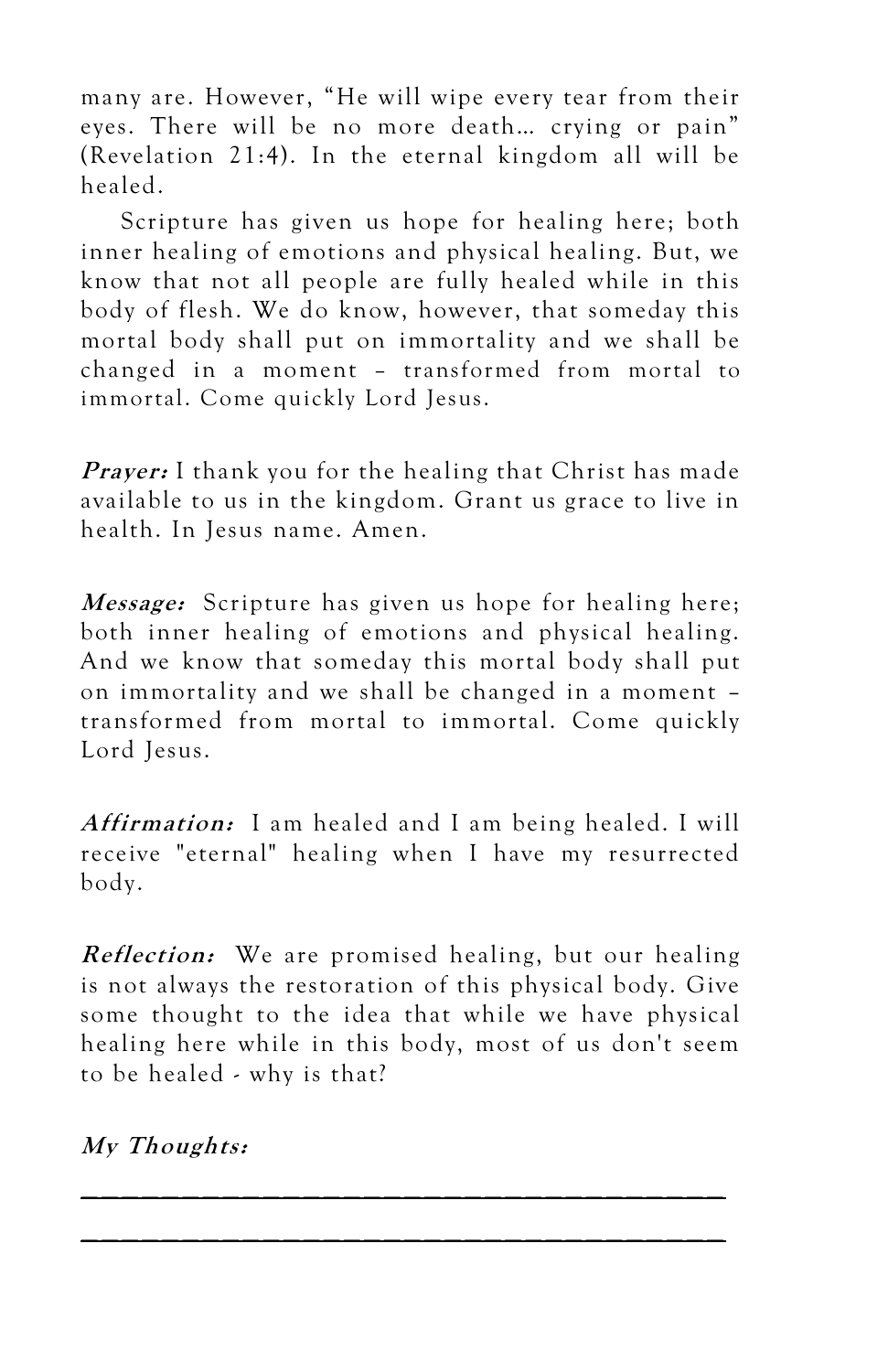## **Kingdom Hope Is Good News To The Oppressed**

The Spirit of the Lord is on me, because he has anointed me… to release the oppressed. – Luke 4:18

There are many kinds of oppression. There is oppression from a societal perspective. Words like bigotry and racism are often used in describing societal oppression. There is also political oppression when a government or governing body puts unnecessary burdens upon people.

There is also spiritual, or emotional oppression. When a person becomes overwhelmed and feels so burdened down that they cannot function well they are usually under some kind of emotional or spiritual oppression. This kind of oppression can lead to depression if the oppressed person is not freed from their oppression.

Jesus was once teaching and healing when he looked closely at the crowd. He looked past what they were wearing and how they looked, he looked into their heart. "When he saw the crowds, he had compassion on them, because they were harassed and helpless, like sheep without a shepherd" (Matthew 9:36). These people were oppressed.

Some of them felt the oppression of Roman occupation of their homeland. Others felt the oppression of wandering through life having no purpose or direction. Still others had a sense of being misunderstood and abandoned by their religious leaders.

The Lord is still moved with compassion for people who are oppressed. There are millions of people today who feel the desperation of being helpless over their circumstances. They go here and there trying to find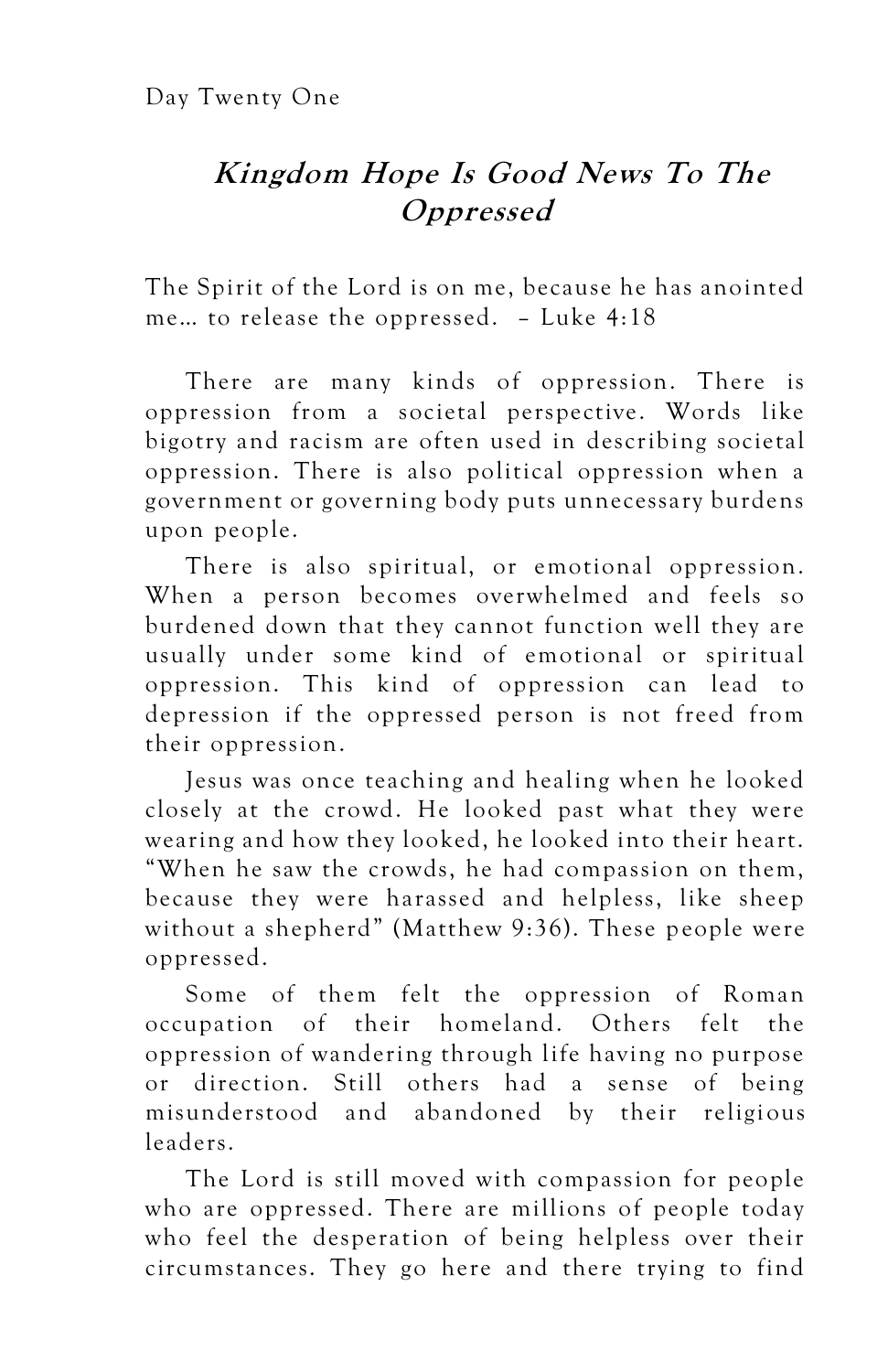some relief, but they can't find it in friends, government or the social structure. Jesus is the answer.

We are not intended to carry our burdens alone. When we begin to feel that we are fenced in by the circumstances and that kind of oppression is getting us down we can take these burdens to Jesus. Peter writes in 1 Peter 5:7, "Cast your cares on him because he cares for you."

Jesus came to bring relief from oppression. You may not be able to control the circumstances that make you feel closed in and left without any options, but you can take those circumstances to Jesus and trust him to give you hope in the midst of trying times.

**Prayer:** Thank you for freeing me from looking to the circumstances for peace. Grant me the grace to keep trusting you. In Jesus name. Amen.

**Message:** We are not intended to carry our burdens alone. When we begin to feel that we are fenced in by the circumstances and that kind of oppression is getting us down we can take these burdens to Jesus. Peter writes in 1 Peter 5:7, "Cast your cares on him because he cares for you."

**Affirmation:** I have released all of my anxious thoughts to Jesus because he cares enough for me to take them upon himself.

**Reflection:** This devotion mentions several kinds of oppression; societal, governmental and emotional. How do you see the gospel affecting each of those?

 $\overline{\phantom{a}}$  , where  $\overline{\phantom{a}}$  , where  $\overline{\phantom{a}}$  ,  $\overline{\phantom{a}}$  ,  $\overline{\phantom{a}}$  ,  $\overline{\phantom{a}}$  ,  $\overline{\phantom{a}}$  ,  $\overline{\phantom{a}}$  ,  $\overline{\phantom{a}}$  ,  $\overline{\phantom{a}}$  ,  $\overline{\phantom{a}}$  ,  $\overline{\phantom{a}}$  ,  $\overline{\phantom{a}}$  ,  $\overline{\phantom{a}}$  ,  $\overline{\phantom{a}}$  , \_\_\_\_\_\_\_\_\_\_\_\_\_\_\_\_\_\_\_\_\_\_\_\_\_\_\_\_\_\_\_\_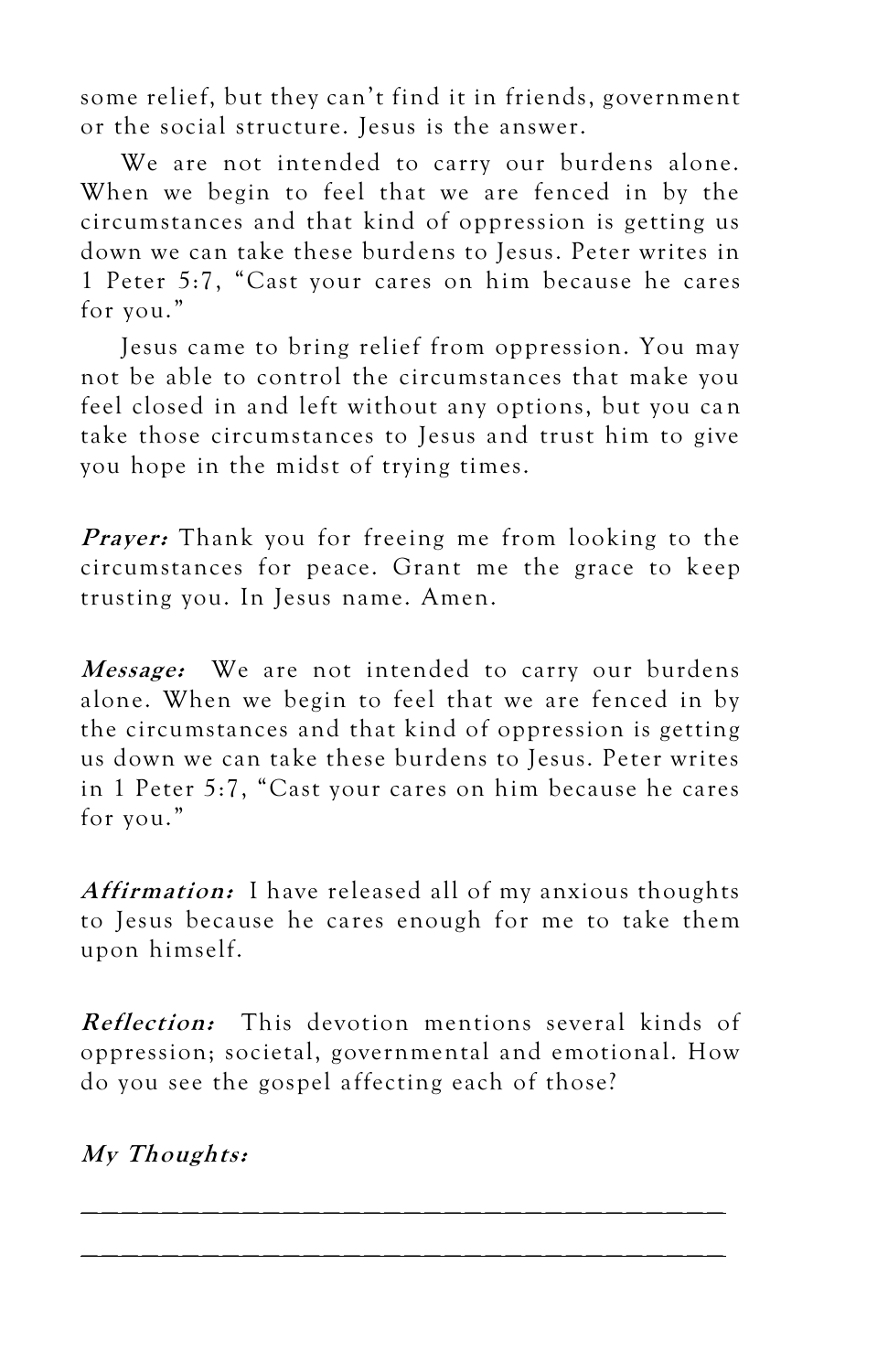#### **Kingdom Hope Is The Good News Of God's Favor**

The Spirit of the Lord is on me, because he has anointed me… to proclaim the year of the Lord's favor.

- Luke 4:18-19

For over 1500 years the Jews had been in a spiritual battle that they were losing. Moses gave them the Law, God's will for them revealed, but they could never measure up to it.

For centuries scholars had explained, redefined and expounded upon the meaning of the law and how it was to be applied to daily life. What they wound up with was a complicated set of rules that made following God's simple rules an impossibility.

The leaders had grasped the letter of the law but they had not gotten a hold of the spirit of the law. They seemed to see God as an ogre that was just waiting for an opportunity to cast a judgment upon them. The God they knew was an oppressive tyrant.

Then Jesus came anointed to proclaim a period of favor with God. What was really interesting was the message of grace, or favor, that he preached. To the harlot he simply said, "Go home and don't do this again." To the tax collector he instructed, "Repay all that you have unfairly collected from the people."

When he gave the standard for who would be received into his kingdom and who would not, he never mentioned the law. He only addressed generous works of kindness to the poor, hungry, naked and sick (Matthew 25).

The favor of God that Jesus preached was faith based rather than performance based. John wrote, "To all who received him, to those who believed in His name, He gave the right to become children of God" (John 1:12).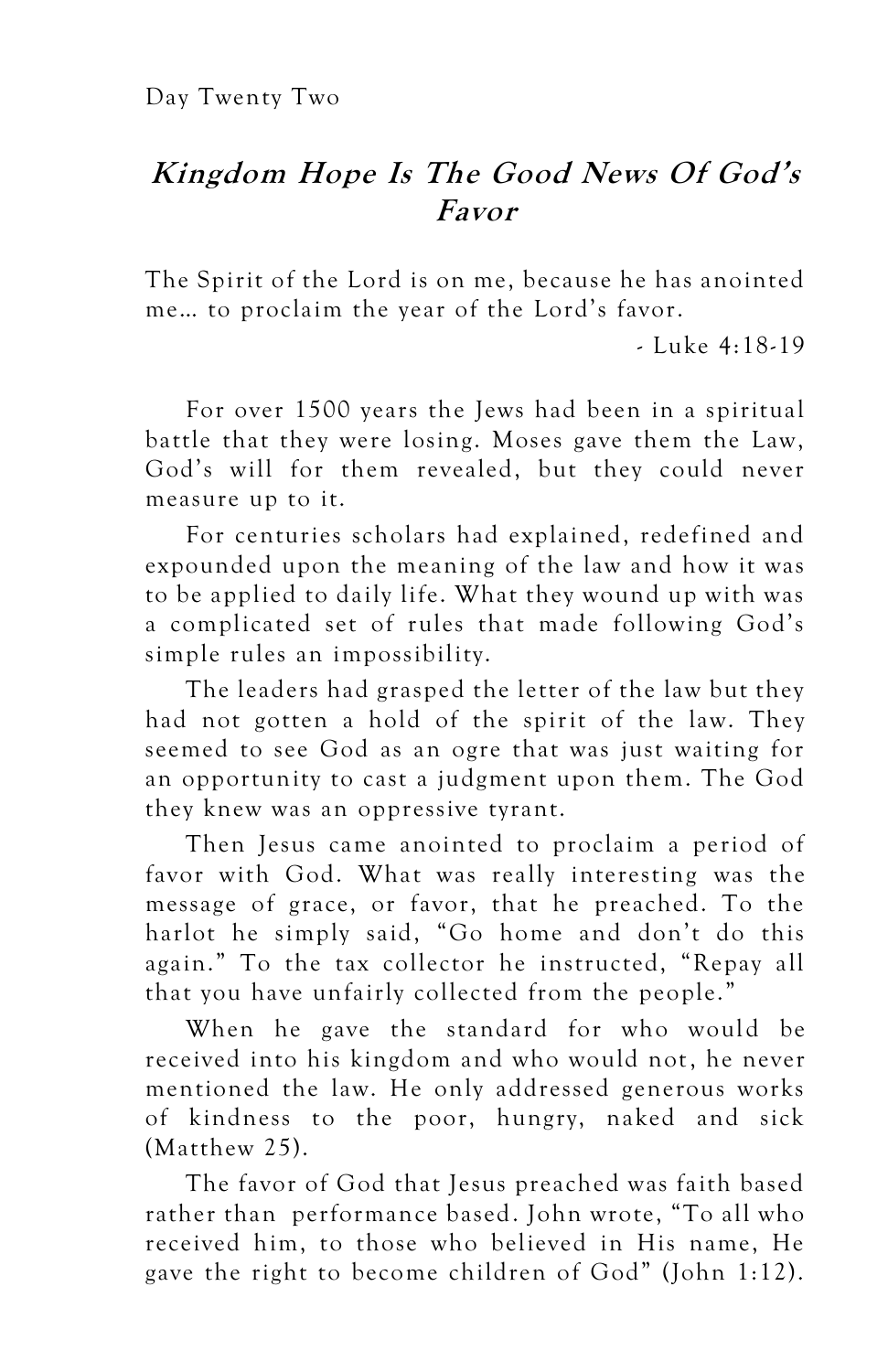He goes on to say, "children born not of natural descent, nor of human decision… but born of God." Those who believe in His name receive God's favor, grace, and are born into God's family.

The condition for grace in the kingdom of God is faith. Just faith! We make a faith commitment of our lives to him and he gives us grace. He frees us from the curse of sin, poverty, oppression and sickness. It is faith in him which releases his grace to live righteously in this world and in his kingdom.

**Prayer:** Lord, grant me the favor to live by faith having my trust placed in you instead of my ability. In Jesus name. Amen.

**Message:** The condition for grace in the kingdom of God is faith. Just faith! We make a faith commitment of our lives to him and he gives us grace. He frees us from the curse of sin, poverty, oppression and sickness. It is faith in him which releases his grace to live righteously in this world and in his kingdom.

**Affirmation:** Christ was preached; I heard the message; I believed and my faith led me to receive the gift of Christ. Now I am living in the grace of God.

**Reflection:** Jesus introduced a new era. The focus of the old era was the law which continually reminded us of our shortcomings. The new era is grace, the favor of God, available to all who will believe in Jesus as the Christ, the Son of God.

 $\overline{\phantom{a}}$  , where  $\overline{\phantom{a}}$  , where  $\overline{\phantom{a}}$  ,  $\overline{\phantom{a}}$  ,  $\overline{\phantom{a}}$  ,  $\overline{\phantom{a}}$  ,  $\overline{\phantom{a}}$  ,  $\overline{\phantom{a}}$  ,  $\overline{\phantom{a}}$  ,  $\overline{\phantom{a}}$  ,  $\overline{\phantom{a}}$  ,  $\overline{\phantom{a}}$  ,  $\overline{\phantom{a}}$  ,  $\overline{\phantom{a}}$  ,  $\overline{\phantom{a}}$  ,  $\overline{\phantom{a}}$  , where  $\overline{\phantom{a}}$  , where  $\overline{\phantom{a}}$  ,  $\overline{\phantom{a}}$  ,  $\overline{\phantom{a}}$  ,  $\overline{\phantom{a}}$  ,  $\overline{\phantom{a}}$  ,  $\overline{\phantom{a}}$  ,  $\overline{\phantom{a}}$  ,  $\overline{\phantom{a}}$  ,  $\overline{\phantom{a}}$  ,  $\overline{\phantom{a}}$  ,  $\overline{\phantom{a}}$  ,  $\overline{\phantom{a}}$  ,  $\overline{\phantom{a}}$  , \_\_\_\_\_\_\_\_\_\_\_\_\_\_\_\_\_\_\_\_\_\_\_\_\_\_\_\_\_\_\_\_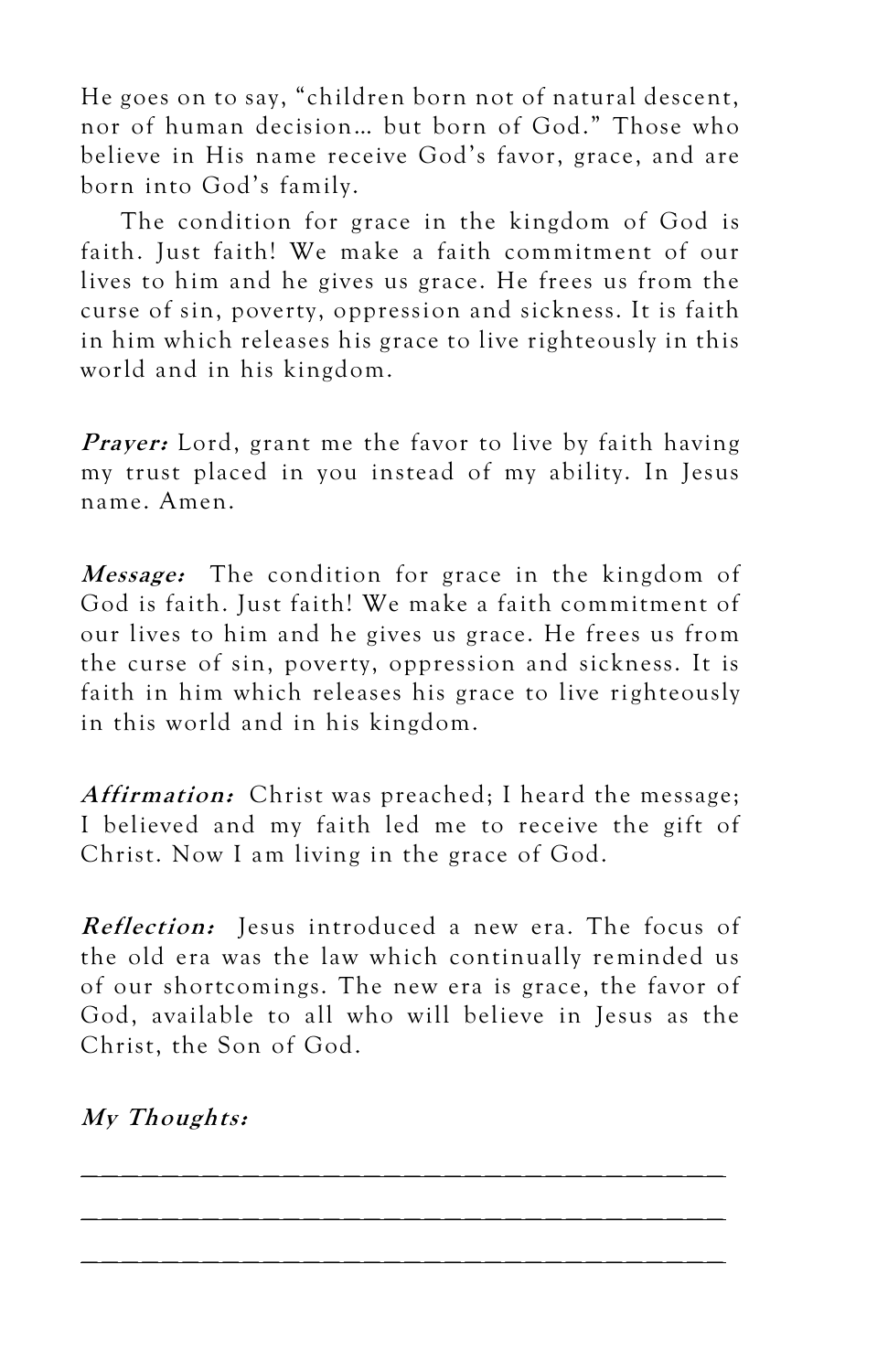#### **The Government Of The Prince Of Peace**

To us a child is born, to us a son is given, and the government will be on his shoulders and he will be called Wonderful Counselor, Mighty God, Everlasting Father, Prince of Peace. – Isaiah 9:6

The hope of the Jews for thousands of years is that there would arise a prince who would become king and restore the fortunes of Jerusalem and to bring peace to the world through the strength of his reign. They saw all of the prophecies concerning the one they would call Messiah to be about establishing the physical throne of David and conquering all of their enemies.

From their perspective this passage gives them inspiration for that hope. A child would be born who would carry the government of peace upon his shoulders. They believed that, but they didn't understand it. The only way they could see peace coming to the world was to have one king who would keep the peace with a rod of iron.

The religious people of Jesus day looked for a prince who would become king and who would bring peace, but they didn't recognize him when he came because they could only understand the kind of peace that man could give – the peace of dominion and subjection. People today are not much different.

There are even Christians who think peace on earth can only come through a strong government. Jesus knew that would never work, that is why he lived and died as he did.

His government is on earth, but it is not of this world. He does not rule from a throne and a palace made with hands. His throne is the heart of those who will receive him. His peace is for those who will place him upon the throne he came to establish.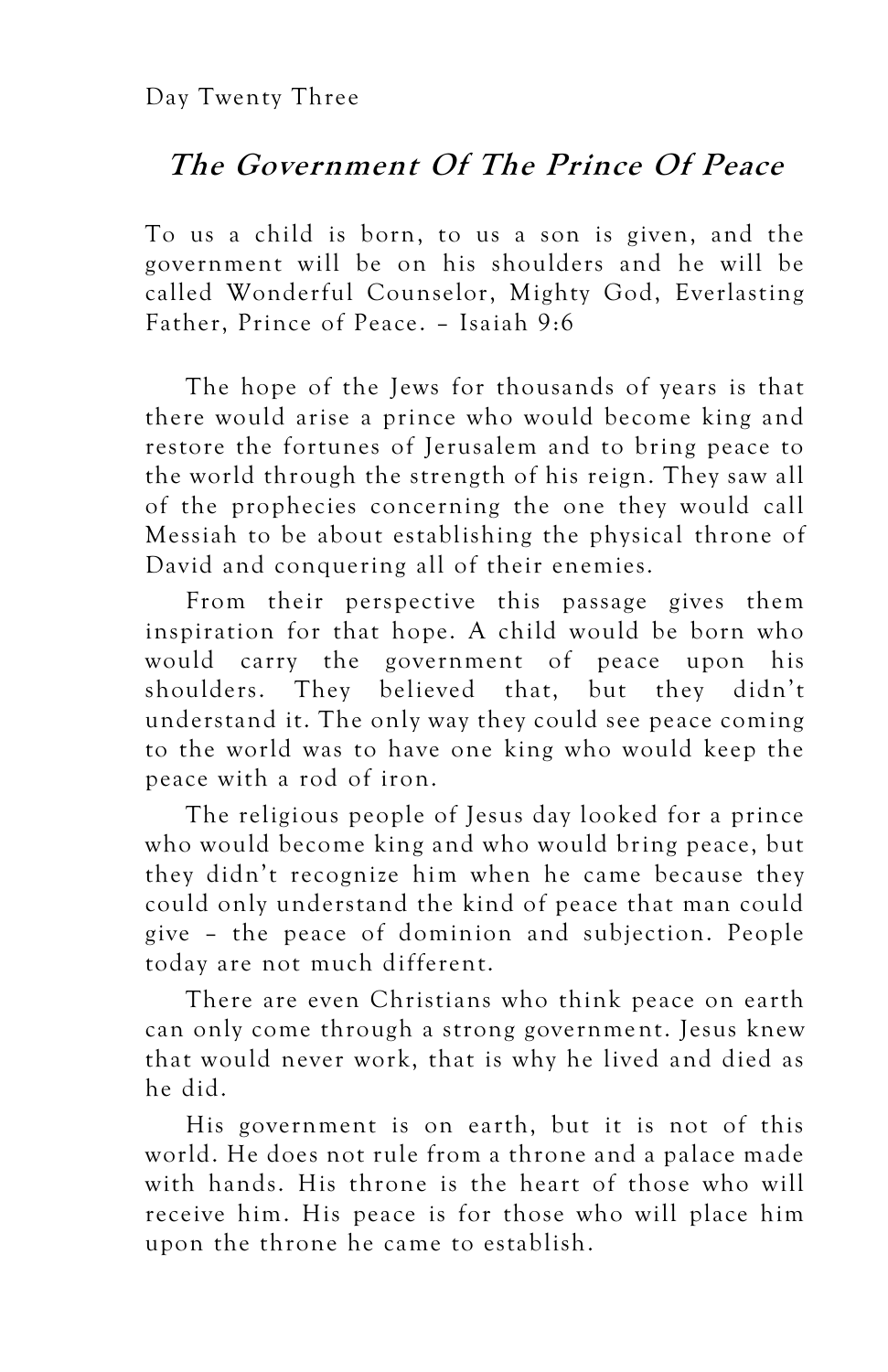The child of whom Isaiah spoke would indeed come and establish a government. His government is called the kingdom of God. His message confused the religious leaders, but the common people understood him well. The poor were given hope; the blind could see – and the favor of the Lord had come to them.

**Prayer:** Lord, help me to understand that peace does not come through the devices of man but only through faith in Christ. Amen.

**Message:** His government is on earth, but it is not of this world. He does not rule from a throne and a palace made with hands. His throne is the heart of those who will receive him. His peace is for those who will place him upon the throne he came to establish.

**Affirmation:** The Prince of Peace has come and he offers peace to all who will receive him regardless of race, creed, sex or any other tag of identification.

**Reflection:** The world thinks of peace in terms of societal and governmental authority. Was that the kind of peace being prophesied by Isaiah? Can there be true peace at the hands of a government or an un-regenerated society?

 $\overline{\phantom{a}}$  , which is a set of the set of the set of the set of the set of the set of the set of the set of the set of the set of the set of the set of the set of the set of the set of the set of the set of the set of th  $\overline{\phantom{a}}$  , which is a set of the set of the set of the set of the set of the set of the set of the set of the set of the set of the set of the set of the set of the set of the set of the set of the set of the set of th  $\overline{\phantom{a}}$  , where  $\overline{\phantom{a}}$  , where  $\overline{\phantom{a}}$  ,  $\overline{\phantom{a}}$  ,  $\overline{\phantom{a}}$  ,  $\overline{\phantom{a}}$  ,  $\overline{\phantom{a}}$  ,  $\overline{\phantom{a}}$  ,  $\overline{\phantom{a}}$  ,  $\overline{\phantom{a}}$  ,  $\overline{\phantom{a}}$  ,  $\overline{\phantom{a}}$  ,  $\overline{\phantom{a}}$  ,  $\overline{\phantom{a}}$  ,  $\overline{\phantom{a}}$  , \_\_\_\_\_\_\_\_\_\_\_\_\_\_\_\_\_\_\_\_\_\_\_\_\_\_\_\_\_\_\_\_ \_\_\_\_\_\_\_\_\_\_\_\_\_\_\_\_\_\_\_\_\_\_\_\_\_\_\_\_\_\_\_\_  $\overline{\phantom{a}}$  , which is a set of the set of the set of the set of the set of the set of the set of the set of the set of the set of the set of the set of the set of the set of the set of the set of the set of the set of th  $\overline{\phantom{a}}$  , where the contract of the contract of the contract of the contract of the contract of the contract of the contract of the contract of the contract of the contract of the contract of the contract of the contr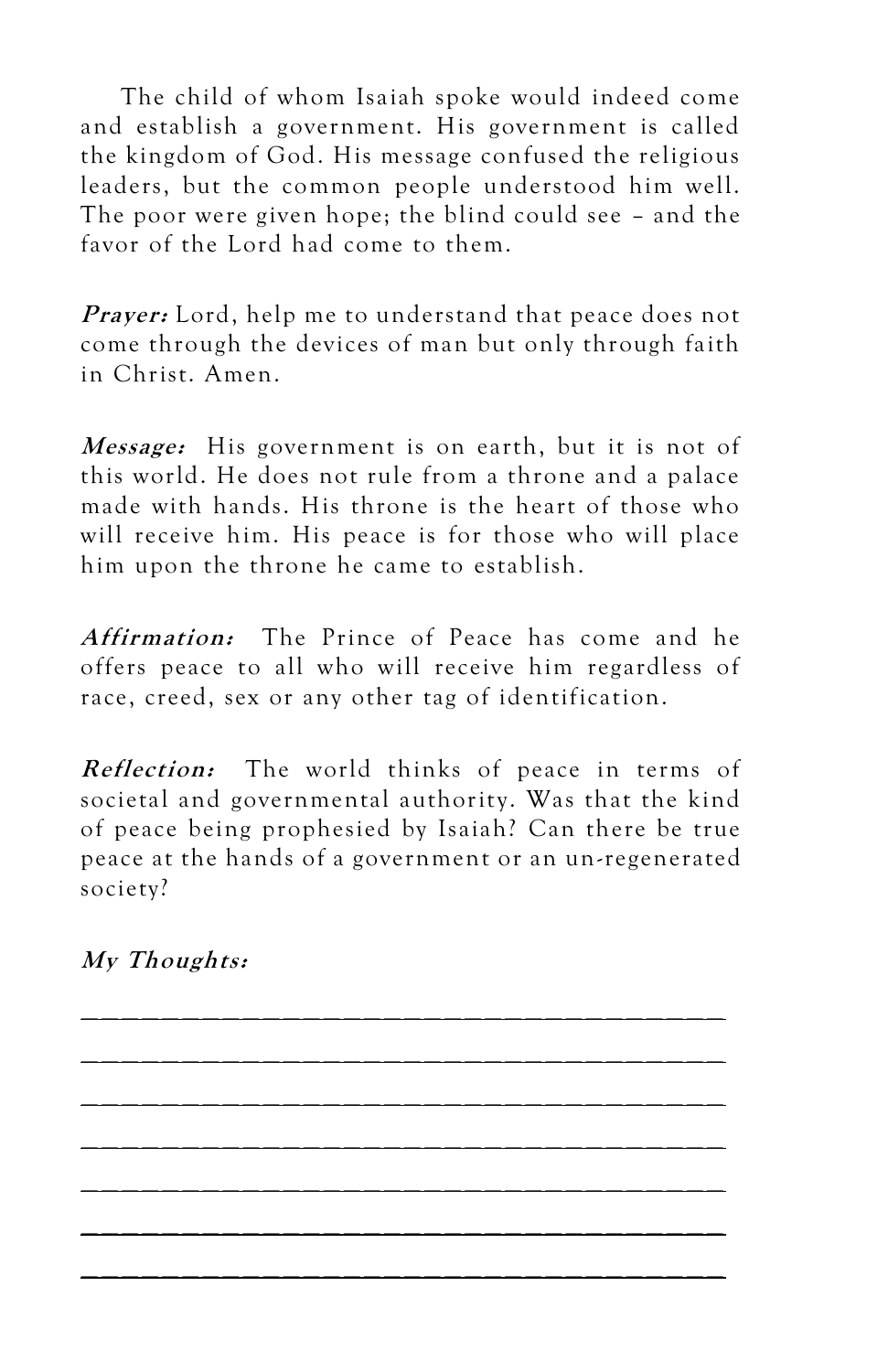#### **Prince of Peace - King of Hearts**

To us a child is born, to us a son is given, and the government will be on his shoulders and he will be called Wonderful Counselor, Mighty God, Everlasting Father, Prince of Peace. – Isaiah 9:6

Isaiah saw a child who would be born to be king. He saw a child upon whose shoulders the government would rest. This child would not be ordinary, but rather would be so extraordinary that people would remark concerning his wisdom and call him Wonderful Counselor.

Some would declare him to be God himself who has become man and has dwelt among us. He would also be called Prince of Peace.

Could it be that there would be one, born of a woman, who had the ability to bring peace to the earth? Would there ever be one who would be the answer to the longing of man to be at peace with God and his fellow man?

It was the hope of the Jews that there would be born among them such a child. They saw that this child prince would mature to be the King of Israel: A son of David to once again sit in judgment of the enemies of the Jews. They saw him as a conqueror, one who would bring peace by subduing all who opposed him.

This child was born, and he was born a prince who would bring peace to the world. However, he wasn't born in a palace, but in a manger. Kings and priests did not herald his birth, rather shepherds gathered to give him homage.

Those who should have recognized him as their king instead rejected him as a blasphemer. He came to bring peace in the only way that lasting peace could be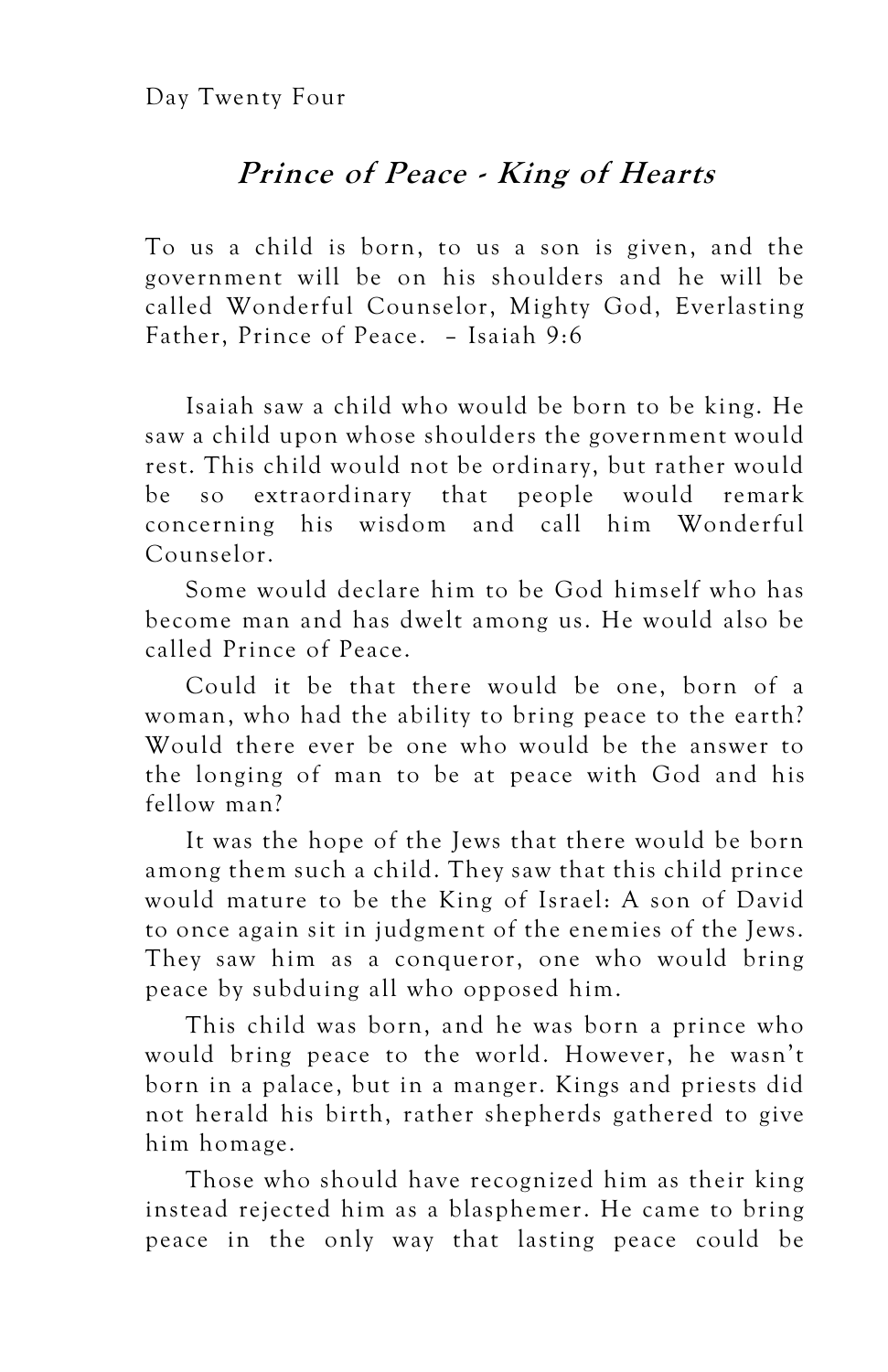established; by changing the heart of those who would call him Lord.

This prince of peace today rules in the world of those who will recognize him as their Lord and their God. His peace is everlasting and does not depend upon what others do; His peace rests upon those who will trust him as Lord.

**Prayer:** Lord, I want to be a vessel of honor to you and peace to men. Grant me the grace of presenting the hope of Christ to others. In Christ's name I pray. Amen.

**Message:** Those who should have recognized him as their king instead rejected him as a blasphemer. He came to bring peace in the only way that lasting peace could be established; by changing the heart of those who would call him Lord.

**Affirmation:** The Prince of Peace has become King of my heart as I have placed my faith, hope and trust in Him.

**Reflection:** The world is looking in all the wrong places for peace and it tries all the wrong things to bring peace. Has there ever been a lasting peace established by force? Has any government survived without being able to enforce the law to keep the peace? How does the peace of Christ compare to the peace of the world?

 $\overline{\phantom{a}}$  , which is a set of the set of the set of the set of the set of the set of the set of the set of the set of the set of the set of the set of the set of the set of the set of the set of the set of the set of th  $\overline{\phantom{a}}$  , where the contract of the contract of the contract of the contract of the contract of the contract of the contract of the contract of the contract of the contract of the contract of the contract of the contr  $\overline{\phantom{a}}$  , where the contract of the contract of the contract of the contract of the contract of the contract of the contract of the contract of the contract of the contract of the contract of the contract of the contr \_\_\_\_\_\_\_\_\_\_\_\_\_\_\_\_\_\_\_\_\_\_\_\_\_\_\_\_\_\_\_\_ \_\_\_\_\_\_\_\_\_\_\_\_\_\_\_\_\_\_\_\_\_\_\_\_\_\_\_\_\_\_\_\_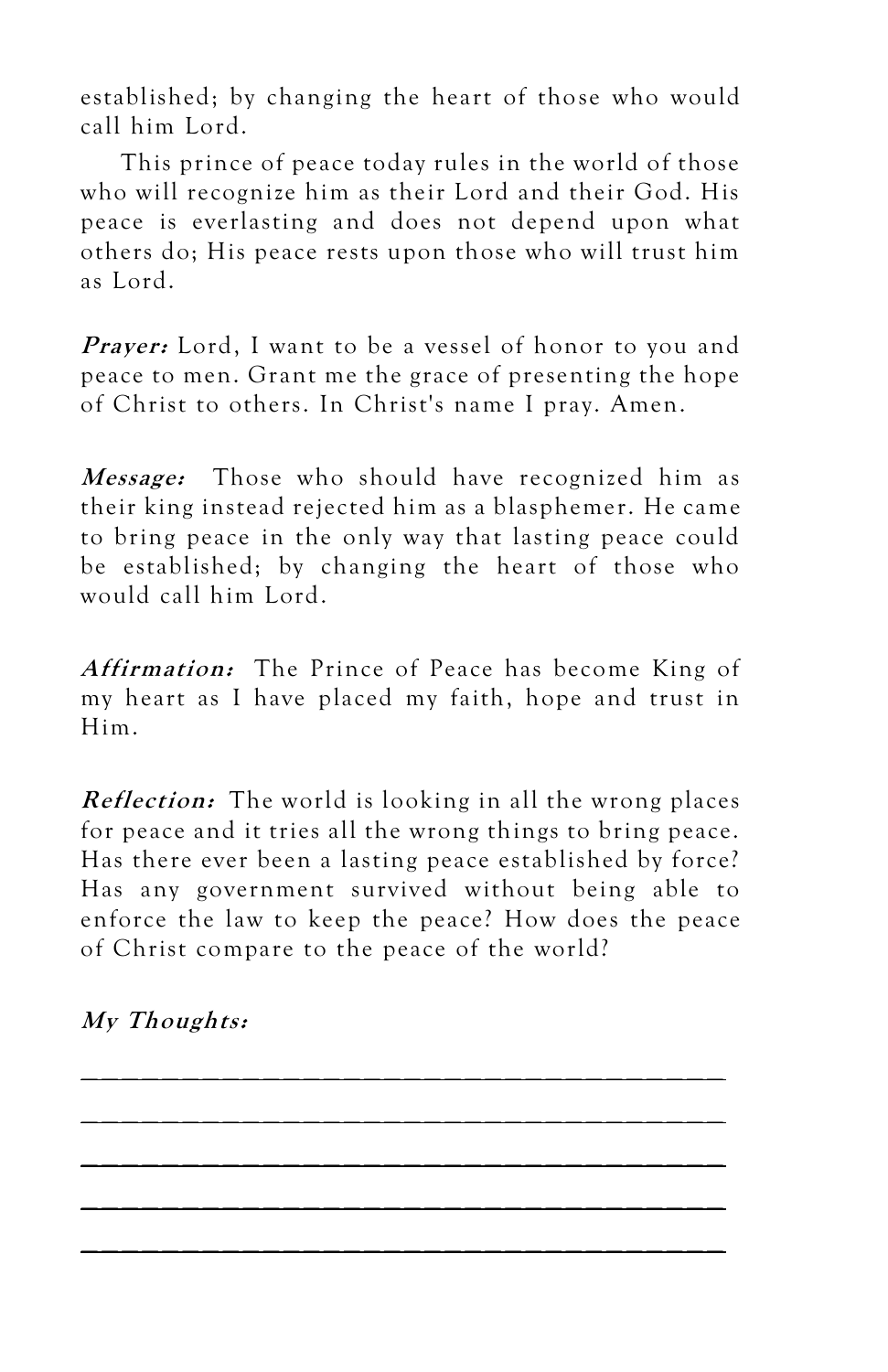#### **Prince Of Peace Is Born In A Stable**

In those days Caesar Augustus issued a decree that a census should be taken of the entire Roman world. (This was the first census that took place while Quirenius was governor of Syria.) And everyone went to his own town to register.

While they were there, the time came for the baby to be born, and she gave birth to her firstborn, a son. She wrapped him in cloths and placed him in a manger, because there was no room for them in the inn.

And there were shepherds living out in the fields nearby, keeping watch over their flocks at night. An angel of the Lord appeared to them, and the glory of the Lord shone around them, and they were terrified. But the angel said to them, "Do not be afraid. I bring you good news of great joy that will be for all the people. Today in the town of David a Savior has been born to you; he is Christ the Lord. This will be a sign to you: You will find a baby wrapped in cloths and lying in a manger."

Suddenly a great company of the heavenly host appeared with the angel, praising God and saying, "Glory to God in the highest, and on earth peace to men on whom his favor rests."

When the angels had left them and gone into heaven the shepherds said to one another, "Let's go to Bethlehem and see this thing that has happened, which the Lord has told us about."

So they hurried off and found Mary and Joseph, and the baby, who was lying in the manger. When they had seen him, they spread the word concerning what had been told them about this child, and all who heard it were amazed at what the shepherds said to them. But Mary treasured up all these things and pondered them in her heart. The shepherds returned, glorifying and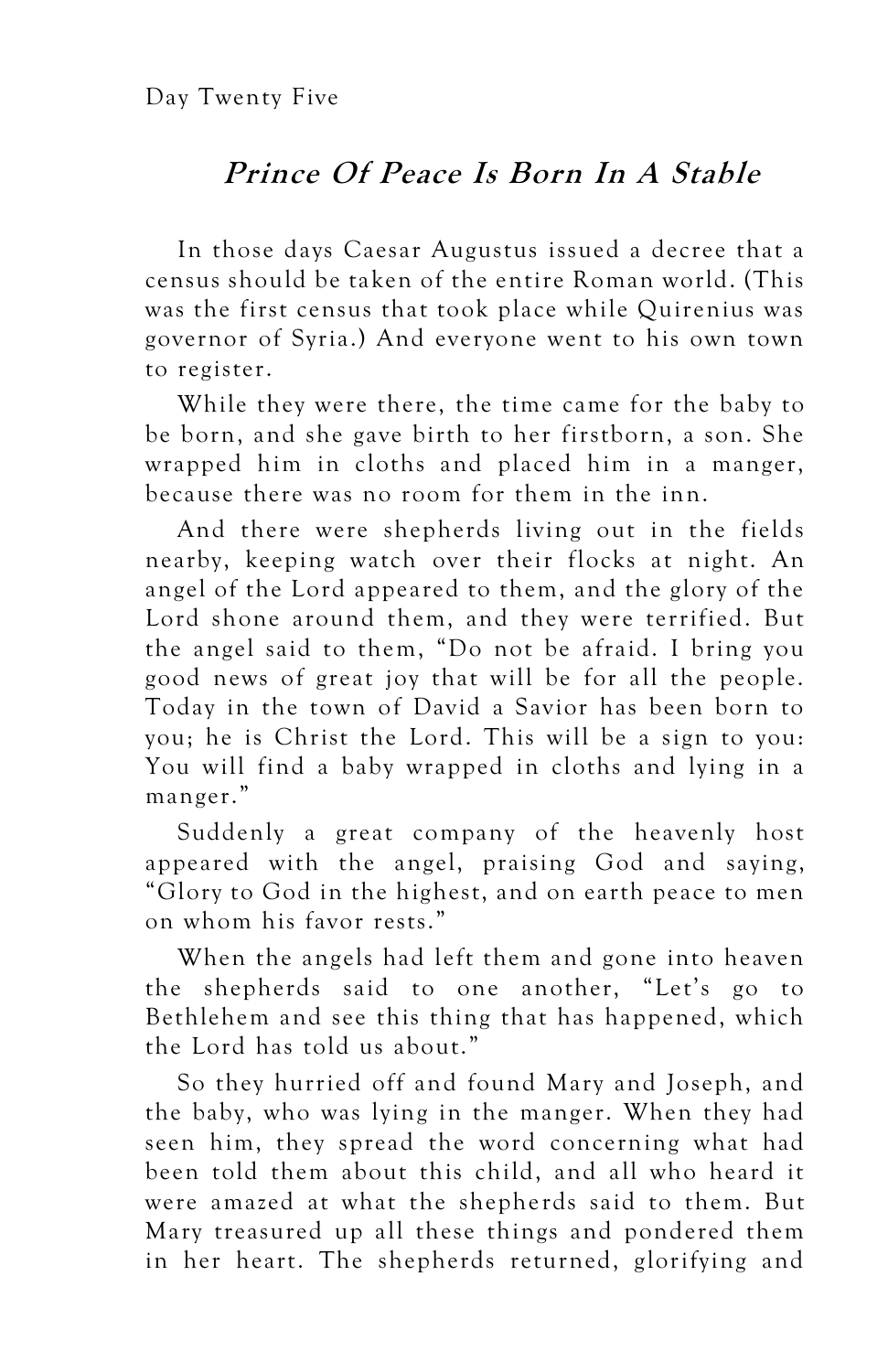praising God for all the things they had heard and seen, which were just as they had been told. – Luke 2:1-20

I agree with Isaiah who wrote, "To us a child is born, to us a son is given, and the government will be on His shoulders. And He will be called Wonderful Counselor, Mighty God, Everlasting Father, Prince of Peace." Celebrate Him with great joy in this season.

**Prayer:** I give thanks and celebrate with the angels the Prince who was born to bring peace to the earth. I rejoice that Jesus, the Christ, has opened the door for all who believe to enter His kingdom. Amen.

**Message:** "To us a child is born, to us a son is given, and the government will be on His shoulders. And He will be called Wonderful Counselor, Mighty God, Everlasting Father, Prince of Peace." Celebrate Him with great joy in this season.

**Affirmation:** I rejoice with the angels that Jesus, the Christ of God was born and that I have embraced him by faith.

**Reflection:** It is a good day to reflect on the grace of God and the love of God which brought Christ to the world.

 $\overline{\phantom{a}}$  , which is a set of the set of the set of the set of the set of the set of the set of the set of the set of the set of the set of the set of the set of the set of the set of the set of the set of the set of th  $\overline{\phantom{a}}$  , where the contract of the contract of the contract of the contract of the contract of the contract of the contract of the contract of the contract of the contract of the contract of the contract of the contr \_\_\_\_\_\_\_\_\_\_\_\_\_\_\_\_\_\_\_\_\_\_\_\_\_\_\_\_\_\_\_\_ \_\_\_\_\_\_\_\_\_\_\_\_\_\_\_\_\_\_\_\_\_\_\_\_\_\_\_\_\_\_\_\_  $\overline{\phantom{a}}$  , which is a set of the set of the set of the set of the set of the set of the set of the set of the set of the set of the set of the set of the set of the set of the set of the set of the set of the set of th  $\overline{\phantom{a}}$  , where  $\overline{\phantom{a}}$  , where  $\overline{\phantom{a}}$  ,  $\overline{\phantom{a}}$  ,  $\overline{\phantom{a}}$  ,  $\overline{\phantom{a}}$  ,  $\overline{\phantom{a}}$  ,  $\overline{\phantom{a}}$  ,  $\overline{\phantom{a}}$  ,  $\overline{\phantom{a}}$  ,  $\overline{\phantom{a}}$  ,  $\overline{\phantom{a}}$  ,  $\overline{\phantom{a}}$  ,  $\overline{\phantom{a}}$  ,  $\overline{\phantom{a}}$  ,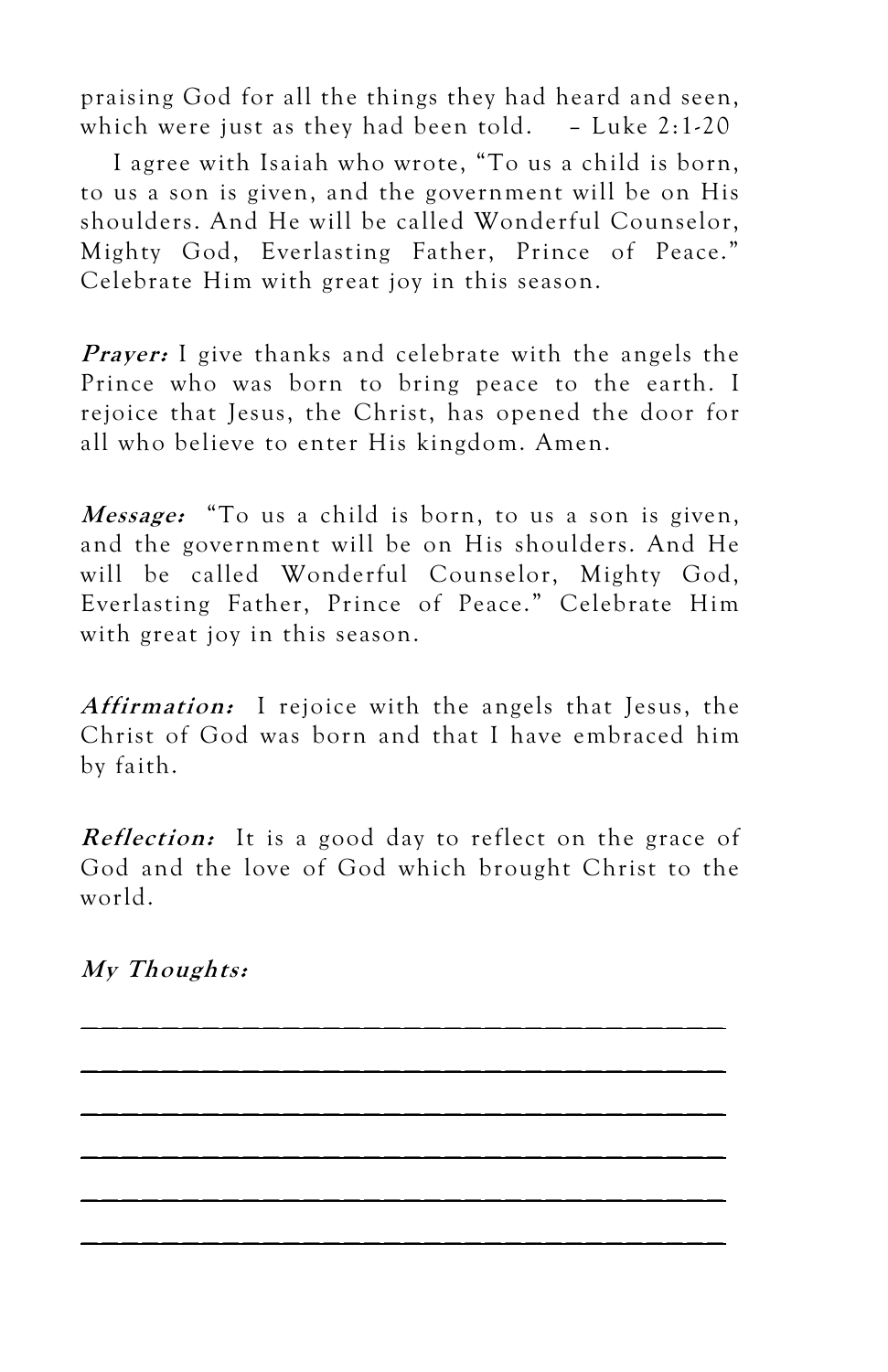#### **Wise Men Still Worship Him**

After Jesus was born in Bethlehem in Judea, during the time of King Herod, Magi from the east came to Jerusalem and asked, "Where is the one who has been born king of the Jews? We saw his star in the east and have come to worship him." – Matthew 2:1-2

It has always been a point of interest to me that the leaders of the faith of Judaism didn't see the signs of his coming, but wise men of other cultures did see them. The ones to whom he came to begin his mission of peace on earth did not recognize him but strangers did.

People are no different today. Those who study such things tell us that about two billion people in the world call themselves Christian, but the peace that Christ came to give is not realized in much of the world. Why is that? Could it be that those who call themselves by his name have not recognized his purpose in coming to earth?

It was Christians who led the crusades. Hitler called himself Christian and very few Christians of his day stood against him until public opinion demanded a response. Have those who are called Christian missed the purpose of the Prince of Peace?

Christ did not come to establish an empire by force as others have done. He came to establish peace through changing the hearts of men. There is no way that conquering the world with the sword will bring lasting peace. Indeed, Jesus told Peter when he cut off the ear of the soldier, "Put your sword back in its place, for all who draw the sword will die by the sword."

Why is it that so many of those who are called Christian miss this point, but many of other cultures have died rather than pick up the sword? Do we have the right to raise a weapon against another human when Christ went willingly to the cross? Peace on earth can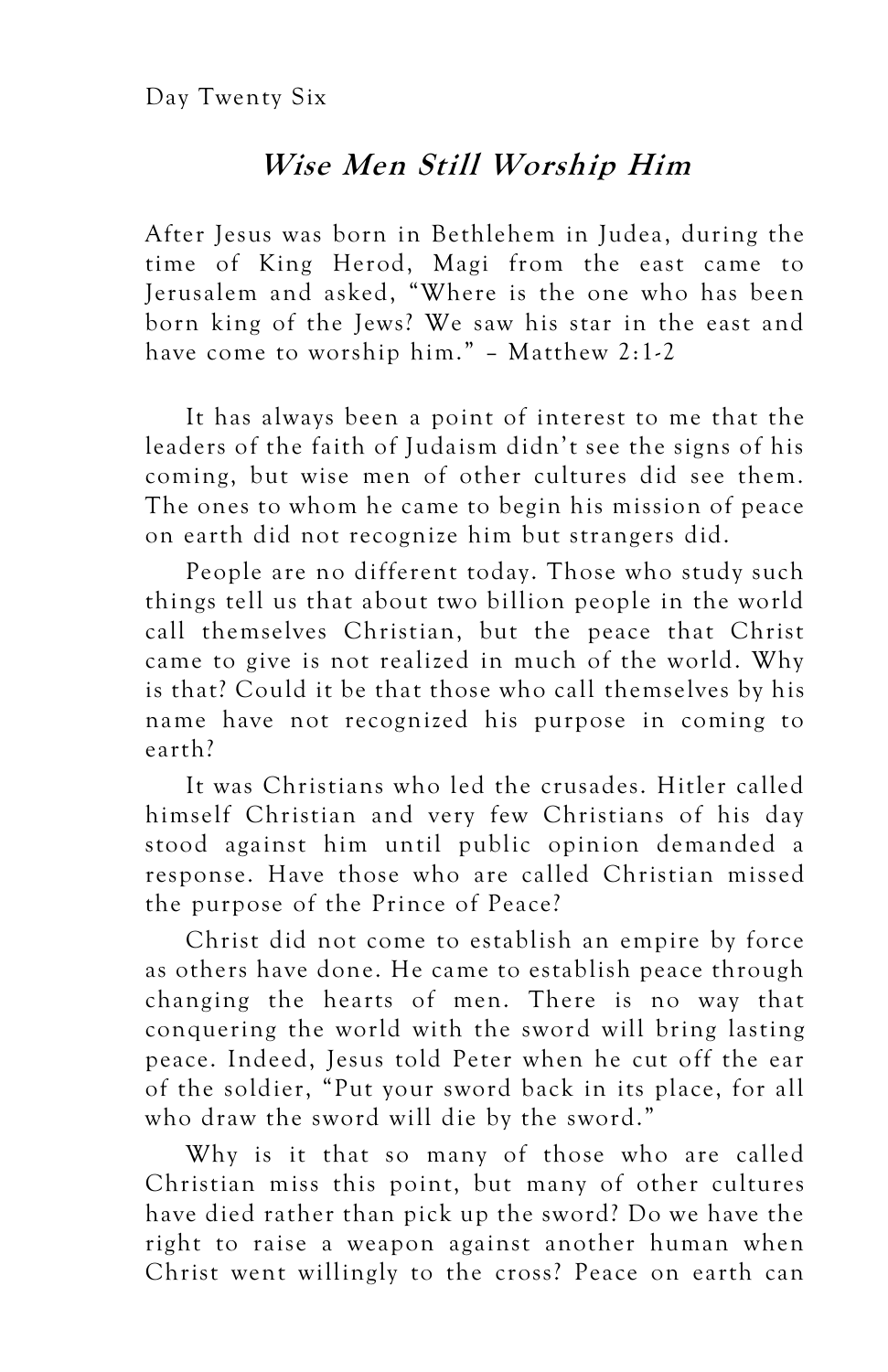only be achieved as each person accepts the Prince of Peace into their hearts.

Remember, it was the "Prince of Peace" who used a rope to drive the money changers from the temple. And, if you remember the reason he gave for doing that was, "My house will be called a house of prayer for all nations. But you have made it a den of thieves" (Mark 11:17).

We are not to fight for the kingdoms of this world, but we are to take a stand for the kingdom of God.

**Prayer:** Lord, help me to sheath my anger along with my sword and to realize that lasting peace can only come through Christ. Amen.

**Message:** Do we have the right to raise a weapon against another human when Christ went willingly to the cross? Peace on earth can only be achieved as each person accepts the Prince of Peace into their hearts. We are not to fight for the kingdoms of this world, but we are to take a stand for the kingdom of God.

**Affirmation:** I have joined the fight to build the kingdom of God by winning one heart at a time.

**Reflection:** One cannot truly worship the king born in a manger and pursue peace the way the world does. Our hope cannot be in the sword, but rather it must be firmly placed in the cross. Every believer must decide which kingdom he is willing to die for.

 $\overline{\phantom{a}}$  , which is a set of the set of the set of the set of the set of the set of the set of the set of the set of the set of the set of the set of the set of the set of the set of the set of the set of the set of th  $\overline{\phantom{a}}$  , where  $\overline{\phantom{a}}$  , where  $\overline{\phantom{a}}$  ,  $\overline{\phantom{a}}$  ,  $\overline{\phantom{a}}$  ,  $\overline{\phantom{a}}$  ,  $\overline{\phantom{a}}$  ,  $\overline{\phantom{a}}$  ,  $\overline{\phantom{a}}$  ,  $\overline{\phantom{a}}$  ,  $\overline{\phantom{a}}$  ,  $\overline{\phantom{a}}$  ,  $\overline{\phantom{a}}$  ,  $\overline{\phantom{a}}$  ,  $\overline{\phantom{a}}$  ,  $\overline{\phantom{a}}$  , where  $\overline{\phantom{a}}$  , where  $\overline{\phantom{a}}$  ,  $\overline{\phantom{a}}$  ,  $\overline{\phantom{a}}$  ,  $\overline{\phantom{a}}$  ,  $\overline{\phantom{a}}$  ,  $\overline{\phantom{a}}$  ,  $\overline{\phantom{a}}$  ,  $\overline{\phantom{a}}$  ,  $\overline{\phantom{a}}$  ,  $\overline{\phantom{a}}$  ,  $\overline{\phantom{a}}$  ,  $\overline{\phantom{a}}$  ,  $\overline{\phantom{a}}$  , \_\_\_\_\_\_\_\_\_\_\_\_\_\_\_\_\_\_\_\_\_\_\_\_\_\_\_\_\_\_\_\_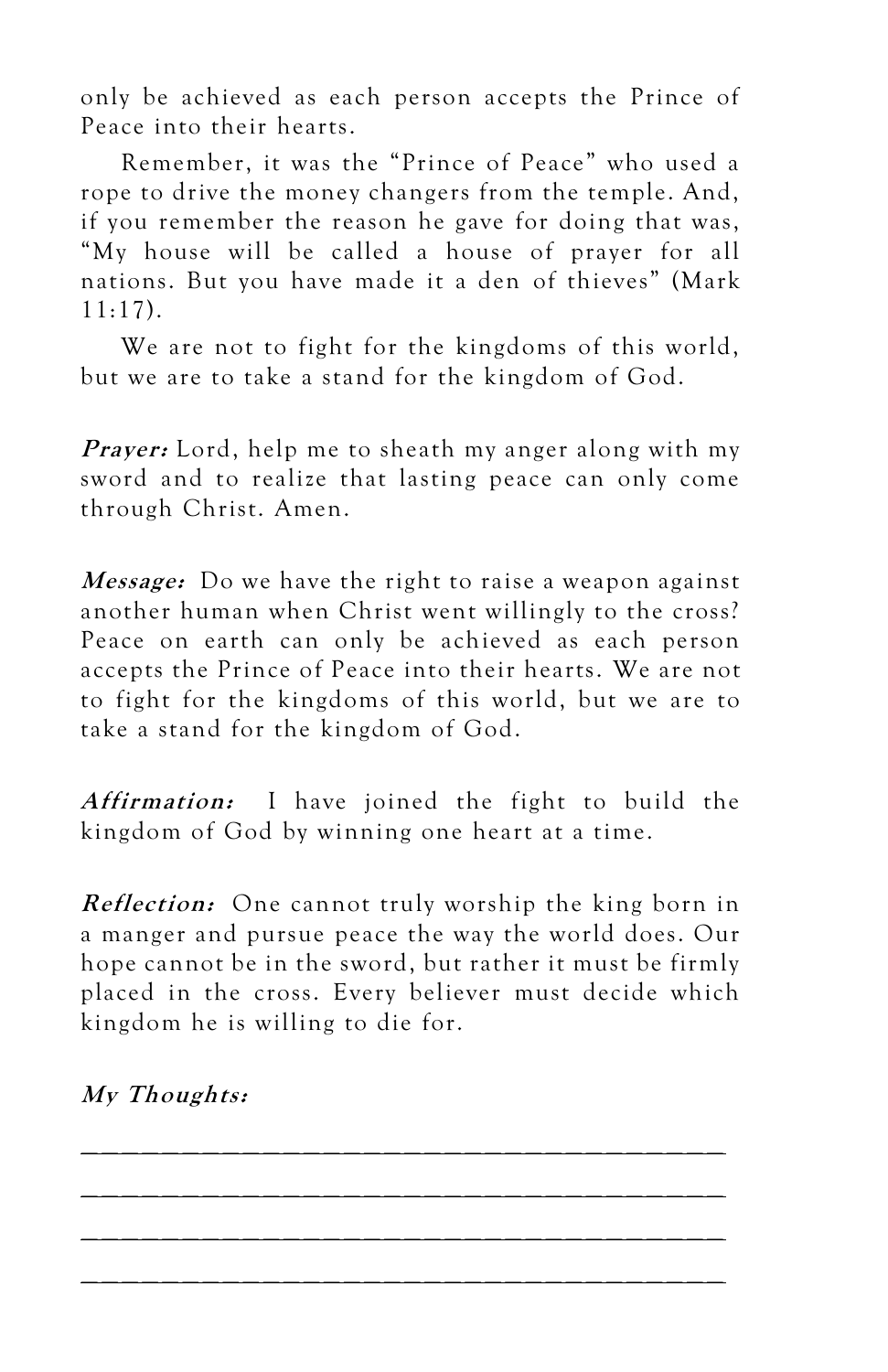#### **The First Message Of The Christ**

After three days they found him in the temple courts, sitting among the teachers, listening to them and asking them questions… His mother said to him, "Son, why have you treated us like this?... "Why were you searching for me?" he asked. "Didn't you know I had to be in my Father's house?" – Matthew 2:41-51

Even as a child Jesus knew he was the Christ. He knew his mission and he was committed to it. At 12 years of age he began his ministry by addressing the leaders of the temple. He asked questions of them and displayed a wisdom that amazed them. He was indeed an anomaly, but in fact he was the Christ of God who had come to bring the opportunity of peace to mankind.

What was the message he was teaching? We have no record of what he was saying, but if the rest of his ministry is any indication it isn't hard to figure it out. He was teaching them that the kingdom they were expecting was present and would soon be manifest.

However, even though they were expecting a king to come and a kingdom to be established, they did not realize the nature of that kingdom. Neither did they realize the manner in which the kingdom would be established.

The world had never known a king who built his kingdom upon love. Every world conqueror has built their kingdom by force, and not one of those empires has lasted. Jesus came teaching, "Blessed are the peacemakers, for they will be called sons of God," and this kingdom of the heart cannot be stopped.

This was a new message. The mindset of man was to conquer through force, but Christ taught us to humble our enemies by serving them in love. The result is that today, 2000 years after his kingdom was begun in the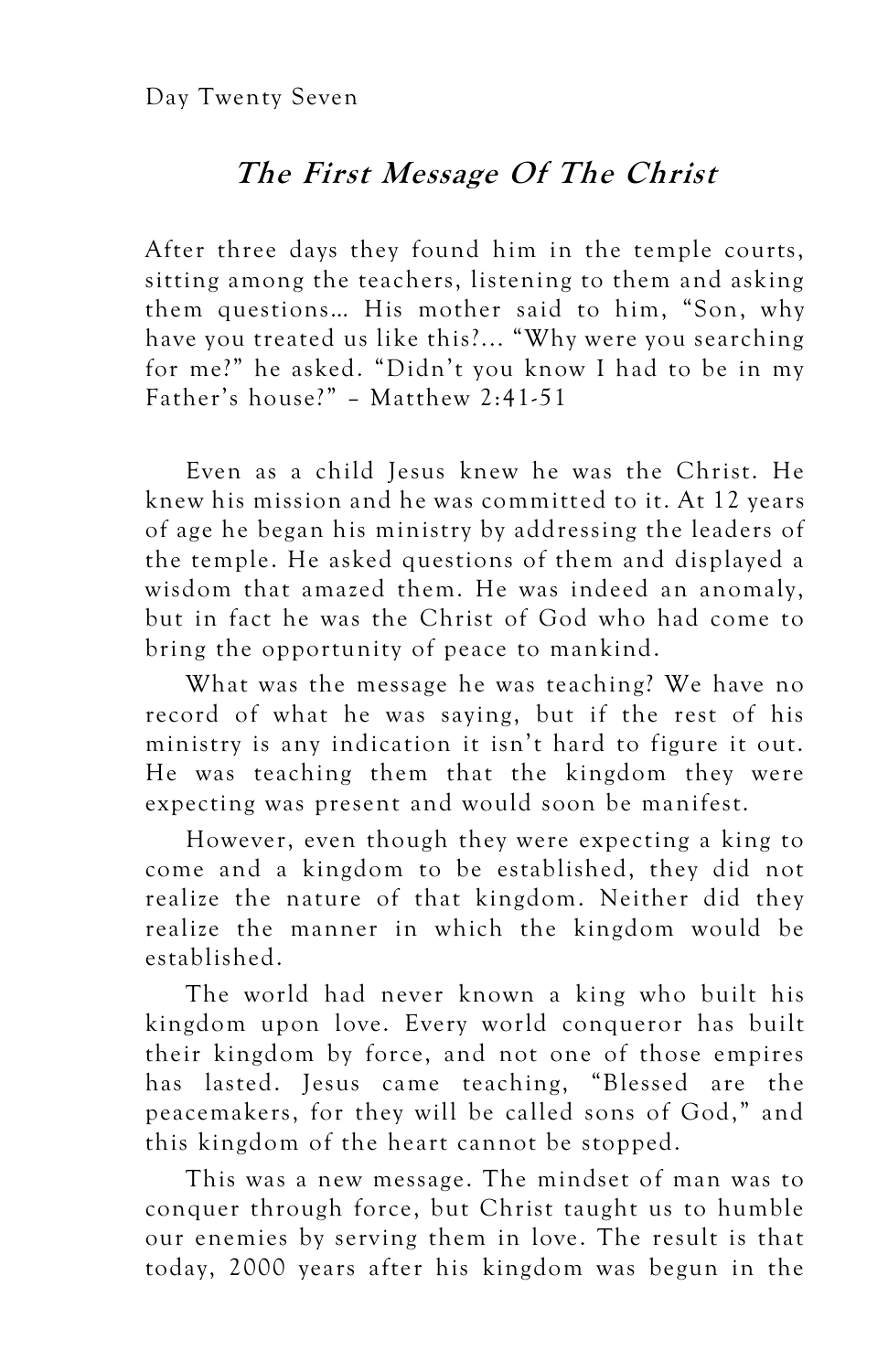hearts of his followers, there are 100's of millions of people who would gladly lay down their life for this Jesus who is called the Christ, the Prince of Peace.

**Prayer:** Lord, grant me the grace to love as you loved and to serve those who would persecute you for your namesake. Amen.

**Message:** This was a new message. The mindset of man was to conquer through force, but Christ taught us to humble our enemies by serving them in love.

**Affirmation:** When the love of God is demonstrated, even to those who would be our enemies, then the grace of God is extended to all who will come.

**Reflection:** What was the message Jesus was teaching the educated religious leaders when he was just 12 years old? Could he have been telling them that they will never win the hearts of the people forcing them to live a law that they themselves could not keep? How did the message Christ presented differ from the message of the Pharisees and other the priests?

\_\_\_\_\_\_\_\_\_\_\_\_\_\_\_\_\_\_\_\_\_\_\_\_\_\_\_\_\_\_\_\_  $\overline{\phantom{a}}$  , which is a set of the set of the set of the set of the set of the set of the set of the set of the set of the set of the set of the set of the set of the set of the set of the set of the set of the set of th  $\overline{\phantom{a}}$  , which is a set of the set of the set of the set of the set of the set of the set of the set of the set of the set of the set of the set of the set of the set of the set of the set of the set of the set of th  $\overline{\phantom{a}}$  , where  $\overline{\phantom{a}}$  , where  $\overline{\phantom{a}}$  ,  $\overline{\phantom{a}}$  ,  $\overline{\phantom{a}}$  ,  $\overline{\phantom{a}}$  ,  $\overline{\phantom{a}}$  ,  $\overline{\phantom{a}}$  ,  $\overline{\phantom{a}}$  ,  $\overline{\phantom{a}}$  ,  $\overline{\phantom{a}}$  ,  $\overline{\phantom{a}}$  ,  $\overline{\phantom{a}}$  ,  $\overline{\phantom{a}}$  ,  $\overline{\phantom{a}}$  , \_\_\_\_\_\_\_\_\_\_\_\_\_\_\_\_\_\_\_\_\_\_\_\_\_\_\_\_\_\_\_\_ \_\_\_\_\_\_\_\_\_\_\_\_\_\_\_\_\_\_\_\_\_\_\_\_\_\_\_\_\_\_\_\_  $\overline{\phantom{a}}$  , which is a set of the set of the set of the set of the set of the set of the set of the set of the set of the set of the set of the set of the set of the set of the set of the set of the set of the set of th  $\overline{\phantom{a}}$  , where  $\overline{\phantom{a}}$  , where  $\overline{\phantom{a}}$  ,  $\overline{\phantom{a}}$  ,  $\overline{\phantom{a}}$  ,  $\overline{\phantom{a}}$  ,  $\overline{\phantom{a}}$  ,  $\overline{\phantom{a}}$  ,  $\overline{\phantom{a}}$  ,  $\overline{\phantom{a}}$  ,  $\overline{\phantom{a}}$  ,  $\overline{\phantom{a}}$  ,  $\overline{\phantom{a}}$  ,  $\overline{\phantom{a}}$  ,  $\overline{\phantom{a}}$  ,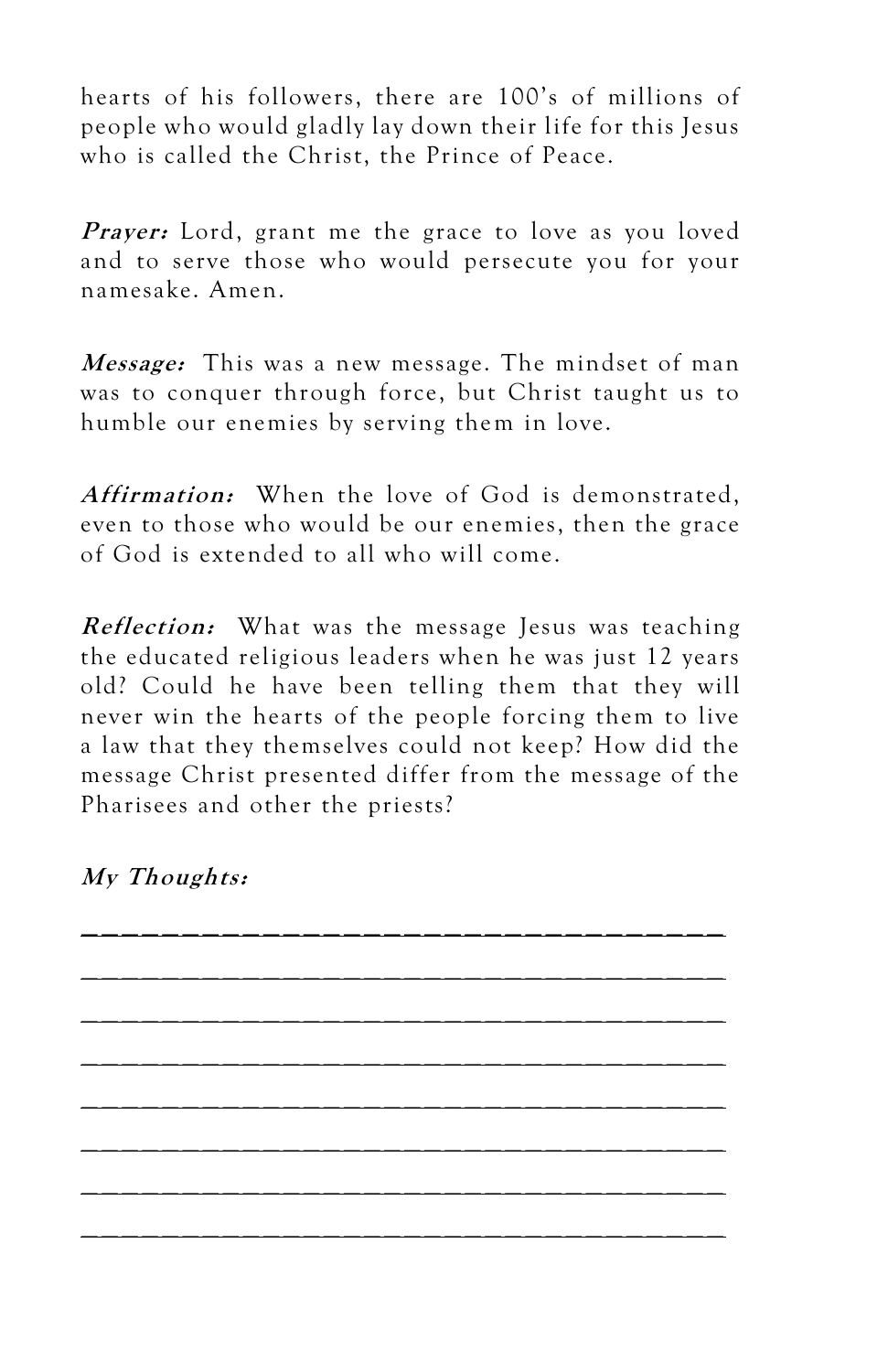#### **The Christ Anointed At Baptism**

As soon as Jesus was baptized, he went up out of the water. At that moment heaven was opened, and he saw the Spirit of God descending like a dove and lighting on him. And a voice from heaven said, "This is my Son, whom I love; with him I am well pleased."

– Matthew 3:16-17

Even Jesus, the Christ of Redemption, had a moment in time when his anointing became manifest. For him it was at his baptism. The anointing was not the baptism itself but it was the approval that heaven gave him. The Spirit of God, which is the anointing, came upon him like a dove and set upon him.

It is true that Jesus was born as God-man. He was fully man and fully God. Yet, there was a point where the anointing to accomplish his purpose was made manifest. His baptism and anointing is the point at which his public ministry began.

I am mentioning this because there is a time when we are to make our faith public and there is a distinct point in time when we are anointed to fulfill our role in the kingdom of God. Of his own baptism Jesus said to John when he was arguing with him about being baptized, "It is proper for me to do this to fulfill all righteousness."

Baptism is not only a good thing to do; it is a very important thing to do. When we perform the righteous act of baptism we are declaring to the world that we are now a new creation and citizens of the kingdom of God. We are now ready to be anointed for service.

Just as Jesus was anointed for his work in the kingdom, so we will have a moment in time where God manifests his Spirit in us with a call to service. That event will probably not involve a dove setting on our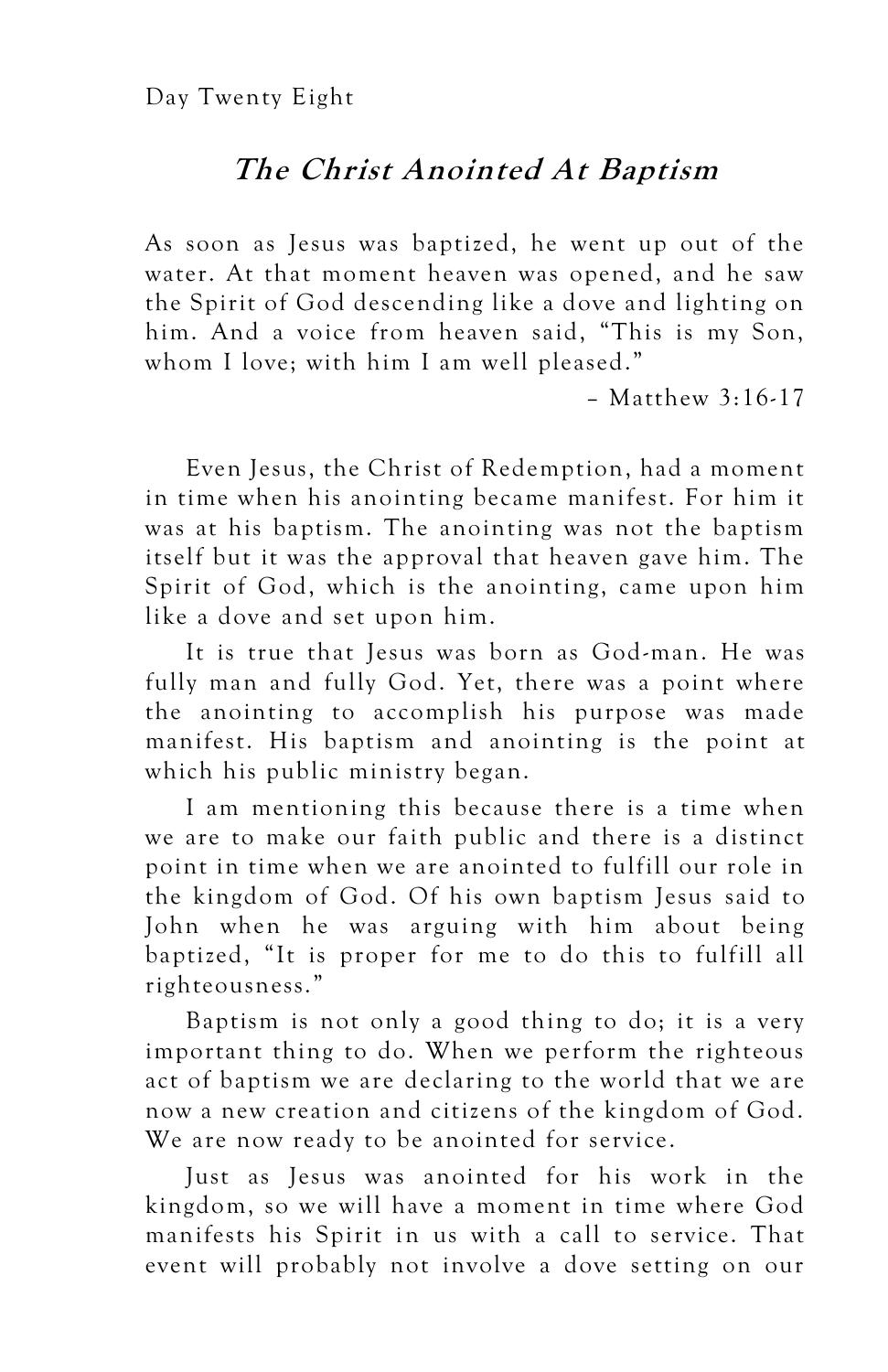shoulder, or any other physical manifestation, but there will be something happen inside of us, in the place where the Spirit of God dwells, that gives us the assurance that this is the call of God.

**Prayer:** Lord, grant me the grace to submit to the work of the Holy Spirit and to allow the Holy Spirit to use me in service. In Jesus name. Amen.

**Message:** Just as Jesus was anointed for his work in the kingdom, so we will have a moment in time where God manifests his Spirit in us with a call to service.

**Affirmation:** I am ready to be used of God because I have been confirmed in the faith and he has called me to serve.

**Reflection:** There are many points of consecration in our faith walk and each one of them brings with it a new commitment to the kingdom of God. What has God put in your heart to do in service to his kingdom? Not all are called to public ministry but all are called to serve.

 $\overline{\phantom{a}}$  , which is a set of the set of the set of the set of the set of the set of the set of the set of the set of the set of the set of the set of the set of the set of the set of the set of the set of the set of th  $\overline{\phantom{a}}$  , where  $\overline{\phantom{a}}$  , where  $\overline{\phantom{a}}$  ,  $\overline{\phantom{a}}$  ,  $\overline{\phantom{a}}$  ,  $\overline{\phantom{a}}$  ,  $\overline{\phantom{a}}$  ,  $\overline{\phantom{a}}$  ,  $\overline{\phantom{a}}$  ,  $\overline{\phantom{a}}$  ,  $\overline{\phantom{a}}$  ,  $\overline{\phantom{a}}$  ,  $\overline{\phantom{a}}$  ,  $\overline{\phantom{a}}$  ,  $\overline{\phantom{a}}$  ,  $\overline{\phantom{a}}$  , where  $\overline{\phantom{a}}$  , where  $\overline{\phantom{a}}$  ,  $\overline{\phantom{a}}$  ,  $\overline{\phantom{a}}$  ,  $\overline{\phantom{a}}$  ,  $\overline{\phantom{a}}$  ,  $\overline{\phantom{a}}$  ,  $\overline{\phantom{a}}$  ,  $\overline{\phantom{a}}$  ,  $\overline{\phantom{a}}$  ,  $\overline{\phantom{a}}$  ,  $\overline{\phantom{a}}$  ,  $\overline{\phantom{a}}$  ,  $\overline{\phantom{a}}$  , \_\_\_\_\_\_\_\_\_\_\_\_\_\_\_\_\_\_\_\_\_\_\_\_\_\_\_\_\_\_\_\_  $\overline{\phantom{a}}$  , which is a set of the set of the set of the set of the set of the set of the set of the set of the set of the set of the set of the set of the set of the set of the set of the set of the set of the set of th  $\overline{\phantom{a}}$  , where  $\overline{\phantom{a}}$  , where  $\overline{\phantom{a}}$  ,  $\overline{\phantom{a}}$  ,  $\overline{\phantom{a}}$  ,  $\overline{\phantom{a}}$  ,  $\overline{\phantom{a}}$  ,  $\overline{\phantom{a}}$  ,  $\overline{\phantom{a}}$  ,  $\overline{\phantom{a}}$  ,  $\overline{\phantom{a}}$  ,  $\overline{\phantom{a}}$  ,  $\overline{\phantom{a}}$  ,  $\overline{\phantom{a}}$  ,  $\overline{\phantom{a}}$  ,  $\overline{\phantom{a}}$  , where  $\overline{\phantom{a}}$  , where  $\overline{\phantom{a}}$  ,  $\overline{\phantom{a}}$  ,  $\overline{\phantom{a}}$  ,  $\overline{\phantom{a}}$  ,  $\overline{\phantom{a}}$  ,  $\overline{\phantom{a}}$  ,  $\overline{\phantom{a}}$  ,  $\overline{\phantom{a}}$  ,  $\overline{\phantom{a}}$  ,  $\overline{\phantom{a}}$  ,  $\overline{\phantom{a}}$  ,  $\overline{\phantom{a}}$  ,  $\overline{\phantom{a}}$  , \_\_\_\_\_\_\_\_\_\_\_\_\_\_\_\_\_\_\_\_\_\_\_\_\_\_\_\_\_\_\_\_ \_\_\_\_\_\_\_\_\_\_\_\_\_\_\_\_\_\_\_\_\_\_\_\_\_\_\_\_\_\_\_\_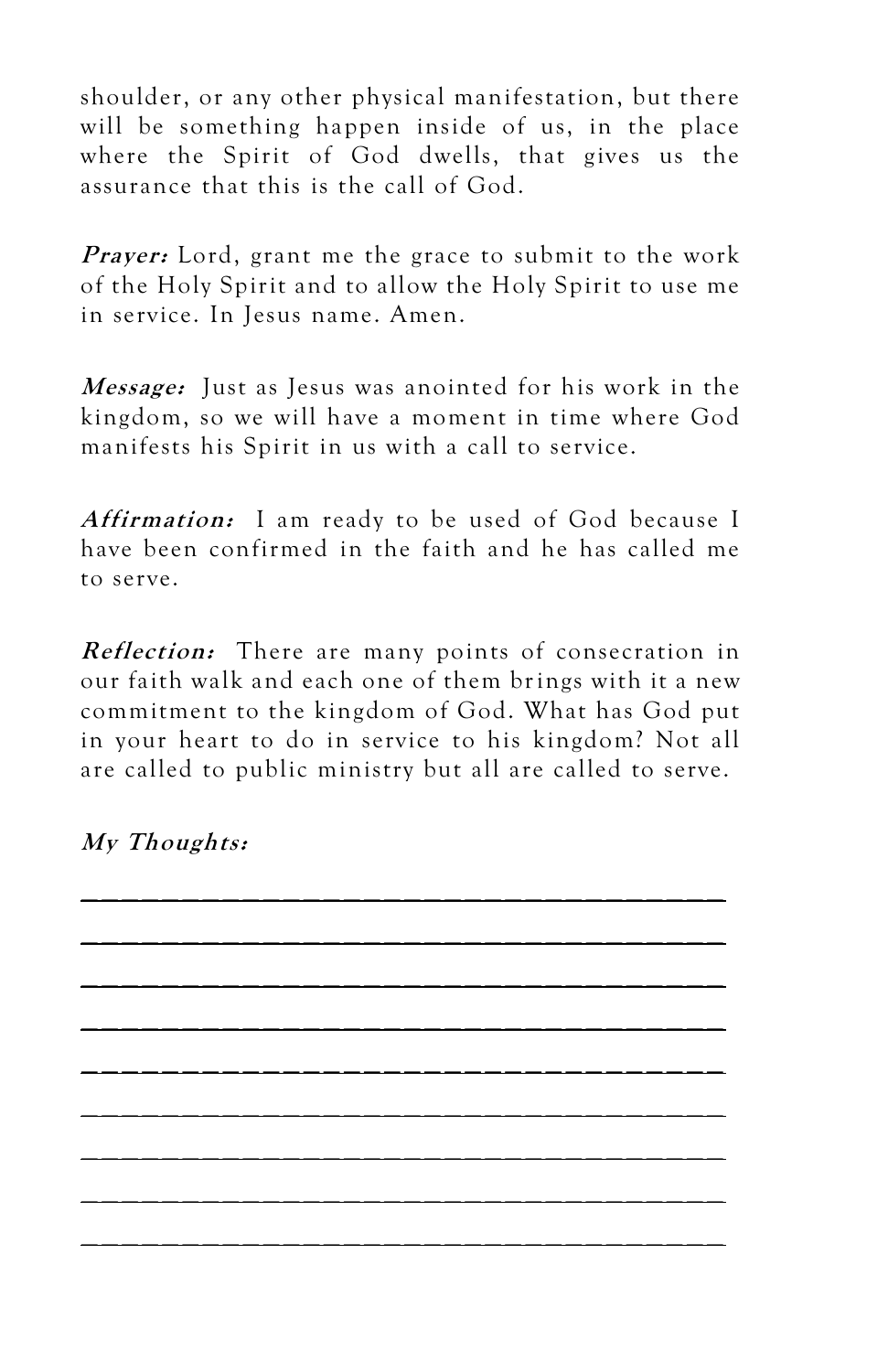#### **Kingdom Of God For Common Man**

Jesus went throughout Galilee, teaching in their synagogues, preaching the good news of the kingdom**,**  and healing every disease and sickness among the people… Large crowds from Galilee, the Decapolis, Jerusalem, Judea and the region across the Jordan followed him.  $-$  Matthew 4.23-25

Jesus did not come to comfort the religious, but to bring hope to those who realized their need. While religious leaders followed him hoping to catch him in some error the common people followed him hoping to be touched by his anointing.

It is interesting that his first persecution was in Nazareth. Luke records Jesus sitting in the synagogue and reading to the leaders from Isaiah about the ministry he had been anointed to fulfill.

When he explained that he already knew he would not be accepted in Nazareth because "no prophet is accepted in his hometown" (Luke 4:24), these fine religious folks became angry and tried to throw him from a cliff, but he escaped them.

Religious people rejected him because he did not fit the picture they had developed of the Messiah. The common people, however, saw his works and made their decision based upon what they saw him do. It was kingdom anointing that attracted people to him.

The primary purpose of the kingdom is not to fulfill religious expectations but to answer the needs of the people. Religious leaders are not much different today. If the work of the Holy Spirit does not fit their preconceived ideas, then they reject it. And because they are more committed to their tradition than to the move of God they miss what God is doing in the now.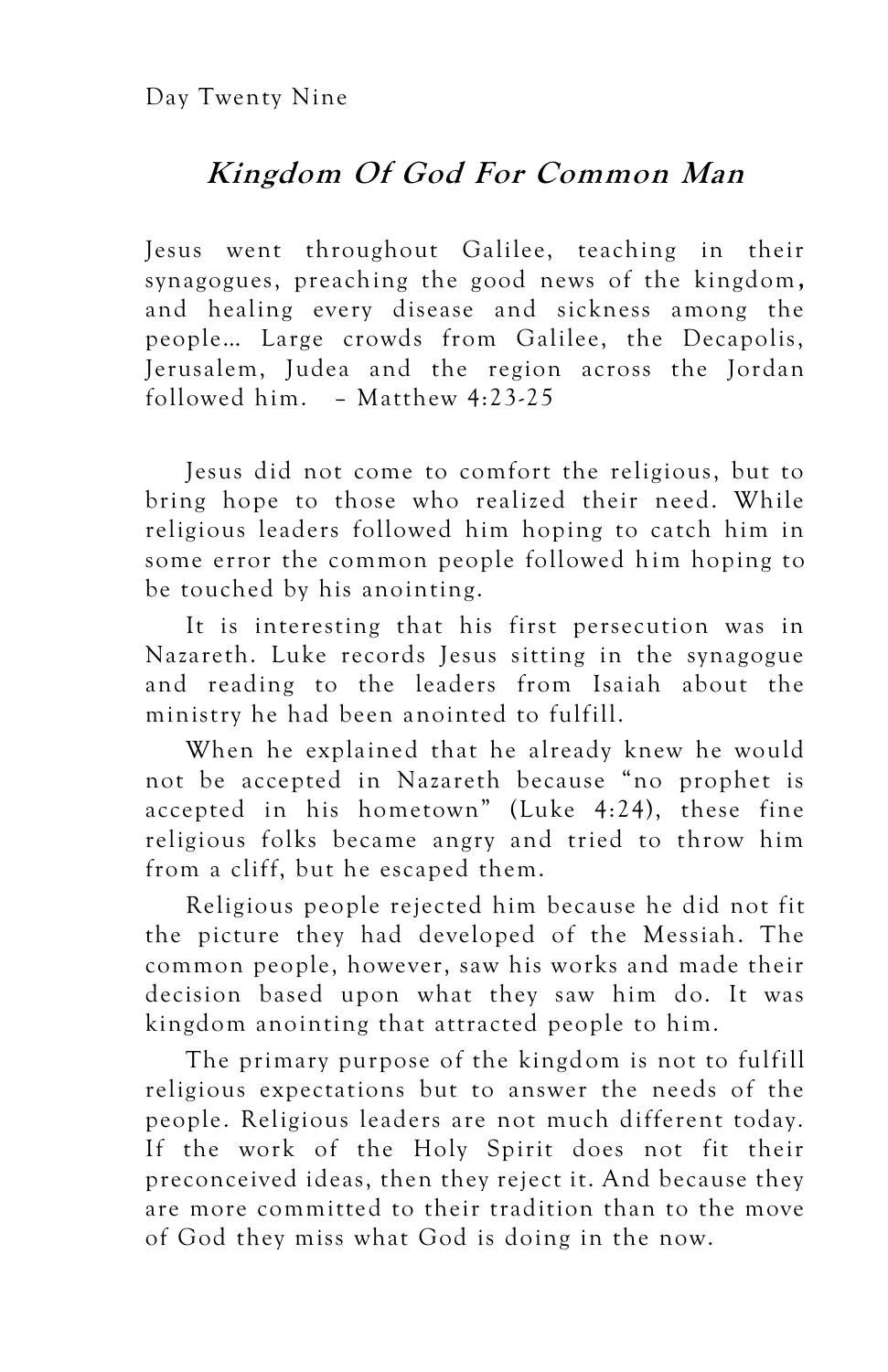God is looking for people who will hear his call and be willing to go beyond the walls of religious expectation to affect this generation with kingdom anointing. He is looking for people who are willing to risk rejection by religious folks in order to accomplish his will. Are you one of those people?

**Prayer:** Lord, help me to not let my religious tradition keep me from kingdom anointing for this generation. In Jesus name. Amen.

**Message:** The primary purpose of the kingdom is not to fulfill religious expectations but to answer the needs of the people. God is looking for people who will hear his call and be willing to go beyond the walls of religious expectation to affect this generation with kingdom anointing.

**Affirmation:** I am committed to sharing kingdom hope with others who are in need of hope.

**Reflection:** Why do you think the religious people of Nazareth wanted to kill Jesus when he told them, "No prophet is accepted in his hometown?" This devotion calls people to be willing to "go beyond the walls of religious expectation." What do you think that means?

\_\_\_\_\_\_\_\_\_\_\_\_\_\_\_\_\_\_\_\_\_\_\_\_\_\_\_\_\_\_\_\_  $\overline{\phantom{a}}$  , which is a set of the set of the set of the set of the set of the set of the set of the set of the set of the set of the set of the set of the set of the set of the set of the set of the set of the set of th  $\overline{\phantom{a}}$  , where  $\overline{\phantom{a}}$  , where  $\overline{\phantom{a}}$  ,  $\overline{\phantom{a}}$  ,  $\overline{\phantom{a}}$  ,  $\overline{\phantom{a}}$  ,  $\overline{\phantom{a}}$  ,  $\overline{\phantom{a}}$  ,  $\overline{\phantom{a}}$  ,  $\overline{\phantom{a}}$  ,  $\overline{\phantom{a}}$  ,  $\overline{\phantom{a}}$  ,  $\overline{\phantom{a}}$  ,  $\overline{\phantom{a}}$  ,  $\overline{\phantom{a}}$  ,  $\overline{\phantom{a}}$  , where  $\overline{\phantom{a}}$  , where  $\overline{\phantom{a}}$  ,  $\overline{\phantom{a}}$  ,  $\overline{\phantom{a}}$  ,  $\overline{\phantom{a}}$  ,  $\overline{\phantom{a}}$  ,  $\overline{\phantom{a}}$  ,  $\overline{\phantom{a}}$  ,  $\overline{\phantom{a}}$  ,  $\overline{\phantom{a}}$  ,  $\overline{\phantom{a}}$  ,  $\overline{\phantom{a}}$  ,  $\overline{\phantom{a}}$  ,  $\overline{\phantom{a}}$  , \_\_\_\_\_\_\_\_\_\_\_\_\_\_\_\_\_\_\_\_\_\_\_\_\_\_\_\_\_\_\_\_ \_\_\_\_\_\_\_\_\_\_\_\_\_\_\_\_\_\_\_\_\_\_\_\_\_\_\_\_\_\_\_\_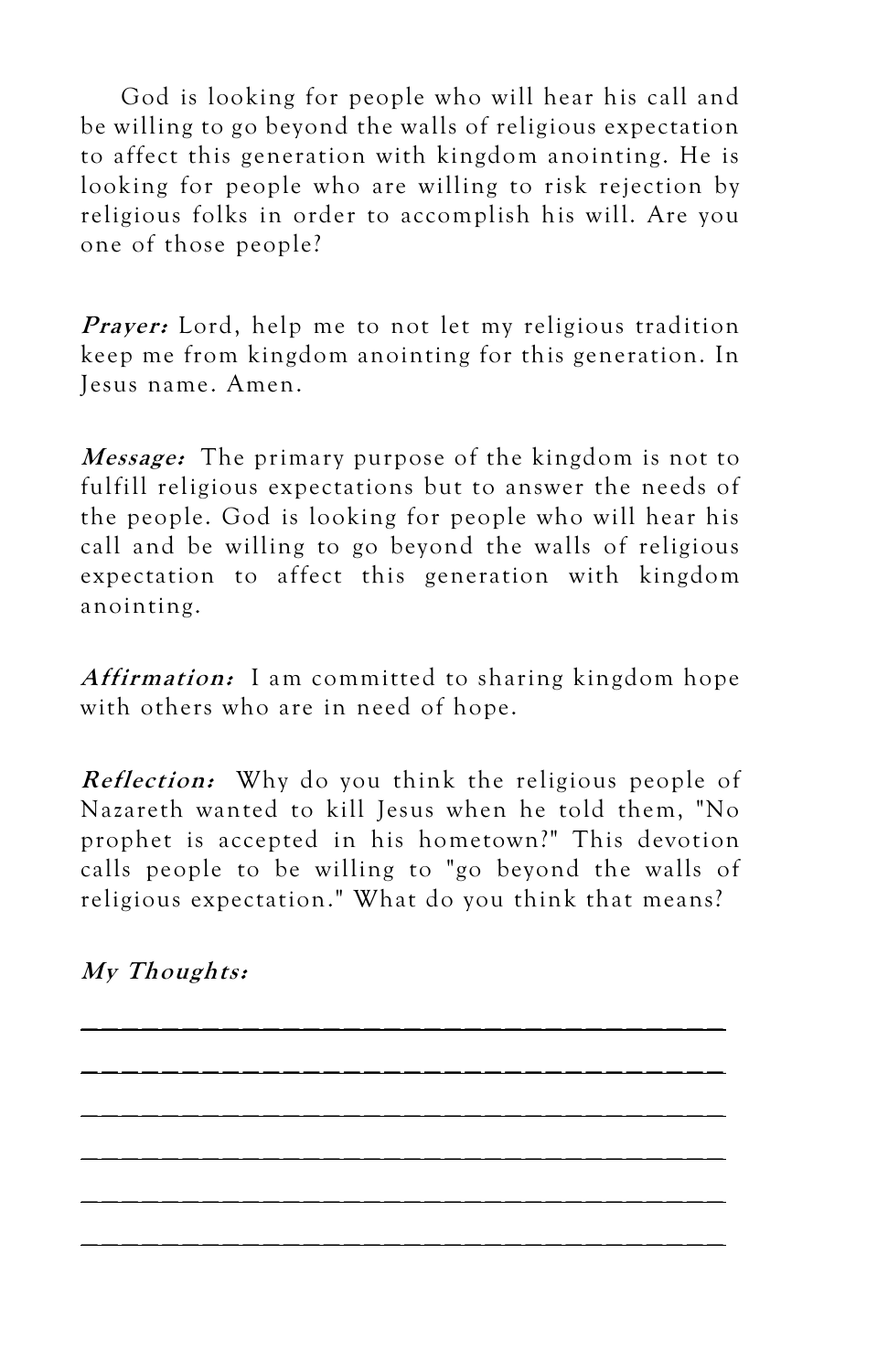## **The Returning King**

Do not let your hearts be troubled. Trust in God, trust also in me. In my Father's house are many rooms; if it were not so, I would have told you. I am going there to prepare a place for. And if I go and prepare a place for you, I will come back and take you to be with me that you also may be where I am. – John 14:1-3

The hope of believers since the beginning of the faith has been the eternal home which awaits the faithful. However, the disciples did not understand that when Jesus spoke the words John records in our verse today.

Even at this time, shortly before his crucifixion, the disciples were looking for a literal earthly kingdom to be established with them as the 12 leaders, just as there were 12 tribes of Israel.

After seeing the miracles, and hearing the teachings of Jesus, the disciples still didn't get it. In fact, when Jesus was taken to be judged they ran and hid. Peter denied him then disappeared. They gathered in a room questioning what they would do now that their venture was over.

Finally, after the resurrection, Jesus revealed himself to them. Their faith began to grow, and then he was being taken from them again. They watched as he ascended to heaven and an angel appeared to them and told them, "This same Jesus, who was taken from you into heaven, will come back in the same way you have seen him go into heaven" (Acts 1:11).

They realized what Jesus meant when he said, "I go to prepare a place for you." They knew then that there would be a time that the king would return. Now they must go to Jerusalem and wait for the promise of the Father.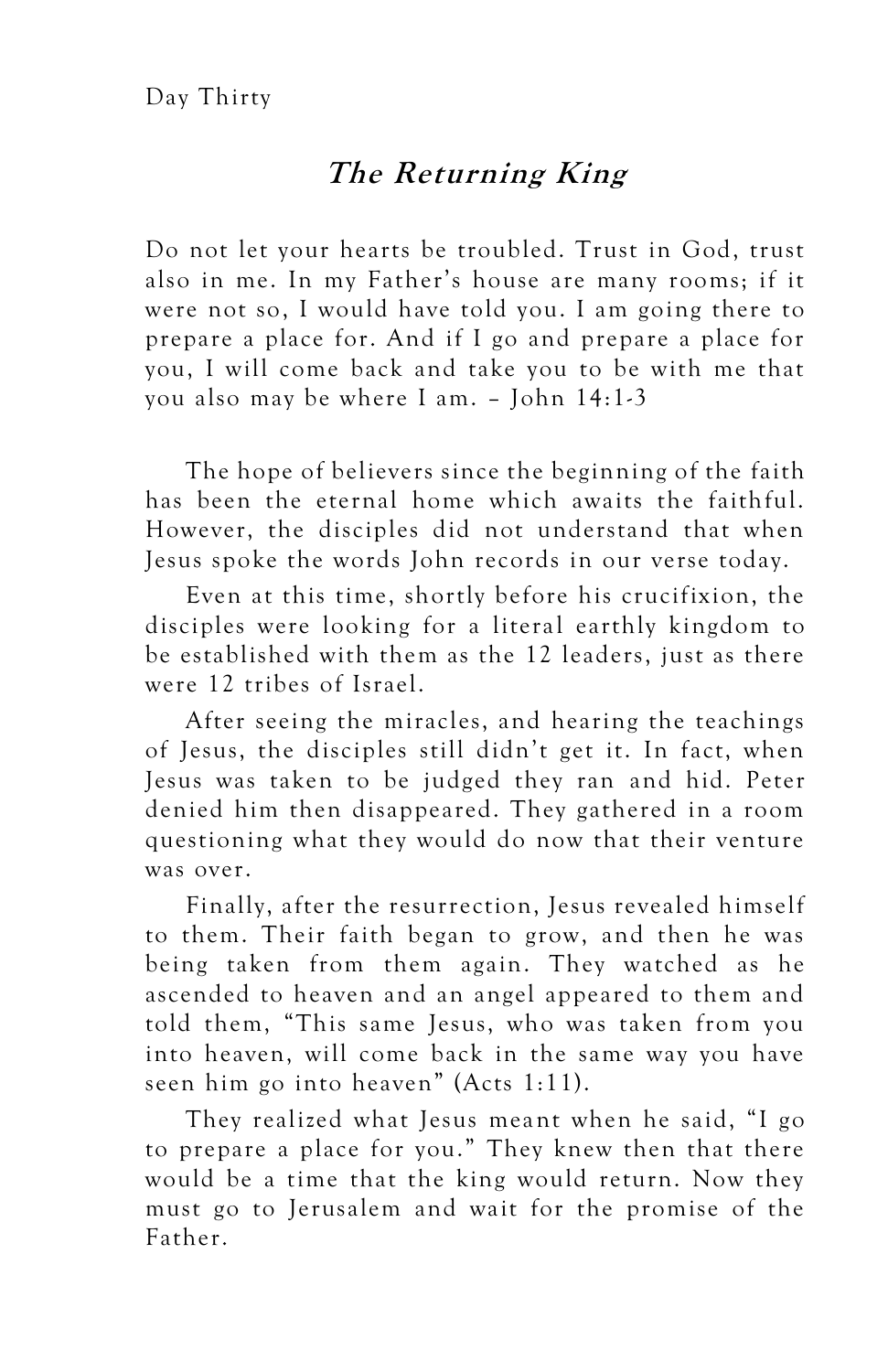When the Holy Spirit came upon them, bringing with him the kingdom anointing, the disciples realized that now the kingdom was theirs to build until he returns. Our hope is in his return, his hope is in our faithfulness to kingdom anointing and purpose.

God, through our faith in Christ, has given us a hope and we have this hope as an anchor for our souls - Hebrews 6:19

**Prayer:** Lord, grant me faith to continue serving you in the hope of that eternal home. In Jesus name. Amen.

**Message:** When the Holy Spirit came upon them, bringing with him the kingdom anointing, the disciples realized that now the kingdom was theirs to build un til he returns. Our hope is in his return, his hope is in our faithfulness to kingdom anointing and purpose.

**Affirmation:** Jesus is returning and I am patiently awaiting his arrival. I am committed to working until he comes.

**Reflection:** Is it possible that the return of Christ is in two stages? First, he returns as Holy Spirit to indwell believers and second he returns to bring his followers into the eternal kingdom.

 $\overline{\phantom{a}}$  , which is a set of the set of the set of the set of the set of the set of the set of the set of the set of the set of the set of the set of the set of the set of the set of the set of the set of the set of th  $\overline{\phantom{a}}$  , where  $\overline{\phantom{a}}$  , where  $\overline{\phantom{a}}$  ,  $\overline{\phantom{a}}$  ,  $\overline{\phantom{a}}$  ,  $\overline{\phantom{a}}$  ,  $\overline{\phantom{a}}$  ,  $\overline{\phantom{a}}$  ,  $\overline{\phantom{a}}$  ,  $\overline{\phantom{a}}$  ,  $\overline{\phantom{a}}$  ,  $\overline{\phantom{a}}$  ,  $\overline{\phantom{a}}$  ,  $\overline{\phantom{a}}$  ,  $\overline{\phantom{a}}$  , \_\_\_\_\_\_\_\_\_\_\_\_\_\_\_\_\_\_\_\_\_\_\_\_\_\_\_\_\_\_\_\_ \_\_\_\_\_\_\_\_\_\_\_\_\_\_\_\_\_\_\_\_\_\_\_\_\_\_\_\_\_\_\_\_  $\overline{\phantom{a}}$  , which is a set of the set of the set of the set of the set of the set of the set of the set of the set of the set of the set of the set of the set of the set of the set of the set of the set of the set of th  $\overline{\phantom{a}}$  , where  $\overline{\phantom{a}}$  , where  $\overline{\phantom{a}}$  ,  $\overline{\phantom{a}}$  ,  $\overline{\phantom{a}}$  ,  $\overline{\phantom{a}}$  ,  $\overline{\phantom{a}}$  ,  $\overline{\phantom{a}}$  ,  $\overline{\phantom{a}}$  ,  $\overline{\phantom{a}}$  ,  $\overline{\phantom{a}}$  ,  $\overline{\phantom{a}}$  ,  $\overline{\phantom{a}}$  ,  $\overline{\phantom{a}}$  ,  $\overline{\phantom{a}}$  ,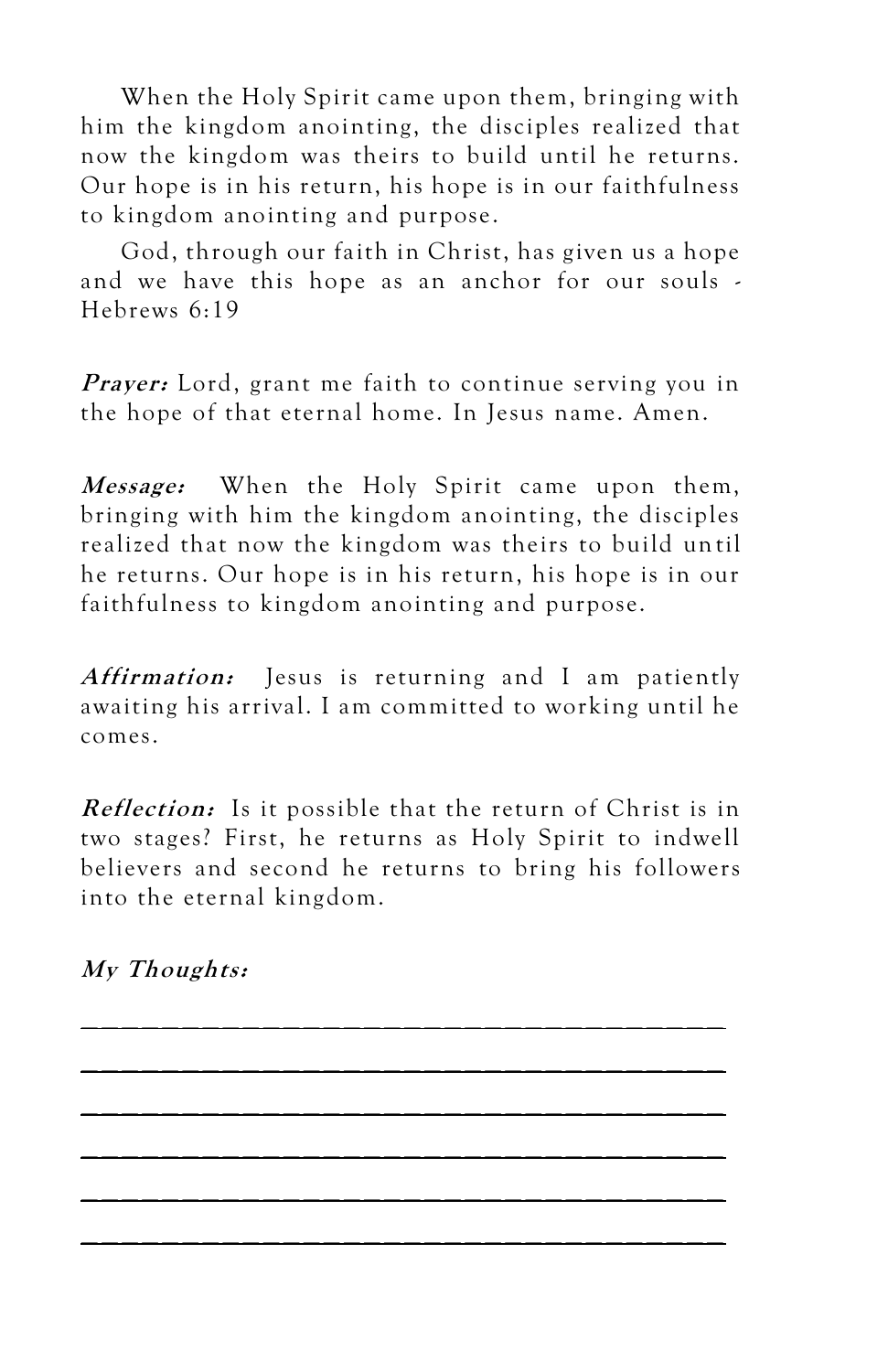#### **The Kingdom Of Eternal Peace**

The Spirit and the bride say, "Come!" And let him who hears say, "Come!" Whoever is thirsty, let him come; and whoever wishes, let him take the free gift of the water of life… He who testifies to these things says, "Yes, I am coming soon." Amen. Come, Lord Jesus. – Revelation 22:17-21

There was a relationship that man had with God in the garden that man has been driven to duplicate ever since the fall and he has had very little success. The best man has been able to do is produce a cheap imitation.

All of the religions of the world, including selfrealization movements, have had the objective of restoring the inner peace we all desire and to be reconciled with God. But both religion and selfrealization have failed to accomplish lasting peace.

I once stood on the door-step of a young lady who had just told me that, "My life is just fine, thank you very much." This young lady had it all together. She had a good job, a nice house, good clothes, and probably a lot of friends. What more could she want?

I looked her in the eye and said, "I have talked to hundreds of people and I have yet to find one who doesn't know Jesus Christ and who has perfect peace in the depths of their heart." With that she invited me in to tell her more about Jesus.

There is a special place inside all of us that is put there by God. That special place can only be filled by God himself. Without him that place is empty and we feel empty. We will try just about anything to fill that place and gain perfect peace, but it can't be done without knowing Jesus Christ.

All the religions of the world cannot give one in a lifetime what knowing Jesus can give in a moment. He